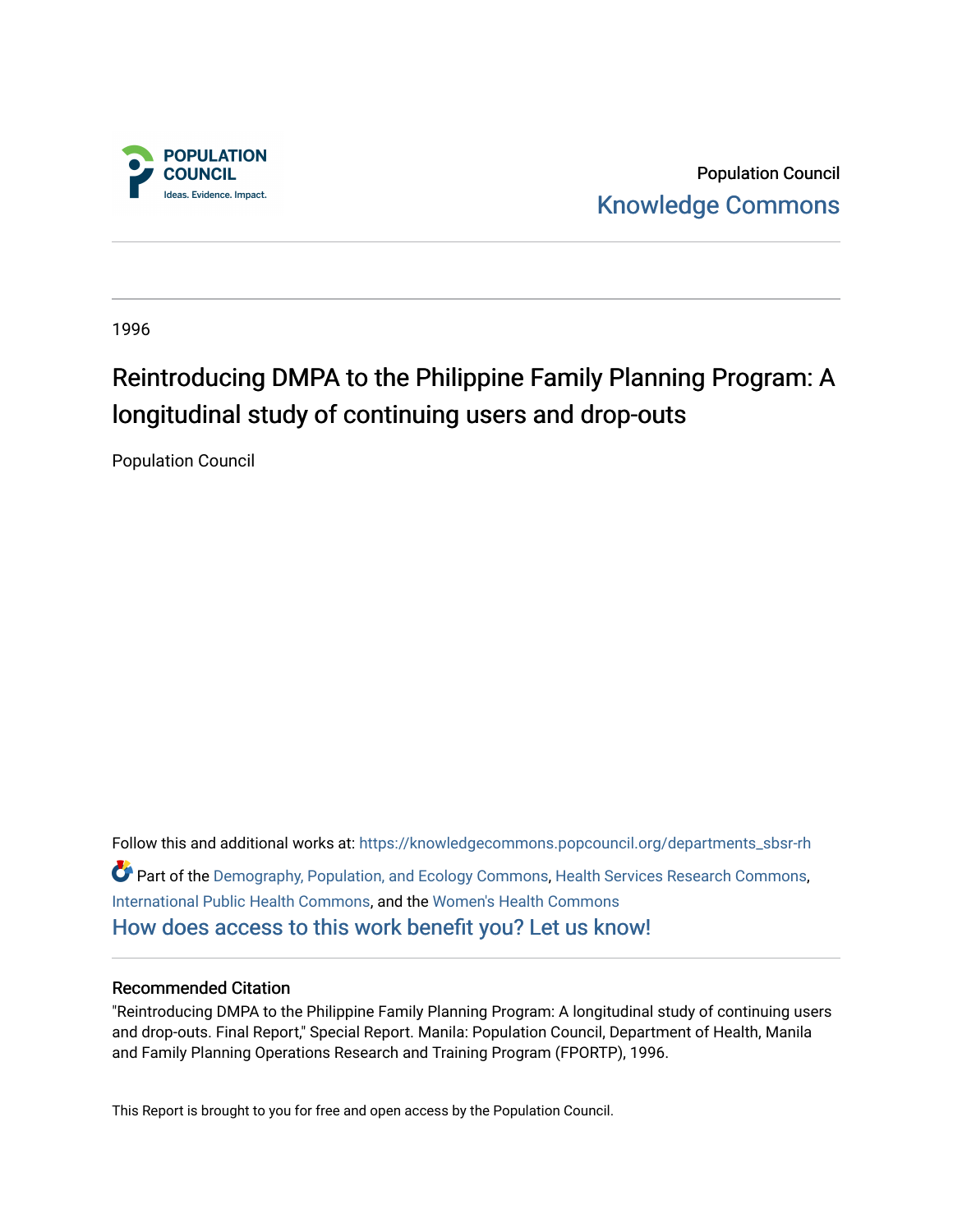### **REINTRODUCING DMPA TO THE PHILIPPINE FAMILY PLANNING PROGRAM:**

**A Longitudinal Study of Continuing Users and Drop-Outs** 

### **PHILIPPINES**

#### **FINAL REPORT**

**USAID Contract No. DPE-3030-Q-00-0023-00 Strategies for Improving Family Planning Service Delivery**

**FAMILY PLANNING OPERATIONS RESEARCH AND TRAINING (FPORT) PROGRAM** 

> **The Population Council, Manila in collaboration with the Department of Health**

### **ASIA & NEAR EAST OPERATIONS RESEARCH AND TECHNICAL ASSISTANCE PROJECT**

**April 1996**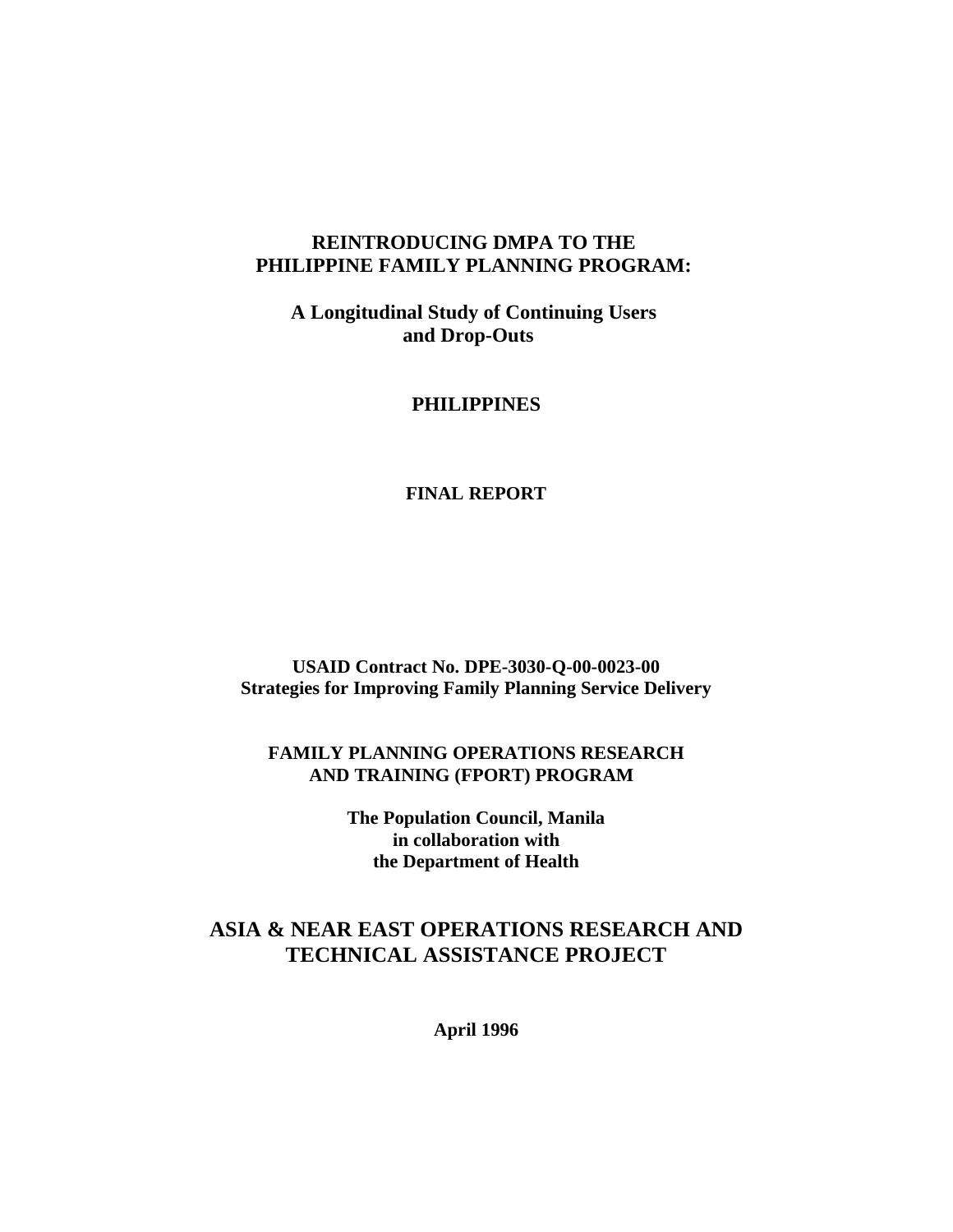## **ACKNOWLEDGEMENTS**

This study was made possible with support from The Population Council's Asia and Near East Operations Research and Technical Assistance (ANE OR/TA) Project. The ANE OR/TA Project is funded by the United States Agency for International Development, Office of Population, Health and Nutrition, under Contract No. DPE-3030-Q-00-0023-00, Strategies for Improving Family Planning Service Delivery.

The DMPA research team wishes to acknowledge the following individuals and institutions for their valuable contributions to this study:

- 1.) the Department of Health (DOH), Office of Special Concerns under the leadership of Dr. Carmencita Reodica and the DOH Family Planning Service, under the supervision of Dr. Rebecca Infantado;
- 2.) the regional, provincial and city family planning coordinators, health and population officers, service providers and DOH staff of Baguio City, Quezon City, Pangasinan, Laguna, Cebu, Davao del Sur, Davao City, Surigao del Sur and South Cotabato;
- 3.) the Social Development Research Center (SDRC) of De La Salle University under the guidance of Dr. Trinidad Osteria; the Social Research Office (SRO) of Ateneo de Davao University, under the supervision of Prof. Marlina Lacuesta, and the research staff of the Research Institute for Mindanao Culture (RIMCU) of Xavier University, under the supervision of Prof. Lita Sealza, who were responsible for data collection and data processing; and
- 4.) the 899 women from the sampled health facilities who generously gave their time to serve as respondents to the survey.

This report was collaboratively prepared by Myra Arenas (Population Council, Manila); Dr. Josefina Cabigon of the (Population Institute, University of the Philippines); and Dr. Marilou Palabrica-Costello (Population Council, Manila).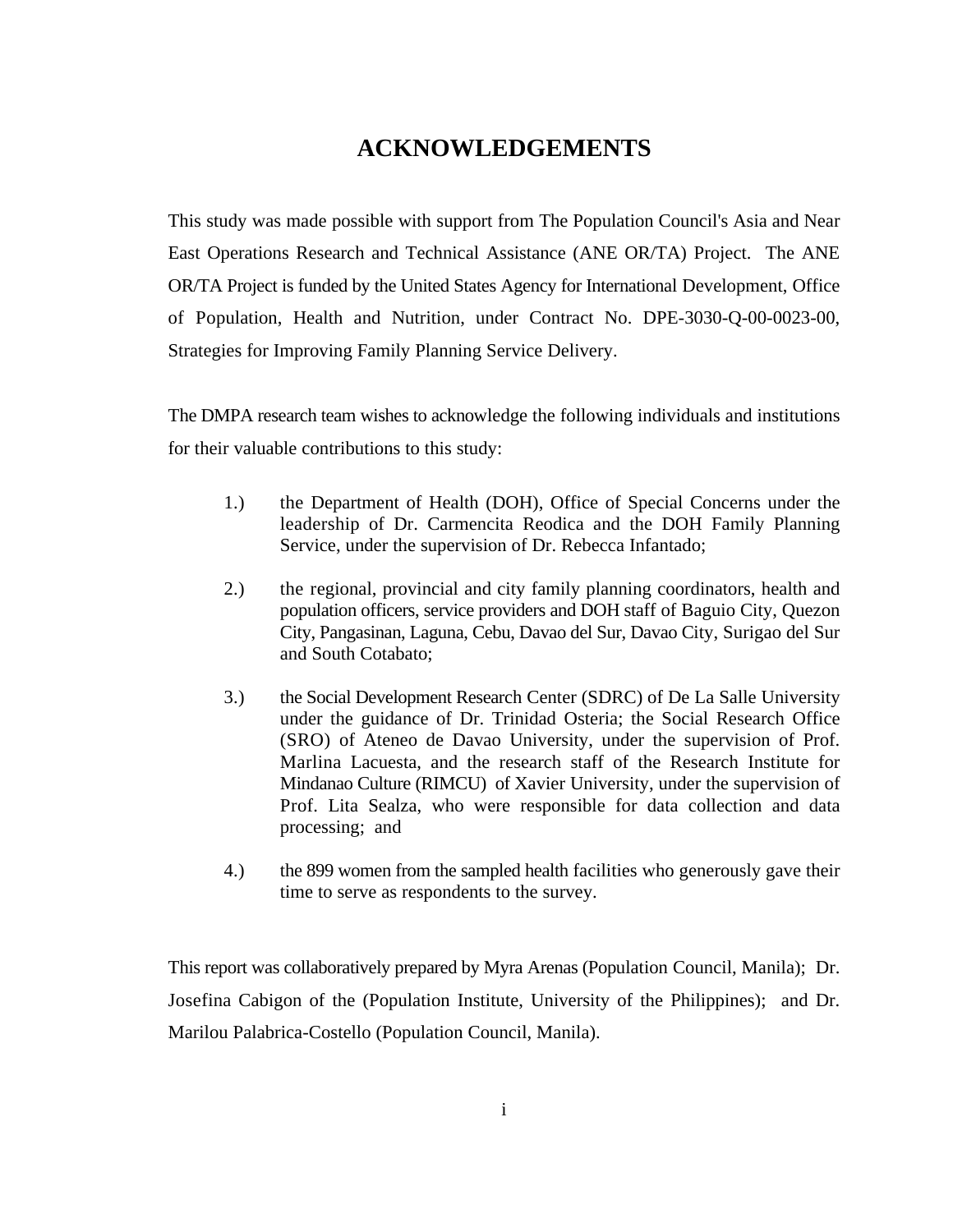## **TABLE OF CONTENTS**

 $\mathcal{L}^{\mathcal{L}}$ 

|                                                            | Page                    |
|------------------------------------------------------------|-------------------------|
| <b>ACKNOWLEDGEMENTS</b>                                    | $\mathbf{1}$            |
| LIST OF TABLES AND FIGURES                                 | iv                      |
| <b>EXECUTIVE SUMMARY</b>                                   | v                       |
| <b>INTRODUCTION</b>                                        | $\mathbf{1}$            |
| <b>DMPA Mechanism of Action</b>                            | $\mathbf{1}$            |
| The DMPA Reintroduction Program                            | $\boldsymbol{2}$        |
| The DMPA Monitoring and Follow-up Studies                  | $\overline{\mathbf{c}}$ |
| OBJECTIVES OF THE STUDY                                    | $\overline{\mathbf{3}}$ |
| METHODOLOGY                                                | 6                       |
| <b>Sampling Procedure</b>                                  | 6                       |
| Data Collection                                            | 7                       |
| Data Processing                                            | 8                       |
| Method of Analysis                                         | 8                       |
| RESULTS OF THE STUDY:                                      |                         |
| FINDINGS FROM THE BIVARIATE ANALYSIS                       | 11                      |
| The Socio-Economic and Demographic Profile of Respondents  | 11                      |
| and their Husbands                                         |                         |
| Profile of Respondents                                     | 11                      |
| Profile of Respondents' Husbands                           | 11                      |
| <b>Marital History</b>                                     | 14                      |
| Reproductive History                                       | 14                      |
| Number of Living Children and Pregnancies                  | 14                      |
| <b>Miscarriages and Abortions</b>                          | 14                      |
| <b>Contraceptive History</b><br>$\mathbf{r}$               | 15                      |
| <b>First FP Method</b>                                     | 15                      |
| Most Recent/Last Method Before DMPA                        | 16                      |
| <b>Adoption of DMPA</b>                                    | 19                      |
| Factors Which Influenced Respondent's Decision to Use DMPA | 19                      |
| Access to the Health Facility                              | 22                      |
| Quality of Care related to DMPA use                        | 22                      |
| Provision of DMPA for the First Time                       | 24                      |
| R's Rating of the Health Provider                          | 25                      |
| Pre-screening Questions Asked Before Giving DMPA           | 25                      |
| Counselling and Guidance on DMPA Side Effects              | 28                      |
| Respondents' Experience with DMPA                          | 31                      |
| <b>Physical Side Effects</b>                               | 31                      |
| <b>Emotional Changes</b>                                   | 33                      |
| DMPA vs. Other FP Methods                                  | 33                      |
| The Role of the Husband                                    | 35                      |

 $\mathbb{R}^2$ 

 $\sim 10^{11}$  km s  $^{-1}$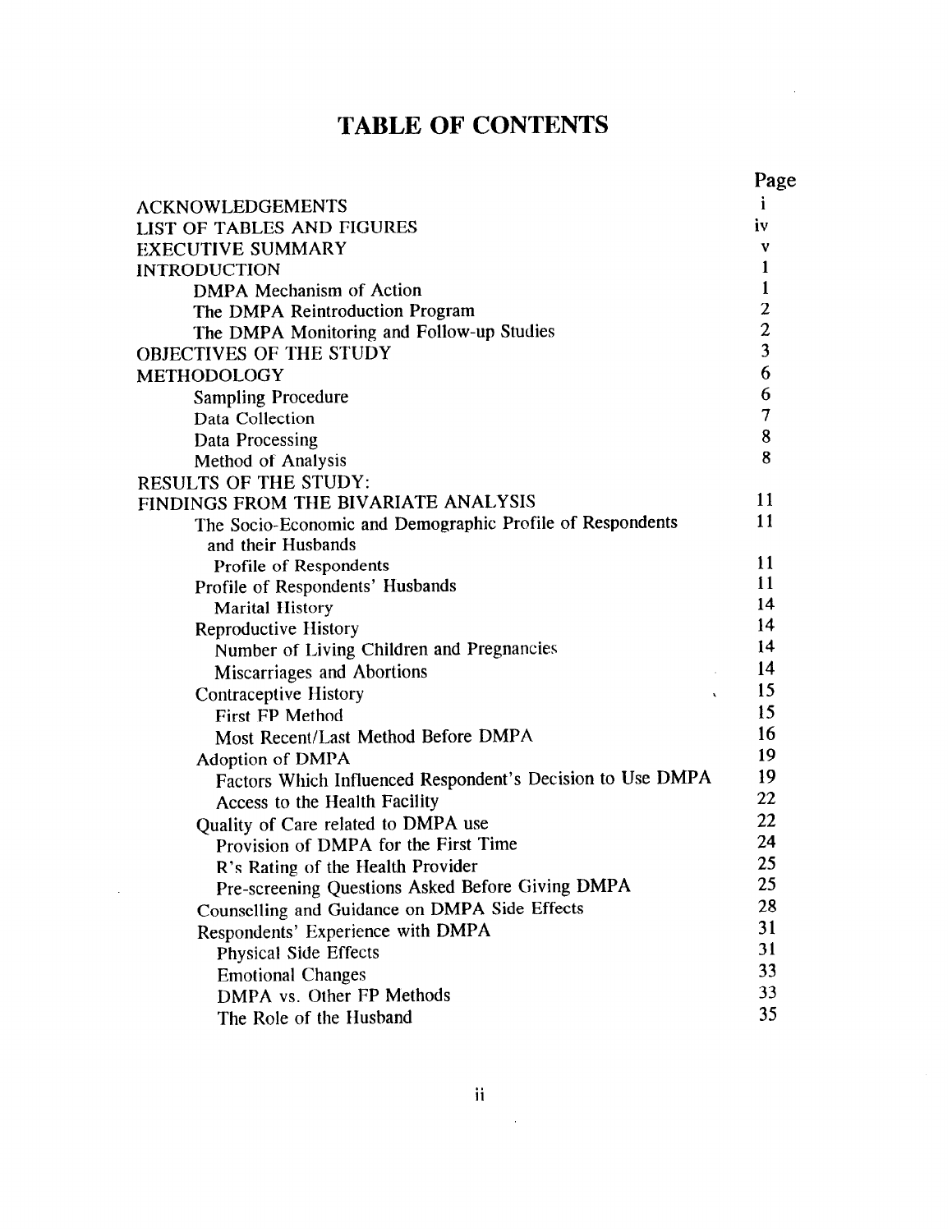| Husband-Wife Communication about Family Size and FP Practice | 36 |
|--------------------------------------------------------------|----|
| Husband-Wife Discussions Regarding Family Size               | 36 |
| Husband-Wife Discussions Regarding FP                        | 38 |
| Opinion on DMPA held by Relatives and Peers                  | 40 |
| Discussions on DMPA with Family and Relatives                | 40 |
| Discussions with Peers and Neighbors                         | 40 |
| FINDINGS FROM THE MULTIVARIATE ANALYSIS                      | 42 |
| SUMMARY, CONCLUSION AND IMPLICATIONS                         | 48 |
| REFERENCES                                                   | 57 |

 $\mathcal{L}^{\text{max}}_{\text{max}}$  $\hat{\mathbf{x}}$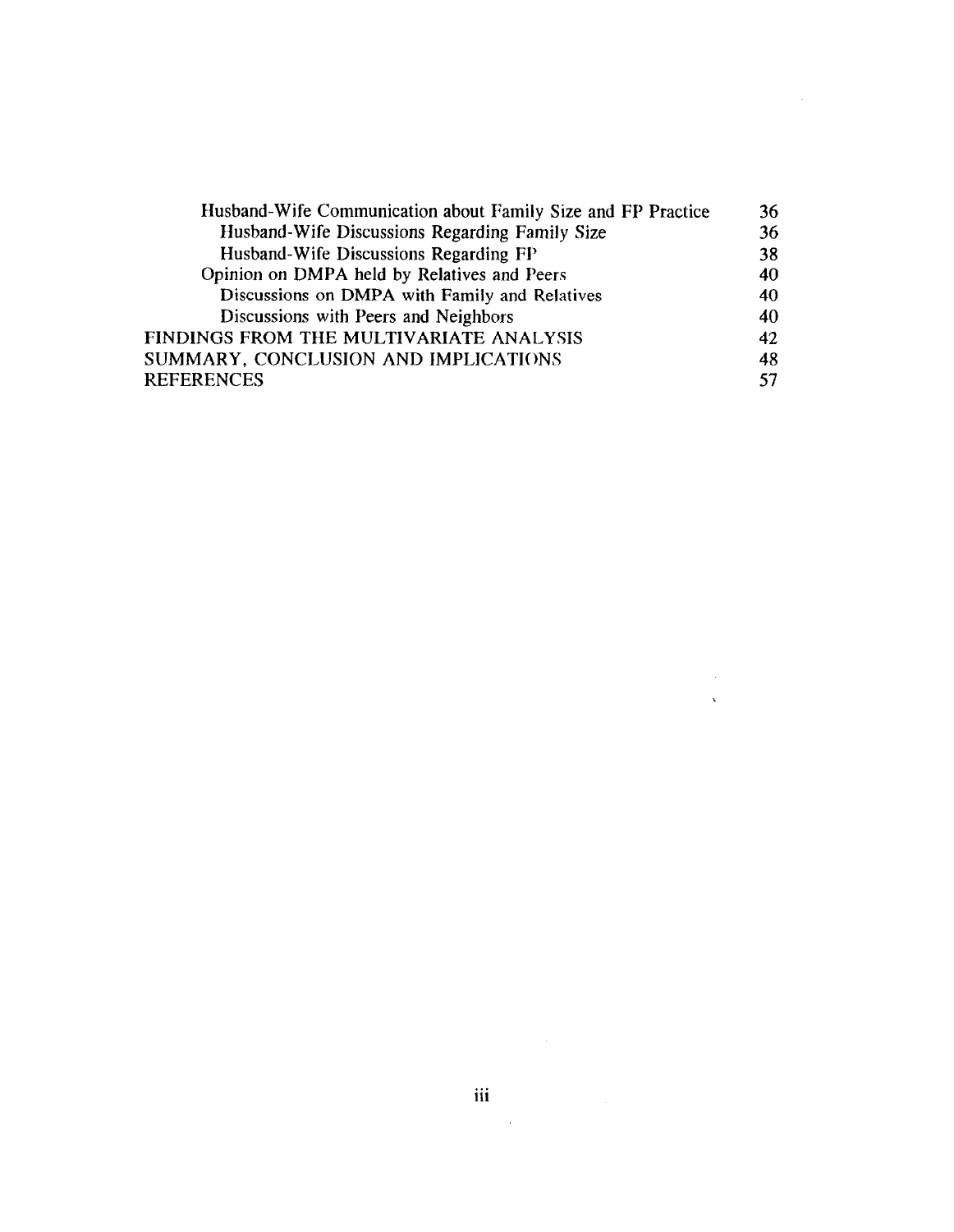### **LIST OF FIGURES AND TABLES**

#### **Title**  Page *Table 1.*  2 Delivery System for Progestin-only Contraceptives *Table 2.*  Geographic Distribution of Sample IIealth Facilities and Respondent 7 12 *Table 3.*  Profile of Respondents Profile of Husbands 13 *Table 4.*  Pregnancy and Childbearing 15 *Table 5.*  17 *Table 6.*  Contraceptive History *Table 7.*  Factors Which Influenced R's Decision to Use DMPA 19 Quality of Care Related to DMPA 22 *Table 8.*  Quality of Care Related to Pre-screening *Table 9.*  26 Questions Asked by Provider Quality of Care Related to Provider Counselling and *Table IO.*  Guidance on Side Effects 29 R's Experience and Management of DMPA *Table II.*  Side Effects/Emotional Changes 32 *Table 12.*  R's Rating of DMPA 34 Husband's Role in R's DMPA Use *35 Table 13.*  Husband-Wife Communication Regarding *Table 14.*  Number of Children 36 37 *Table 15.* Number of Children Wanted and When FP Discussions Before and After Marriage 39 *Table 16. Table 17.*  Opinion of Family Members, 41 Relatives and Peers on DMPA Logit Coefficients and Odds Ratios of Best Model to *Table 18.*  Predict the Probability of Continuing DMPA 44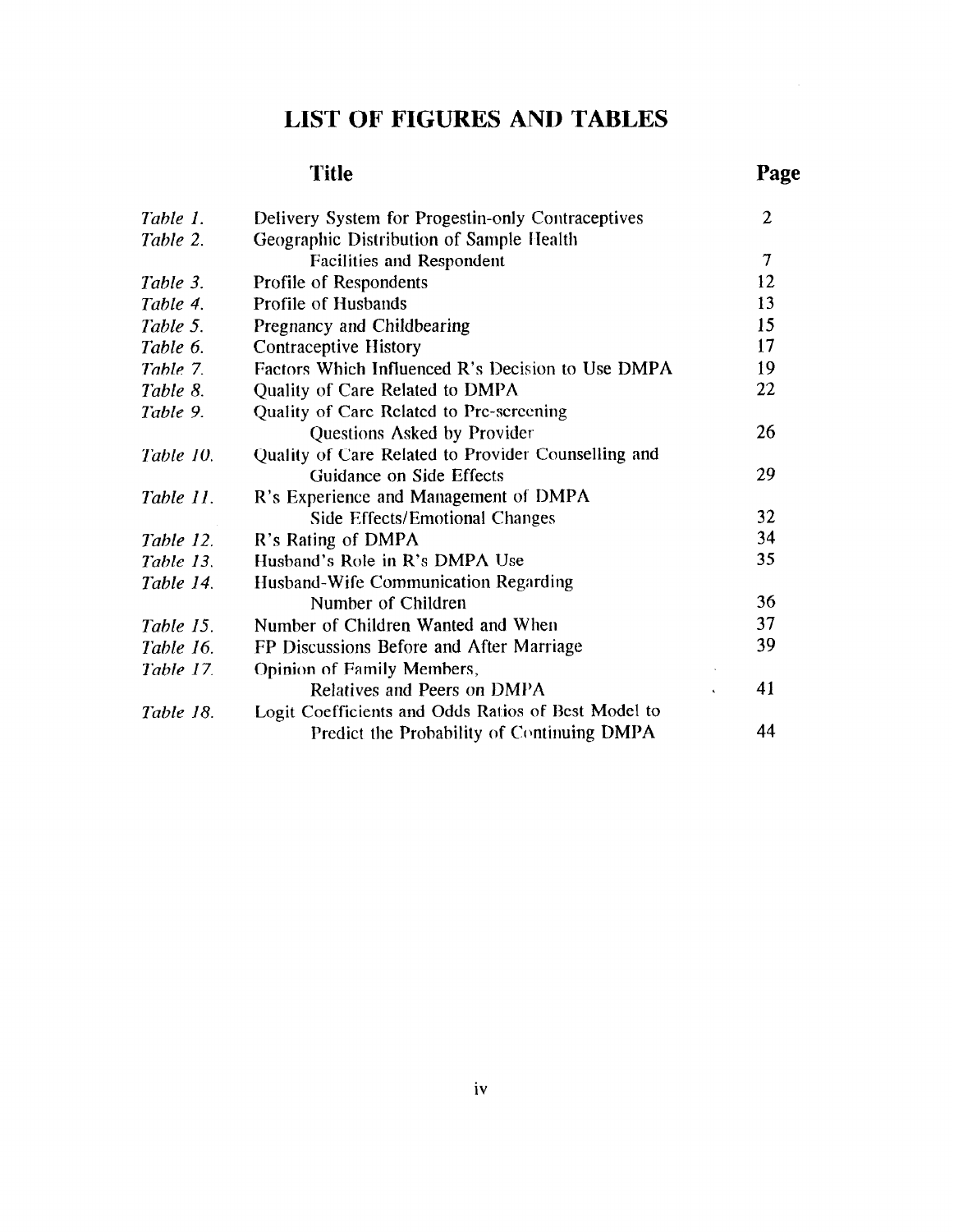### **EXECUTIVE SUMMARY**

In 1994, the Population Council, Manila conducted an OR project entitled the DMPA Monitoring and Follow-up Studies. This activity was undertaken to provide accurate and timely information support to the DMPA Reintroduction Program of the Department of Health. Commonly known as Depo-Provera, DMPA stands for Depo-Medroxy Progesterone Acetate, an extremely effective injectable contraceptive given every three months. This report focuses on the survey component of these studies with the aim of examining comprehensively the influence on DMPA use of factors classified into the following eight major areas: (1) socioeconomic and demographic characteristics; (2) reproductive history; (3) contraceptive history; (4) adoption of DMPA; (5) quality of care related to DMPA; (6) the respondent's experience with DMPA; (7) husband-wife communication regarding family size and family planning practice; and (8) attitudes towards DMPA held by relatives and peers.

Findings in this report are taken from bivariate and multivariate analyses of 812 women who were randomly selected from DMPA acceptors in nine of the ten LGUs covered by the first phase of the Program. These sample acceptors were surveyed twice: first in February and then again in June-July 1995 to document their DMPA experience and perceptions since their first DMPA injection.

### **Socioeconomic and Demographic Characteristics, Marital and Reproductive Histories**

There were no significant associations between the socioeconomic, demographic, marital and reproductive history variables and DMPA continuation rates. More than twenty background factors (e.g. age, education and parity of the respondents) were investigated at this point of the analysis. Even so, it may be of use to program managers to know more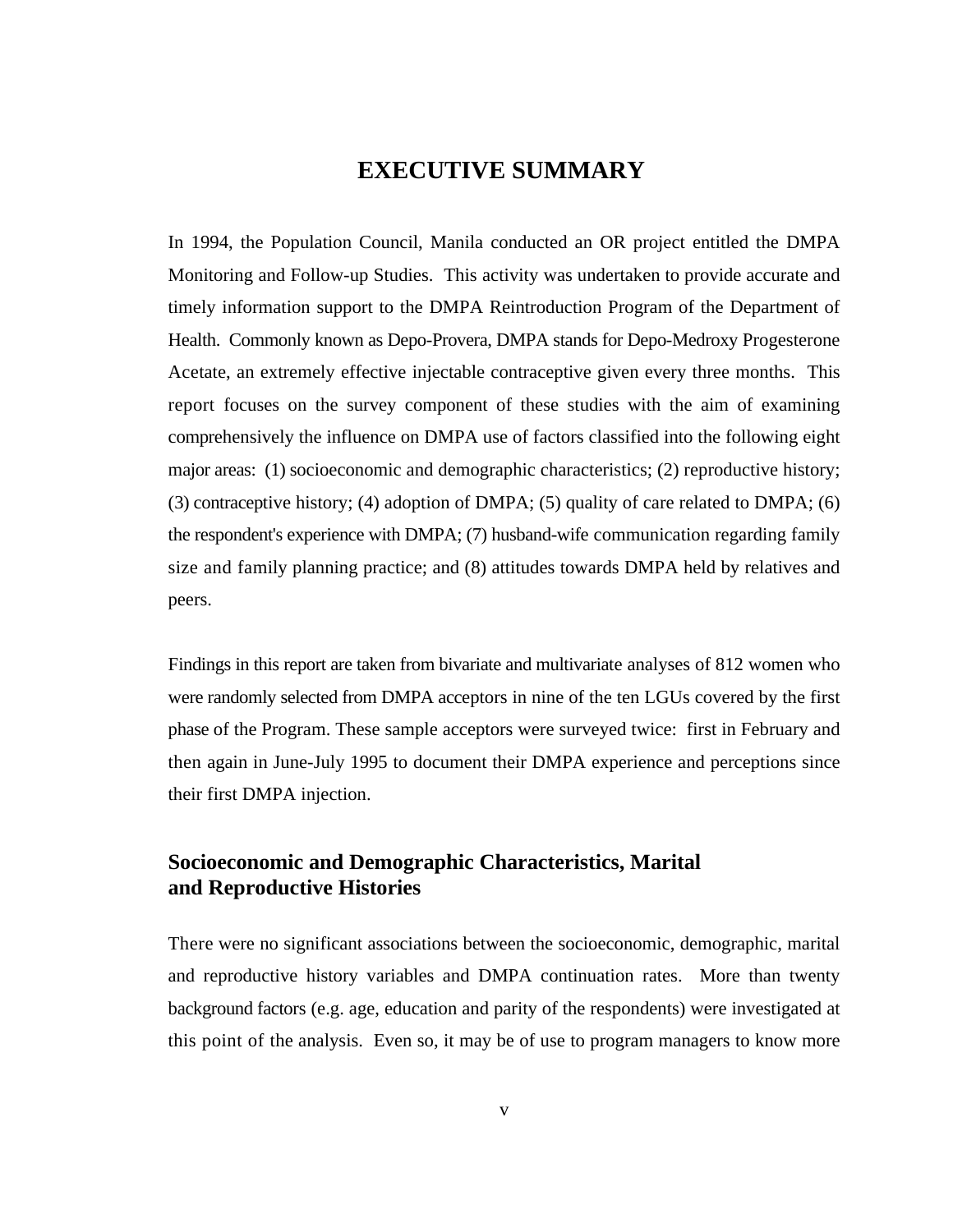about the characteristics of the DMPA acceptors so as to better understand the type of women who are most likely to select this contraceptive method. These typically were wives who were rural born, high school educated but not currently working, at the peak age of their childbearing years and with three living children. About 10 percent were already receiving DMPA even if they had only one child. This indicates that the stipulation of providing DMPA to women with at least two children has not been fully complied with. Further still, about three percent of drop-outs were found to be currently pregnant as of the first follow-up survey, thereby suggesting that a small number of pregnant women may have been receiving DMPA. Should this be true, it would indicate a need for stricter procedures during prescreening, so as to clearly establish that no pregnancy is present prior to dispensing DMPA. (Overall, about a third of the women interviewed said that they had never been asked about this, again showing some laxity in this regard.)

#### **Contraceptive History**

Of the eight contraceptive history variables considered, only the number of methods used before DMPA and the duration of first method used remained important at the multivariate stage. Women with no previous experience with FP prior to receiving DMPA and those with longer durations for the first method used were significantly more likely to be continuing DMPA users as of the survey dates. It appears as though women with a previous history of shifting away from other FP methods are also most likely to discontinue the use of DMPA. Efforts to lengthen continuation rates by improving the quality of care being offered by service providers is therefore suggested by these results.

#### **Adoption of DMPA**

There were 14 intervening variables which were hypothesized to have influenced R's decision to use DMPA. Only three of these turned out to be important when the bivariate analysis was undertaken. These were, first, the timing of the decision to adopt DMPA;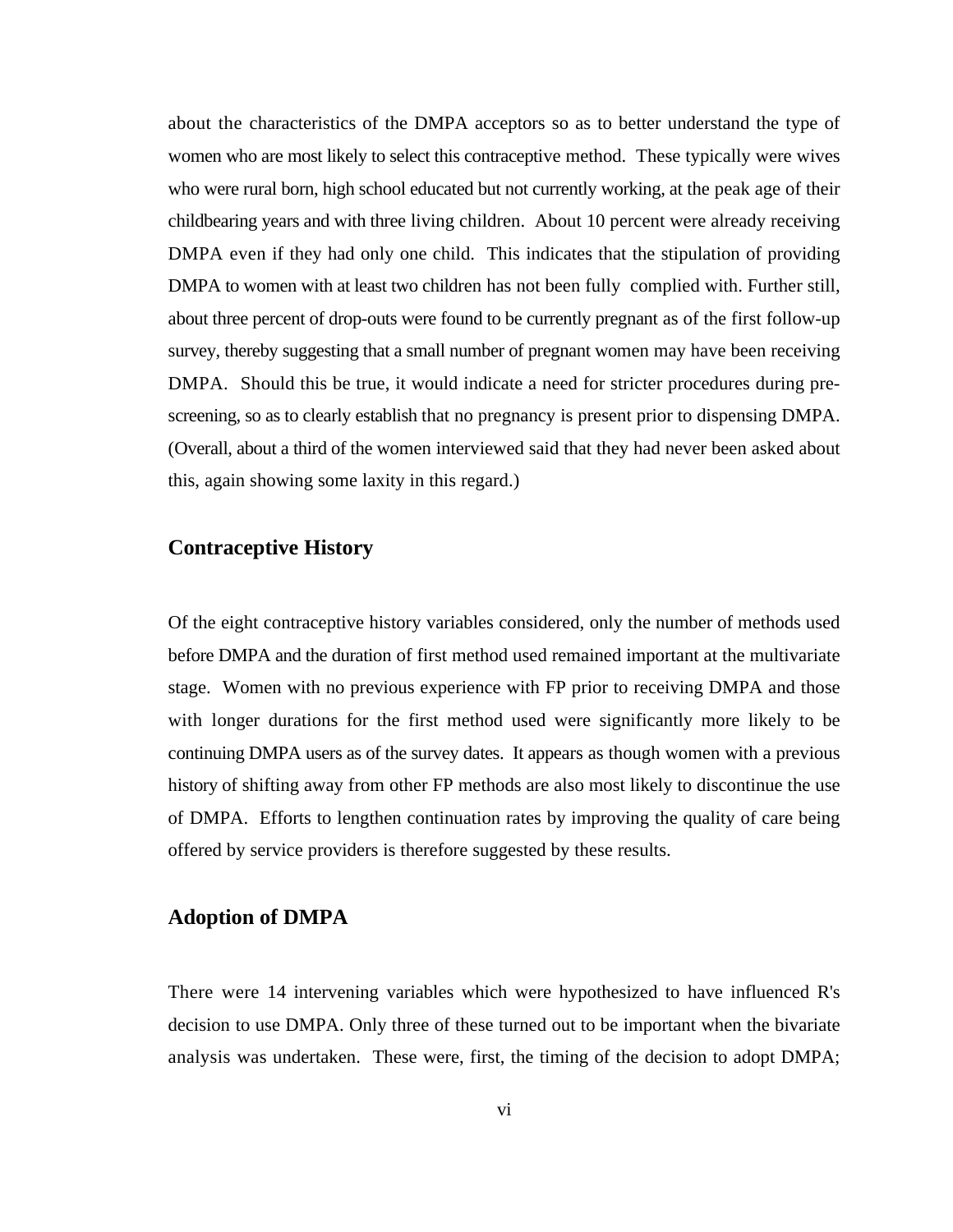second, the intention for using DMPA (whether to delay pregnancy or to stop childbearing altogether); and, third, the time required to reach the health facility. At the multivariate level of analysis, though, none of these factors remained significant. Overall, these factors seemed to have relatively little impact on the decision to continue use of DMPA.

#### **Quality of Care Related to DMPA Use**

The quality of care variables may be seen as falling within four subgroups: (1) provision of DMPA for the first time; (2) R's rating of the health provider; (3) pre-screening questions asked before giving DMPA; and (4) counselling and guidance on DMPA side effects.

Under the first subgroup, only two of the six variables examined emerged significant in differentiating between continuing users (CUs) and drop-outs (DOs). These were the provision of information on side effects prior to giving DMPA and whether or not the client had been told to return for a check-up. When these were examined within the multivariate context only the former variable retained its importance. This shows the role which the provision of balanced information can play in convincing DMPA acceptors to continue using the method even after one or another side effect has been experienced.

Also worth stressing is the finding that more than 40 percent of the respondents related that they had not been given DMPA in accordance to the prescribed schedule which is during the first seven days after the onset of menses, within the first 28 days after a delivery if the woman is not breastfeeding, or within two weeks after an abortion. Again, these figures indicate that the quality of care being given at these health facilities could still be improved.

Four of the six variables falling under the second subgroup were significant at the bivariate level of analysis. These consisted of: (a) friendliness and approachableness of the provider; (b) competence of the provider; (c) the respondent's perception on whether patients are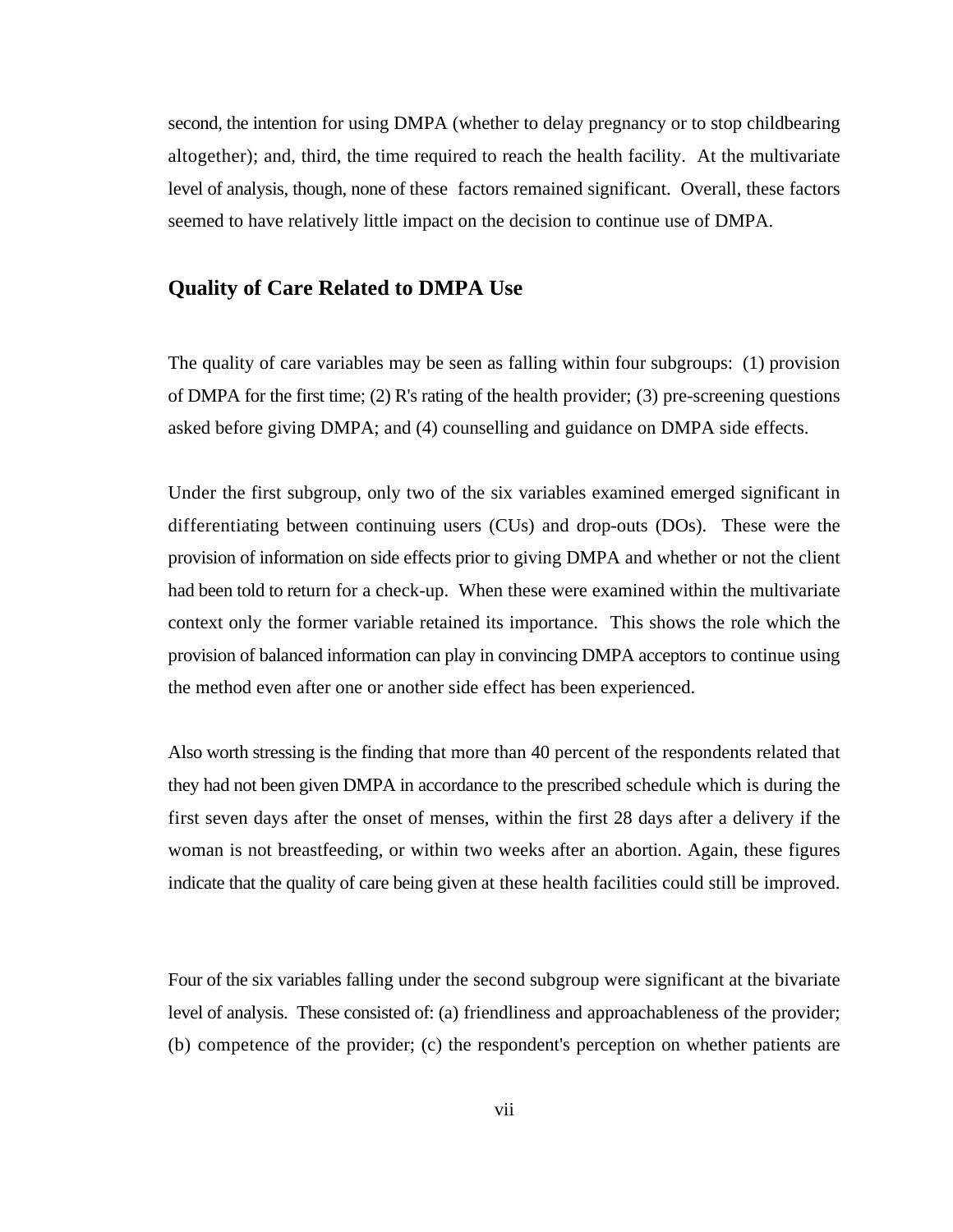treated in a caring and courteous manner in the health facility; and (d) client follow-up since receiving DMPA. However, only the respondent's perception about caring/courteous care consistently retained its significance when included in a series of multivariate models. In general, it was the respondents who felt that patients had been treated in a caring and courteous manner who were most likely to continue using DMPA.

A variety of screening questions about the client's medical history constituted the third subgroup of quality of care factors. Bivariate analysis revealed most of these to be significant predictors of continuing user status. However, only the question on whether R was breastfeeding a baby less than six weeks old persisted as significant during the multivariate analyses. As a general conclusion, though, it does seem that asking screening questions prior to giving DMPA is very important in encouraging continued use of DMPA.

The last subgroup of quality of care variables related to counselling and guidance on DMPA side effects including specific side effects of DMPA. While the provision of information about general side effects associated with DMPA was a very important factor in DMPA continuation, the analysis provided somewhat ambiguous findings regarding the specific side effects which should be highlighted by providers. Counselling on how to handle nausea, dizziness, headaches and weakness stood out as a significant correlate of continued DMPA use, even with the addition of multivariate controls. At the same time, though, the multivariate model also showed that provision of information about possible appetite loss worked against the goal of increasing the probability of continued DMPA use.

#### **Respondents' Experience with DMPA**

The respondents' experiences with DMPA were investigated along four lines: (1) physical side effects; (2) emotional changes; (3) evaluation of DMPA; and (4) the role of the husband. Under the physical side effects subgroup, no significant variations between the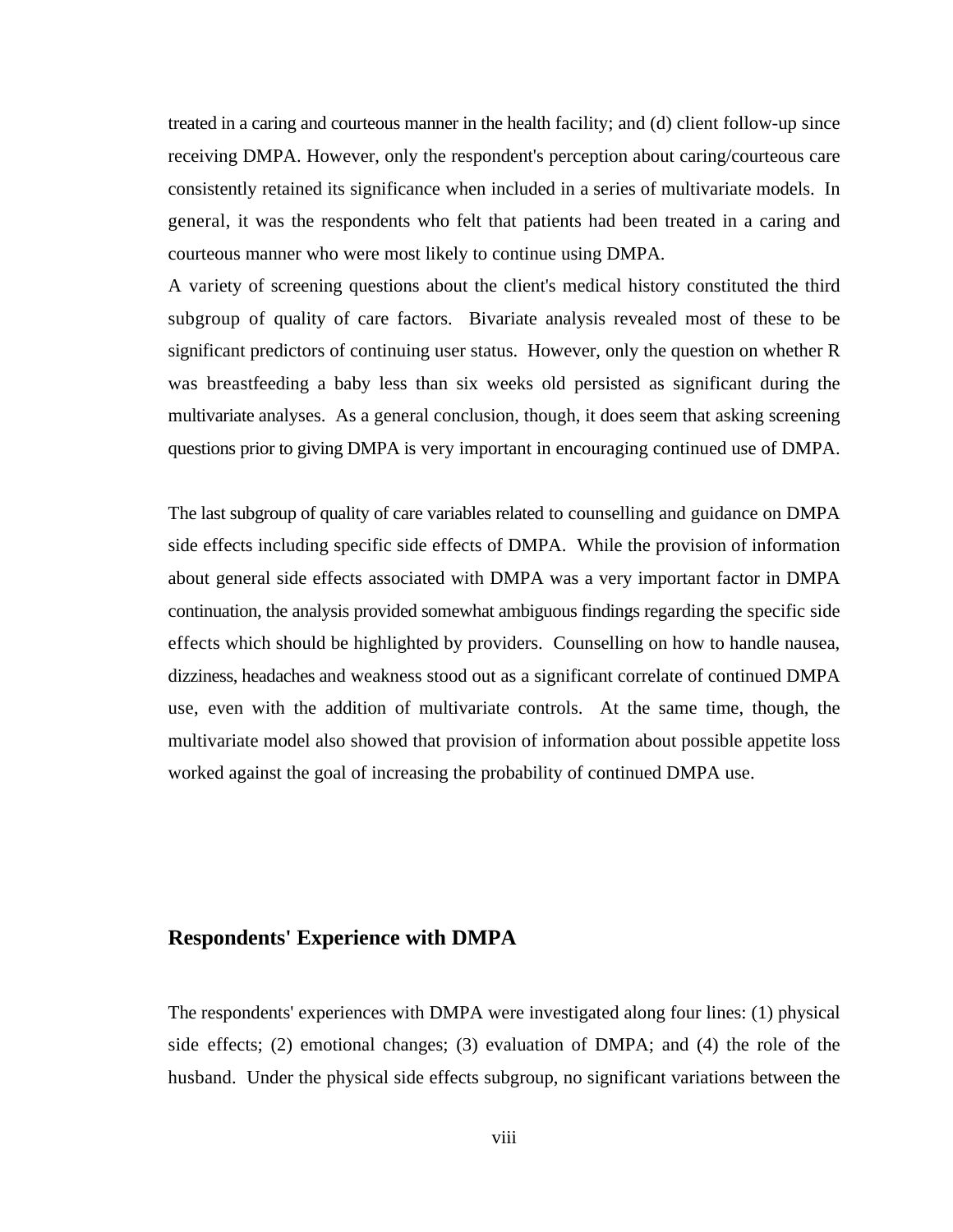continuing users (CUs) and the drop-outs (DOs) were observed except on weight gain and appetite loss experiences and on action taken for dealing with side effects. A significantly higher proportion of CUs (48 percent) than DOs (39 percent) experienced weight gain, a side effect which at least does not involve discomfort or fear about some resulting illness. The reverse holds true with the experience of appetite loss. While a significantly higher proportion of DOs did something about their side effects, either by following the provider's advice or by returning to the clinic, the advice given on these occasions (e.g. that the symptoms were "normal" and "nothing to worry about") appeared not to be very helpful in preventing method discontinuation.

Experiences of emotional changes such as easily becoming angry did not emerge as significant predictors of DMPA continuation. (This was true as well for the overall comparison involving the experience of at least one physical side effect.)

The third subgroup pertained to a comparison of DMPA with other methods, the length of time the respondent (R) intended to use DMPA, her willingness to recommend DMPA to relatives and friends, and her reasons for recommending DMPA. All of these variables were found to be significant in the bivariate analysis. However, none of them retained their importance in the multivariate analysis.

Husband's support of his wife's use of DMPA persisted as a highly significant predictor of continued DMPA use (in both the bivariate and multivariate contexts). Hence, innovative strategies for making husbands more supportive should be devised. These could include the production of IEC materials for a male audience and the recruitment of more males for FP outreach activities.

#### **Husband-Wife Communication about Family Size and FP Practice**

Husband's desire for more children, the discussion of family planning in general (both before and after marriage) and talking about using a specific type of family planning method after marriage were all found to be important factors affecting DMPA use within the bivariate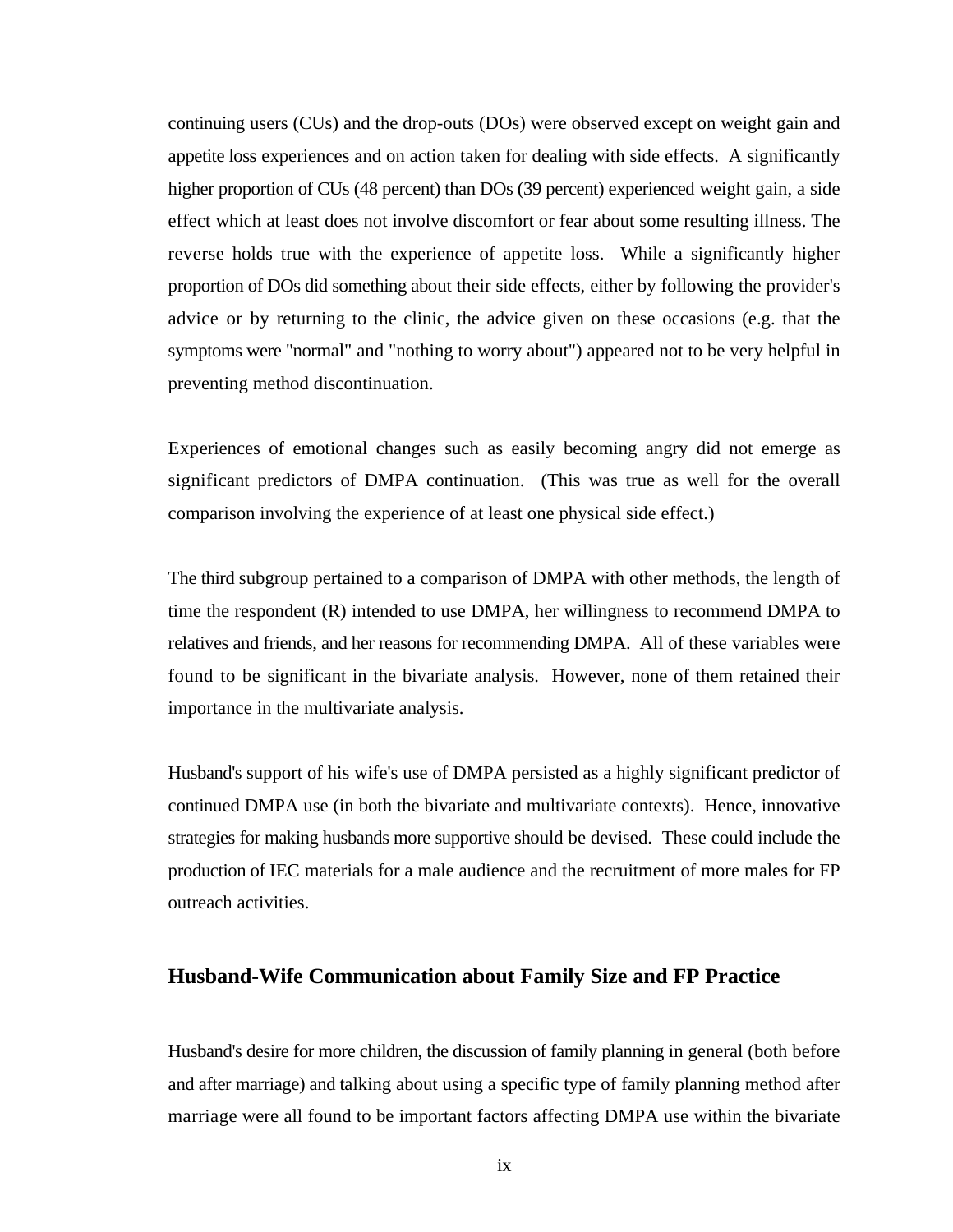context. However, they were no longer significantly associated with continuation status once other key variables were controlled for statistically except for husband's desire for more children and discussion of family planning before marriage. The net association with continuation status was positive for husband's desire for more children and negative for discussion of family planning before marriage.

#### **Opinion on DMPA Held by Relatives and Peers**

The opposition to DMPA of either close relatives (mothers, sisters or female relatives) or neighbors and friends was closely associated with the decision to discontinue DMPA use when considered at the bivariate level. Again, however, this correlation was reduced towards statistical nonsignificance within the multivariate context.

#### **Conclusion**

On the whole, DMPA continuation is facilitated by several circumstances. Women who did not exhibit a previous pattern of continued FP method switching were found to be more likely to stay with DMPA. Support from the woman's husband and from her FP provider also played a key role in reducing drop-out rates, as did the provision of detailed information about side effects and the provider's willingness to ask all relevant screening questions. On the other hand, telling acceptors about appetite loss and husband-wife discussion about family planning before marriage inhibited DMPA continuation. By paying greater attention to male outreach activities and to quality of care in FP provision, program managers should be able to increase the adoption and continued use of this important new addition to the Philippine Family Planning Program.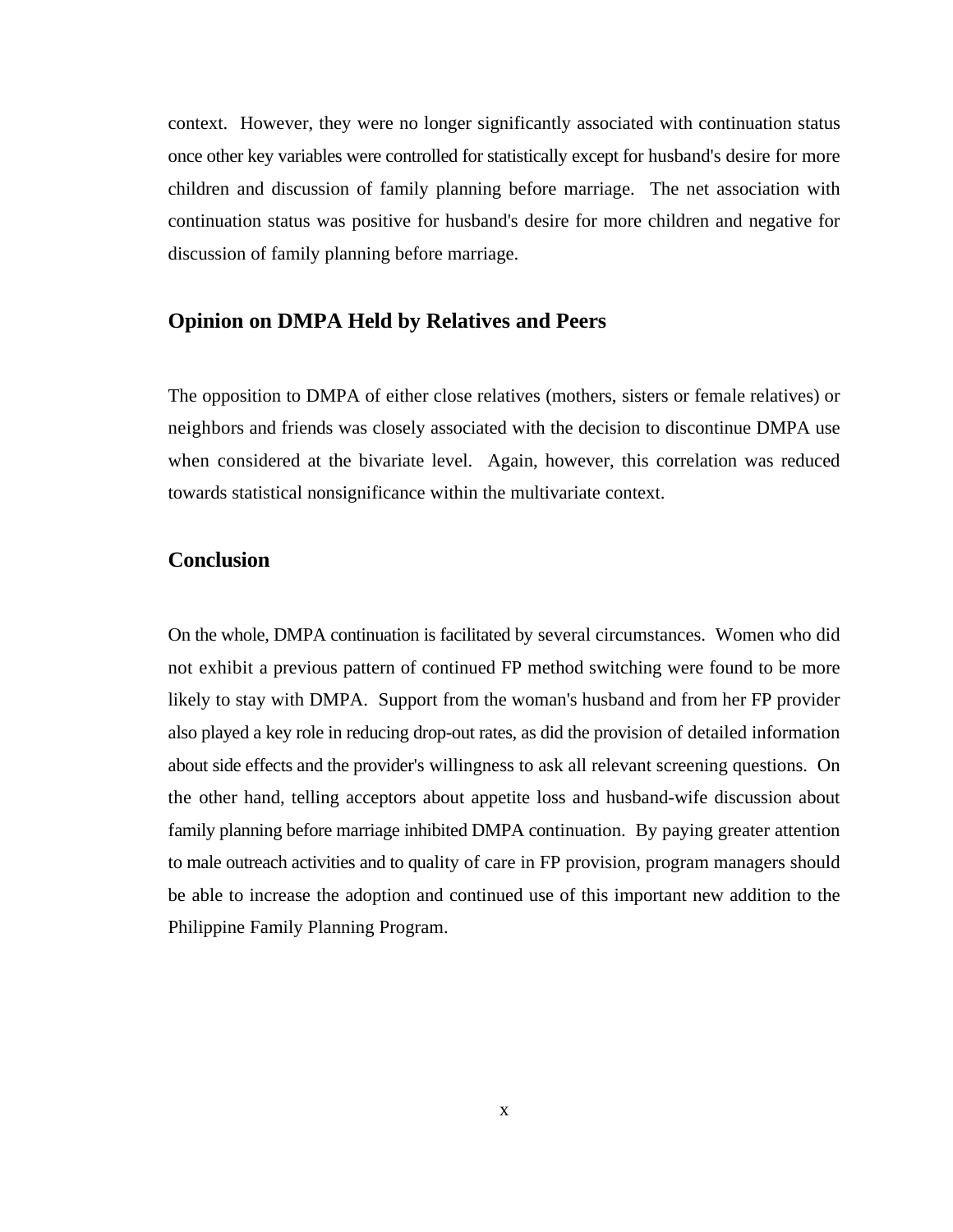## **INTRODUCTION**

For the past few decades the Philippine population scenario has been characterized by uneven and incomplete progress through the demographic transition. Birth rates remain among the highest in Southeast Asia while the use of modern contraceptive methods is still confined to a definite minority of currently married women. High levels of unmet need and method discontinuation continue to plague the country's family planning (FP) program, along with associated problems of method mix, quality of care, and manpower shortages.

One solution to a number of the above-mentioned problems might be to make a wider variety of FP methods available to Filipino couples. Injectable progestin contraceptives represent a particularly attractive option along these lines. These are now being used in over 90 countries with Depo Medroxy Progesterone Acetate (DMPA) being the most preferred choice (Lee et al., 1989; Liskin et al., 1987). In some Asian countries, such as Bangladesh and Thailand, DMPA (commonly known as "Depo-Provera") has been in use for over two decades. In the Philippines, DMPA was first introduced in 1978 in a few pilot areas. It was later withdrawn from the Philippine program although it continued to be distributed in a few private sector clinics.

**DMPA's Mechanism of Action.** Depo-Provera is an extremely effective contraceptive option, delivered by means of a deep intramuscular injection given every three months. It has a first-year probability of failure of only 0.3% (Hatcher, et al., 1994). Like other progestin-only contraceptives, it prevents pregnancy by means of several mechanisms particularly via the inhibition of ovulation and the thickening of the cervical mucus thereby making sperm penetration more difficult. A long-term user of DMPA has a two-week "grace period" (longer in many instances) during which she can be late for her next shot but still not be at great risk of becoming pregnant. Table 1 presents the delivery systems for Depo-Provera along with two other progestin-only contraceptives, Norplant and the Progestin-only pill, as adapted from Guilleband (1985).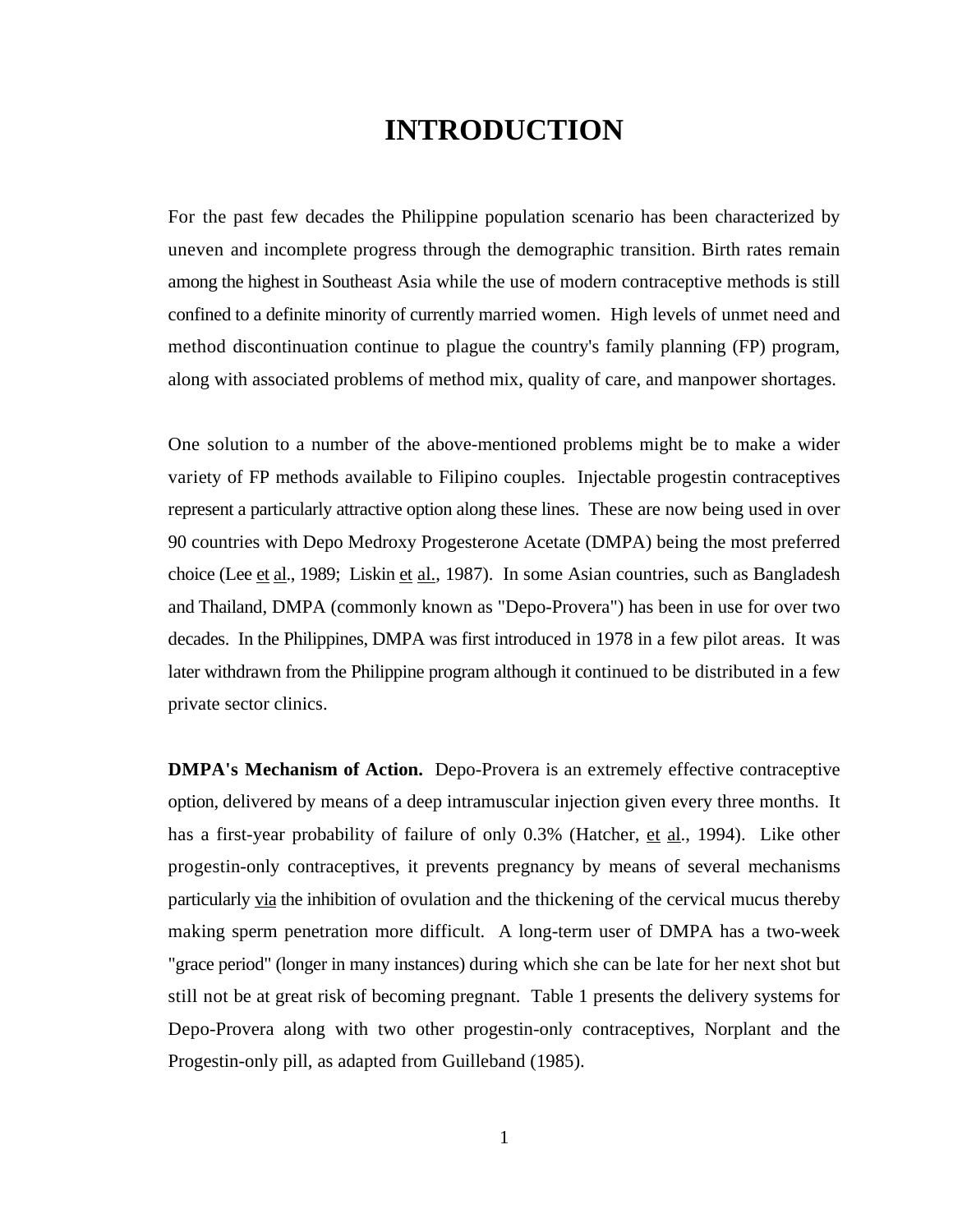|                                                          | Injectable                   | <b>Implant</b>  | Oral                       |
|----------------------------------------------------------|------------------------------|-----------------|----------------------------|
|                                                          | Depo-provera                 | <b>Norplant</b> | <b>Progestin-only Pill</b> |
| <b>Administration</b>                                    |                              |                 |                            |
| Frequency                                                | Every 3 months               | 5 years         | Daily                      |
| Progestin dose                                           | High                         | Ultra-low       | <b>Ultra-low</b>           |
| <b>Blood levels</b>                                      | Initial peak<br>then decline | Constant        | <b>Rapidly Fluctuating</b> |
| 1st pass through liver                                   | No                           | N <sub>0</sub>  | Yes                        |
| <b>Major Mechanisms of</b><br><b>Action</b>              |                              |                 |                            |
| Ovary: <b>Jovulation</b>                                 | $+++$                        | $++$            | $+$                        |
| Cervical mucus: <sup><math>\downarrow</math></sup> sperm |                              |                 |                            |
| penetrability                                            | Yes                          | Yes             | Yes                        |
| Endometrium: <b>I</b> receptivity                        |                              |                 |                            |
| to blastocyst                                            | Yes                          | Yes             | Yes                        |
| First year failure rate                                  |                              |                 |                            |
| (perfect use)                                            | 0.3                          | 0.09            | 0.5                        |
| Menstrual pattern                                        | Very irregular               | Very irregular  | Often irregular            |
| Amenorrhea during use                                    | Very common                  | Common          | Occasional                 |
| Reversibility                                            |                              |                 |                            |
| Immediate termination                                    |                              |                 |                            |
| possible                                                 | No                           | Yes             | Yes                        |
| By woman herself at                                      |                              |                 |                            |
| any time                                                 | No                           | N <sub>0</sub>  | Yes                        |
| Median time to                                           |                              |                 |                            |
| conception from first                                    |                              |                 |                            |
| omitted dose, removal                                    | 6 months                     | c.1 month       | $<$ 3 months               |

|  |  |  | Table 1. Delivery Systems for Progestin-only Contraceptives |  |  |
|--|--|--|-------------------------------------------------------------|--|--|
|  |  |  |                                                             |  |  |

**The DMPA Reintroduction Program.** After its 1992 approval by the U.S. Food and Drug Administration, the Philippine Family Planning Program (PFPP) reintroduced DMPA in 1994 with a view towards making it available nationwide by early 1996. Ten local government units (LGUs) were chosen as sites for the first phase of the reintroduction program. Phase II called for the expansion of the program to include the remaining provinces and cities within the regions where the Phase I LGUs were located. Phase III would then involve the rest of the country. The program consists of training DMPA service providers and providing free DMPA injections and related services in public sector facilities.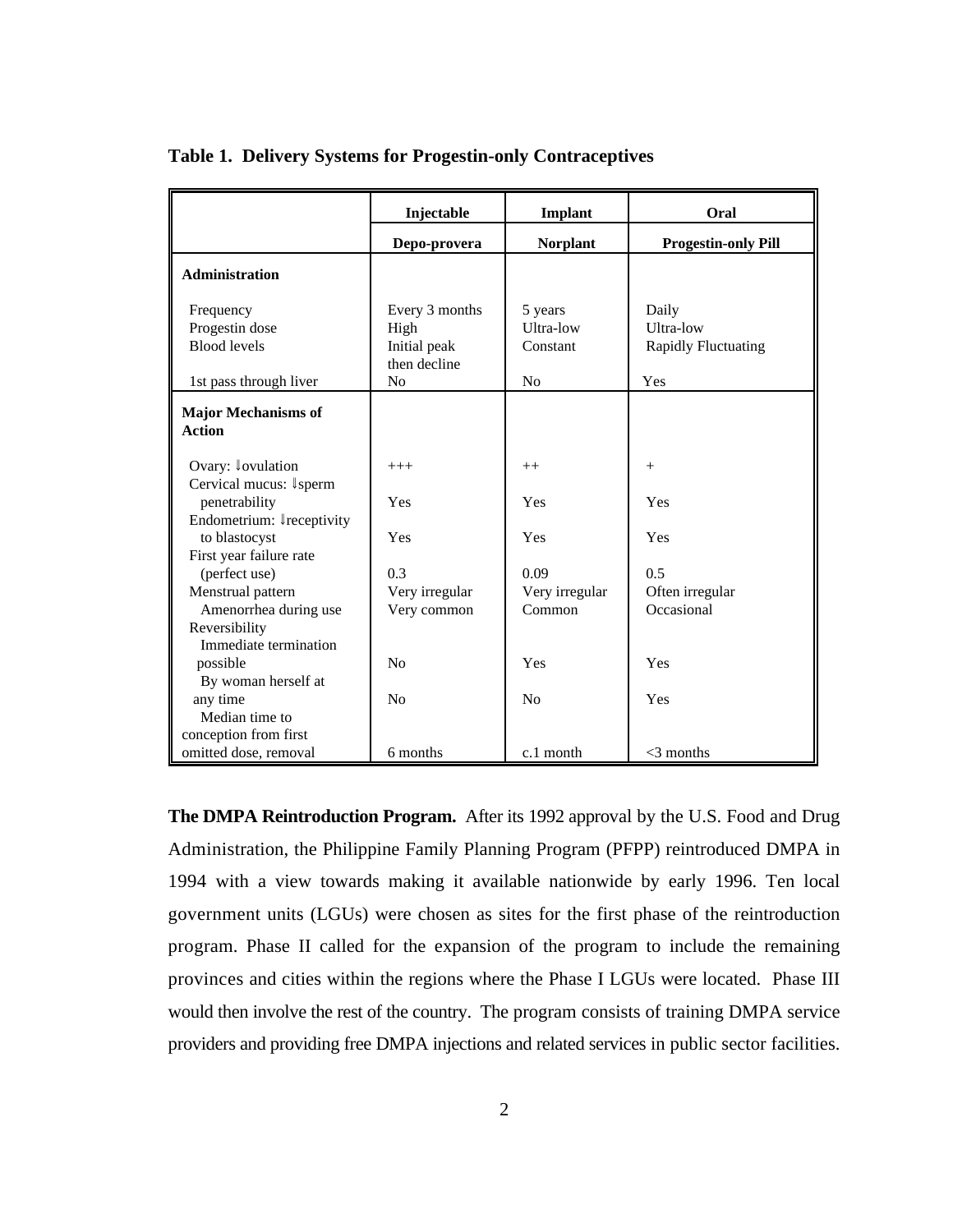**The DMPA Monitoring and Follow-Up Studies.** In late 1994 the Population Council, Manila, in response to a request from members of the DMPA Task Force, undertook an operations research (OR) project entitled the DMPA Monitoring and Follow-Up Studies. This project had two main components: first, the monitoring of DMPA acceptance at the clinic level and, second, a series of follow-up studies. The latter consisted of four components: (1) two surveys of a single panel of respondents, the first conducted in February 1995 and the second in June-July 1995; (2) focus group discussions involving DMPA clients, their husbands and current users of other FP methods; (3) interviews with providers in the study areas; and (4) a service statistics checklist of the health facilities in the survey area. In this report we focus exclusively upon data from the two DMPA surveys.

**Objectives of the Follow-Up Studies.** While the monitoring approach is useful in quantifying broad trends in the DMPA reintroduction effort, insights into the perspectives of providers, clients and their husbands were also deemed necessary to give a fuller picture of the program. Specifically, it is important to examine the general clinic experience as seen from the eyes of the different actors involved in order to better appreciate the issues surrounding DMPA utilization, including any reasons why clients might decide to discontinue use of this method.

The purpose of the present study is to shed light on several aspects of the DMPA Reintroduction Program in the Philippines, namely:

- 1. Why do women decide to use DMPA?
- 2. What side effects, if any, do women usually experience with DMPA and how do they manage these?
- 3. What makes women decide to continue or discontinue use of DMPA?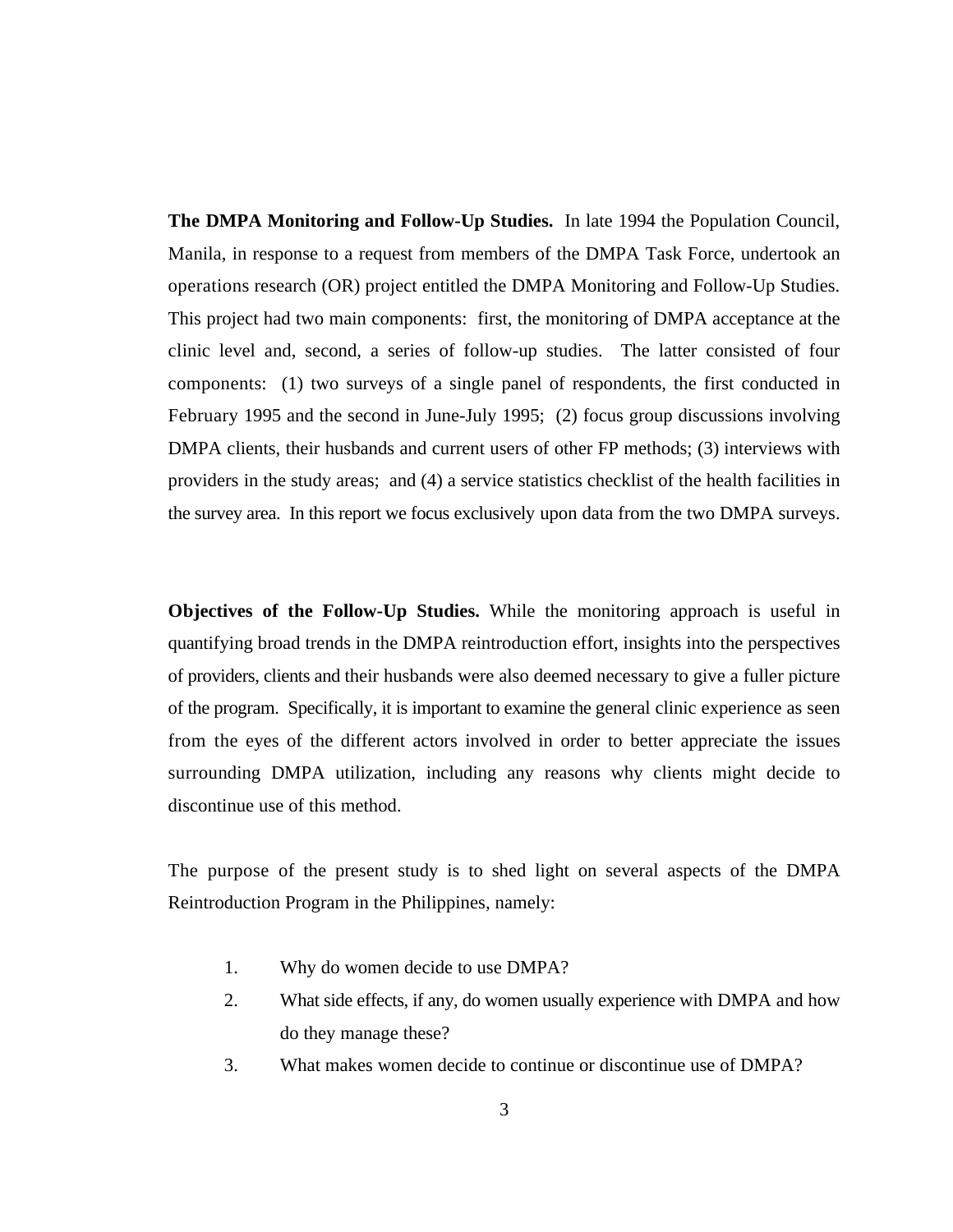- 4. How do continuing users of DMPA compare to those who have dropped out from the program?
- 5. How do clients assess the public sector health delivery system including the quality of care which it provides?

An emphasis on DMPA discontinuation was deemed appropriate from the early stages of the study. Despite its numerous advantages, DMPA users worldwide have generally complained about side effects, particularly those associated with changes in their menstrual bleeding patterns. As a result, relatively few women continue to use DMPA for an extended period of time. It was expected that this problem would be particularly salient in the Philippines, where the side effects issue has typically been the major self-reported cause for terminating FP use (e.g. Palma-Sealza, 1993).

Our comparison between continuing users and drop-outs can be expected to generate several useful programmatic implications. If women with certain background characteristics are found to use the method for a longer period of time, on average, this information might prove useful in IEC campaigns. It will likewise prove of interest to see if certain programbased factors (in particular, the quality of service provided to DMPA acceptors) are themselves associated with continuing use. For example, Jain, Bruce and Kumar (1992) have shown that the quality of follow-up care provided to FP acceptors can have a significant impact upon their willingness to tolerate certain uncomfortable but non-life threatening side effects.

The impact which family and friends may have upon DMPA continuation rates will also be explored in this report. Of particular concern in this instance is the role played by husbands of DMPA acceptors in encouraging their continued use of this FP technique. At least one previous study (Riley, Stewart and Chakraborty, 1994) has found that spousal approval can significantly extend the period of DMPA use.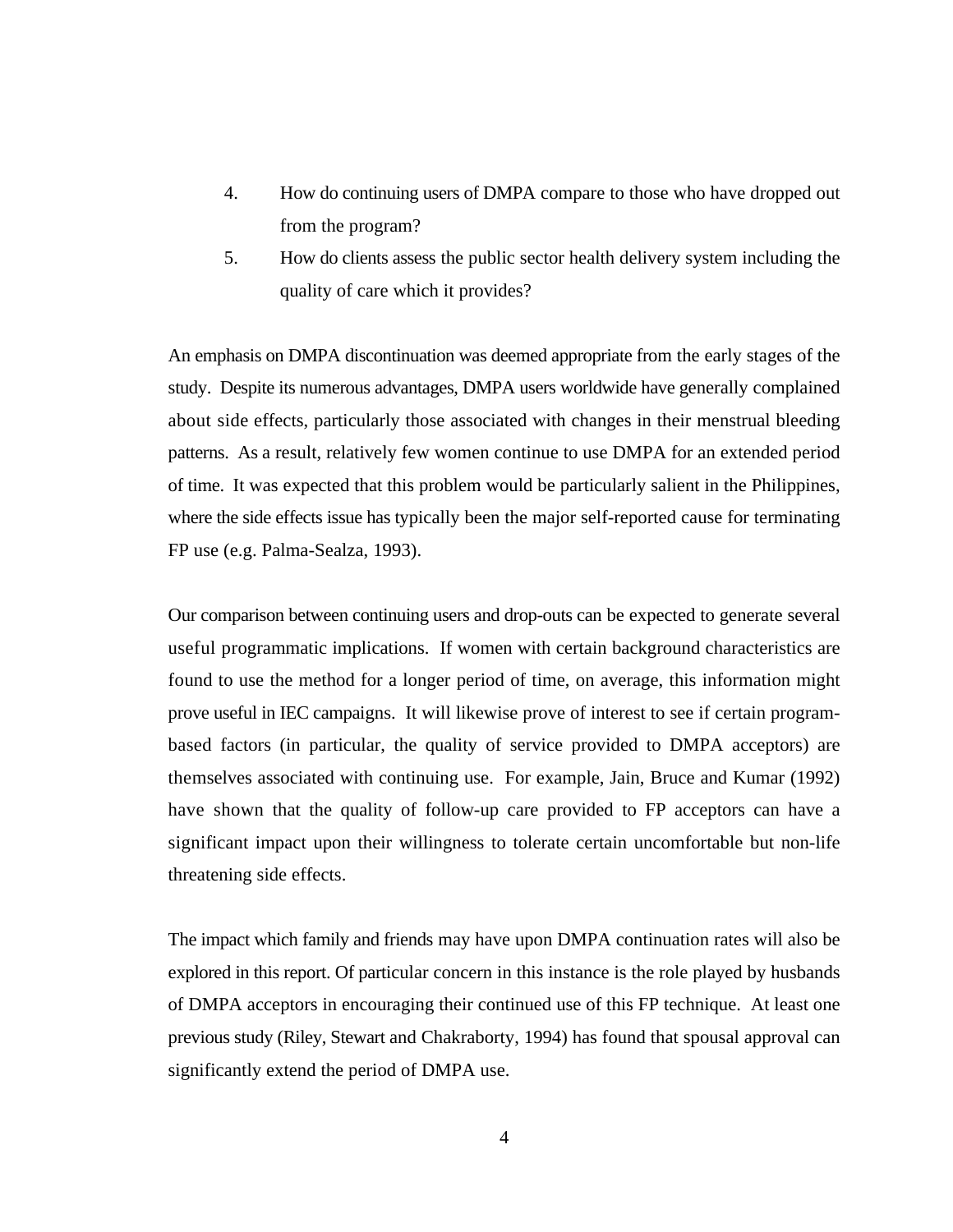The present report is a sequel to two earlier analyses which provided both a univariate analysis (see Patron and Palabrica-Costello, 1995) and a bivariate analysis (see Arenas and Palabrica-Costello, 1995) of data from the first survey round. In this case we supplement these early efforts along two important dimensions: first, by reporting new tabulations based on the second-round data and, secondly, by undertaking a multivariate analysis of factors associated with continuing user status as of the second survey round.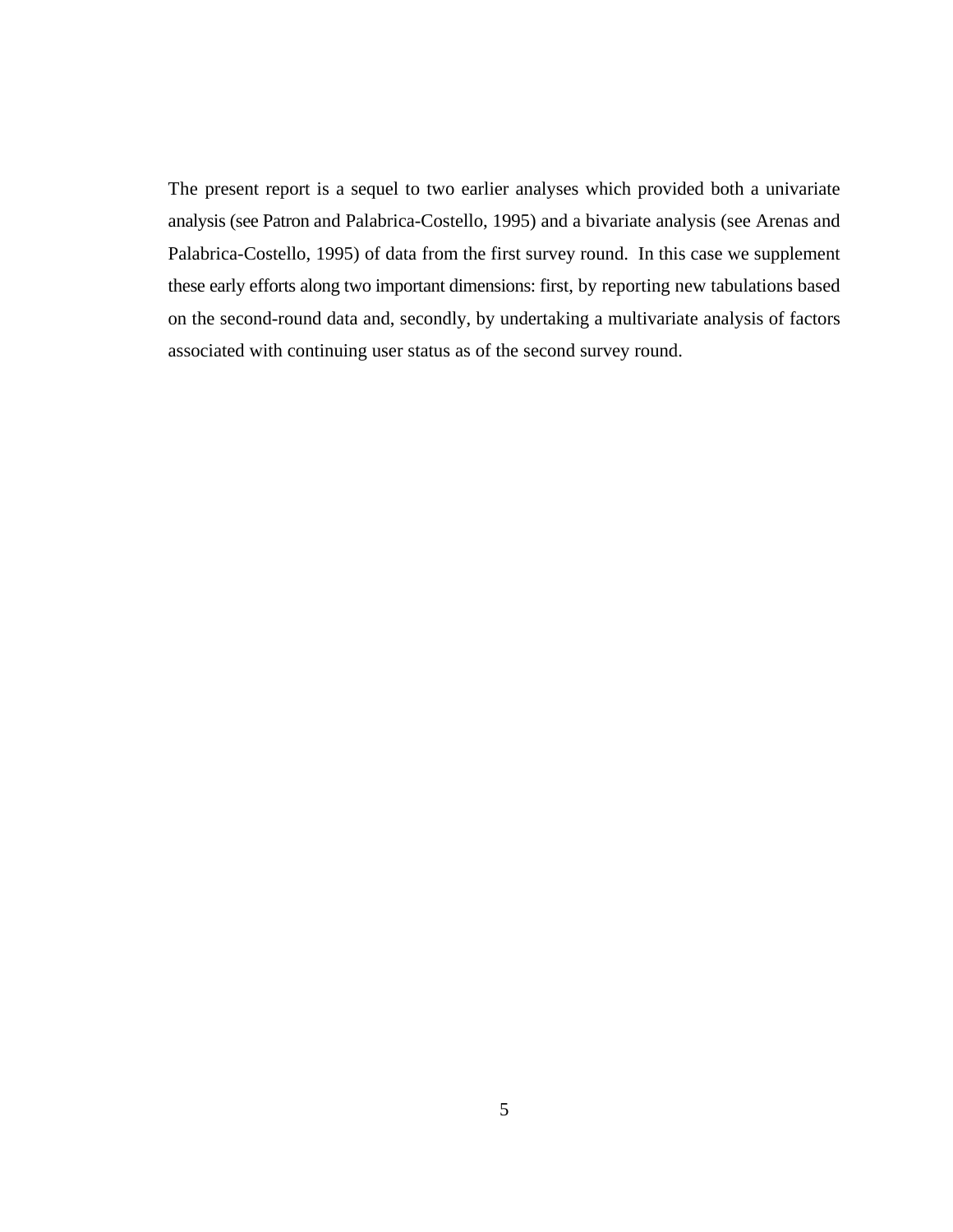### **METHODOLOGY**

**Sampling Design.** The 10 pilot areas selected for the first phase of the DMPA Reintroduction program were Baguio City, Quezon City, Laguna and Pangasinan in Luzon; Iloilo City and Cebu in the Visayas; and Davao City, Davao del Sur, South Cotabato and Surigao del Sur in Mindanao. Given that Iloilo City did not have at least ten DMPA acceptors per health facility between April and September 1994, it was excluded in the two follow-up studies.

A two-stage sampling design was used within the remaining nine pilot areas. During the first stage, a sample of public health facilities was selected, as were comprised of barangay health stations, rural health units, main health centers, and public hospitals. A total of 812 public health facilities in the nine study areas served as the sampling frame for the random selection of 100 sampling units based on probability proportional to size (number of public health facilities) in each study area. The second stage then consisted of a random selection of 900 sample respondents, again as based on the probability proportional to size procedure (i.e., the total number of DMPA acceptors) in each of the 100 public health facilities. All new acceptors of DMPA during the period April to September 1994 in the primary sampling units provided the sampling frame. Columns 1 and 2 of Table 2 show the geographic distribution of the sample health facilities and the respondents for the OR follow-up study. Only one interview out of the entire sample was not successfully completed at that time, thereby reducing the effective sample size to 899 cases for the first follow-up study.

During the second visit only 812 respondents out of the original 899 were found and successfully interviewed. There were therefore 87 original respondents who could no longer be located in their residence or within the community at this point, either because thay had moved to another community or because they were visiting elsewhere during the second follow-up survey. Column 3 of Table 2 presents the sample respondents for the second follow-up study again by major geographical and pilot area location.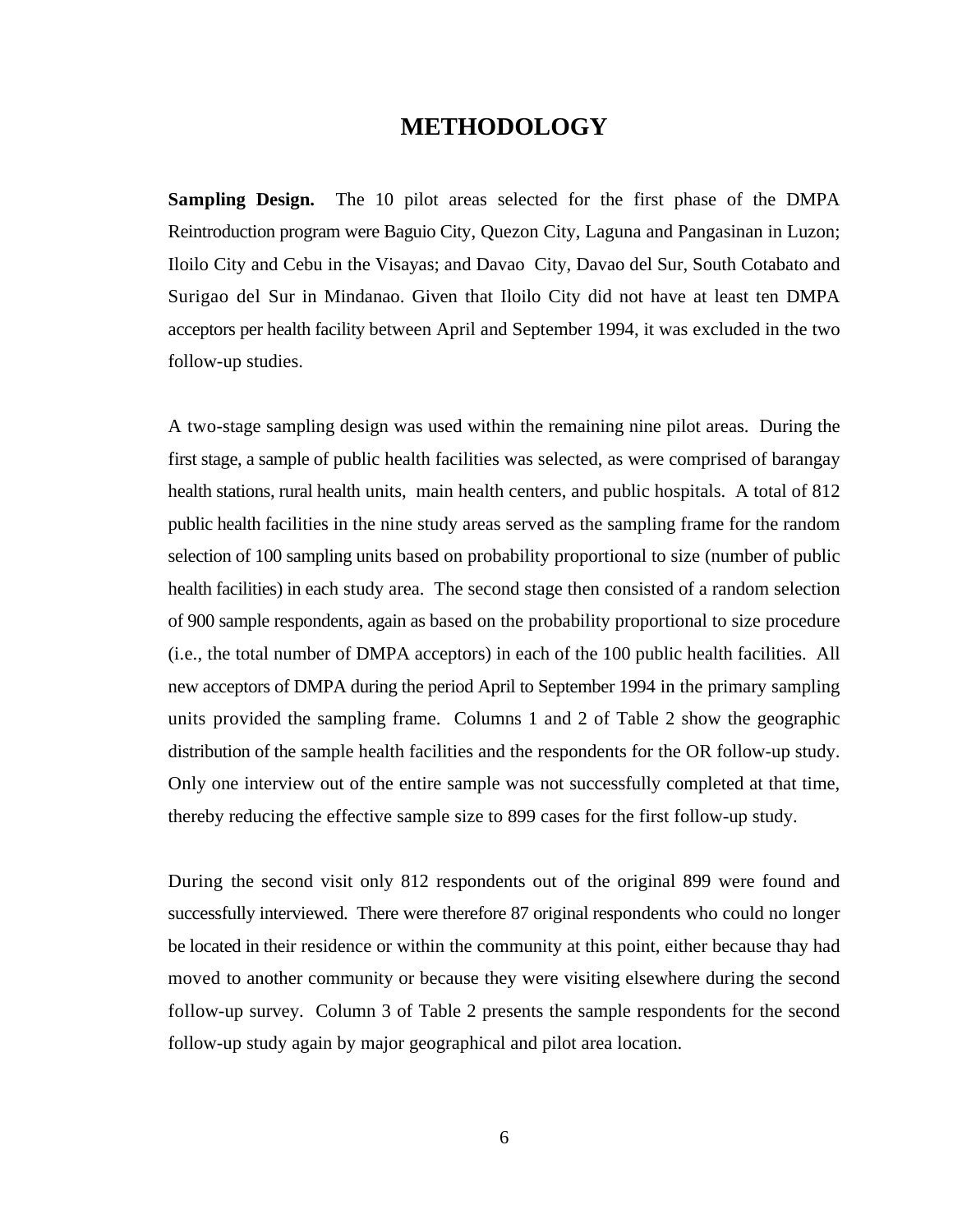| ║<br>LGUs         | Sample<br>Health<br>Facilities | Completed<br>Interviews<br>(First Survey) | Completed<br>Interviews<br>(Second Survey) |
|-------------------|--------------------------------|-------------------------------------------|--------------------------------------------|
| <b>LUZON</b>      |                                |                                           |                                            |
| 1. Baguio City    | 3                              | 36                                        | 26                                         |
| 2. Pangasinan     | 30                             | 250                                       | 230                                        |
| 3. Quezon City    | 8                              | 122                                       | 102                                        |
| 4. Laguna         | 6                              | 55                                        | 51                                         |
| <b>VISAYAS</b>    |                                |                                           |                                            |
| 5. Cebu           | 18                             | 151                                       | 145                                        |
| <b>MINDANAO</b>   |                                |                                           |                                            |
| 6. Davao City     | $\overline{4}$                 | 32                                        | 28                                         |
| 7. Davao Sur      | 17                             | 128                                       | 113                                        |
| 8. South Cotabato | 13                             | 106                                       | 99                                         |
| 9. Surigao Sur    | 1                              | 19                                        | 18                                         |
| <b>TOTAL</b>      | 100                            | 899                                       | 812                                        |

**Table 2. Geographic Distribution of Sample Health Facilities and Respondents** 

**Data.** The responses of the 812 women interviewed during both of the two follow-up studies provide the data analyzed in this report. One questionnaire was developed and used for each of the respondents in the first follow-up study to obtain information on the following: socioeconomic profile of respondents and their husbands; marital history; reproductive history and plans; contraceptive history; knowledge, motivation, and experience with DMPA; management of side effects; husband-wife communication on FP; and opinions on DMPA held by relatives and peers.

During the second survey round, respondents were classified into four categories: (1) continuing users from the first survey date to June 1995 (the second survey date); (2)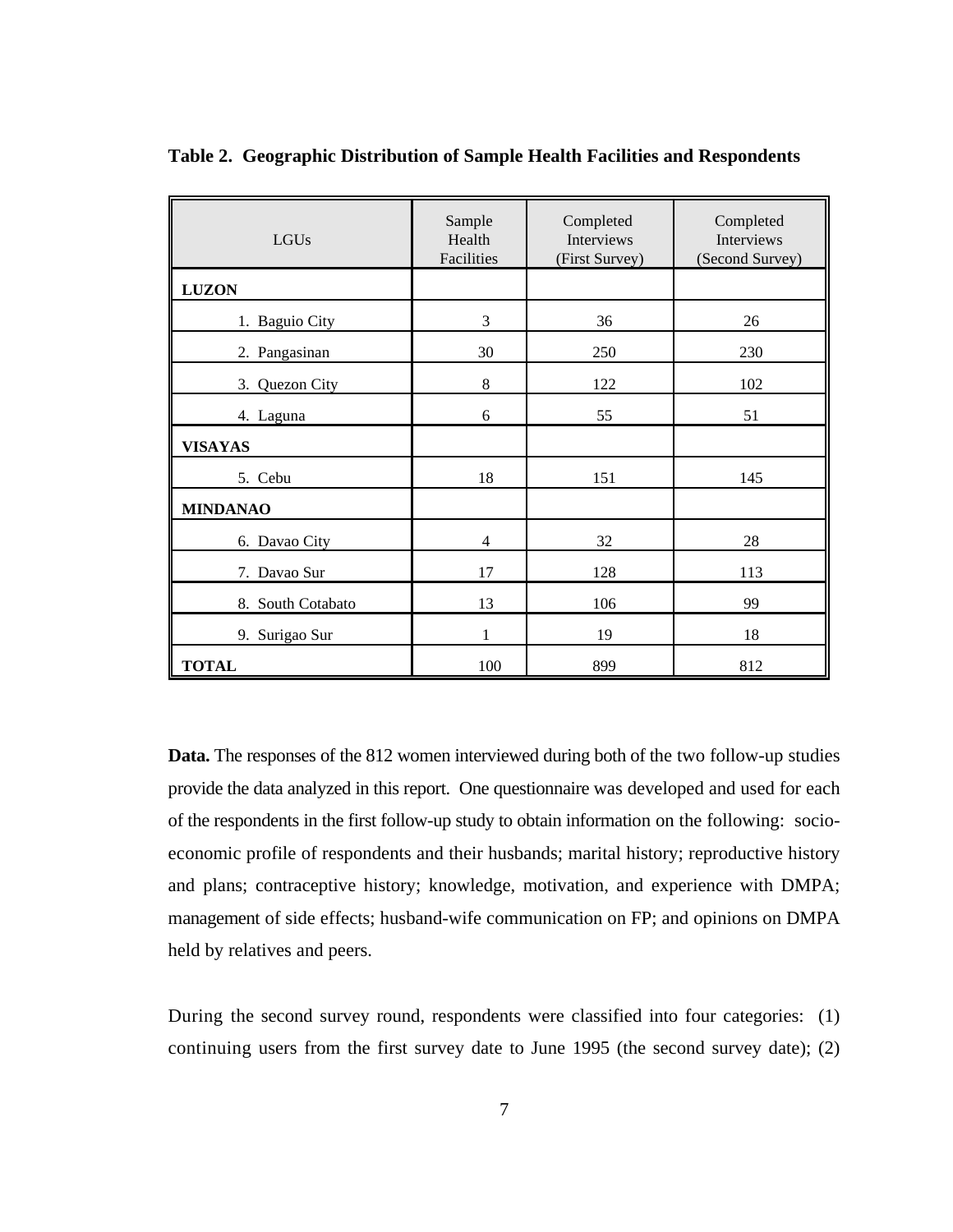continuing users as of the first survey but drop-outs as of June 1995; (3) drop-outs as of the first survey who shifted to another method as of June 1995; and (4) drop-outs as of the first survey who had not started using any other method. Separate questionnaires were developed for each of these four groups of respondents. For the first group, the data collected covered contraceptive history including DMPA use, intention to continue or discontinue DMPA, experience with DMPA, management of DMPA experiences, perceptions about service providers, and husband's awareness and attitude towards DMPA. For the second group, the data collected were similar although in this case the reasons for stopping DMPA use were also collected. For the third group, contraceptive use before and after DMPA adoption, reason for stopping DMPA use, comparison of experiences with DMPA and the method(s) used after DMPA, future DMPA use, perception as to service providers, and the husband's awareness and reaction to the wife's decision to stop DMPA use were asked. For the last group, information was collected on reasons for stopping DMPA use, future intentions to use family planning methods, perceptions about service providers, DMPA as a method and husband's awareness of and attitude toward DMPA.

The questionnaires were prepared in English and translated into four dialects: Tagalog, Ilocano, Pangasinense and Cebuano. Field interviews were subcontracted to three local research institutions: the Research Institute for Mindanao Culture (RIMCU), Xavier University; the Social Development Research Center (SDRC), De La Salle University; and the Social Research Office (SRO), Ateneo de Davao University.

**Data Processing.** The three research institutions also undertook the manual coding of completed interviews. In this regard they used a standard coding manual developed for the study. Machine encoding and processing were carried out by personnel from RIMCU using the software SPSS-PC+.

**Method of Analysis**. This report examines operational aspects of the 1994 DMPA Reintroduction Program with particular emphasis on clients' perspectives. It concentrates on the acceptance, continuation and perceptions of DMPA acceptors during a period of about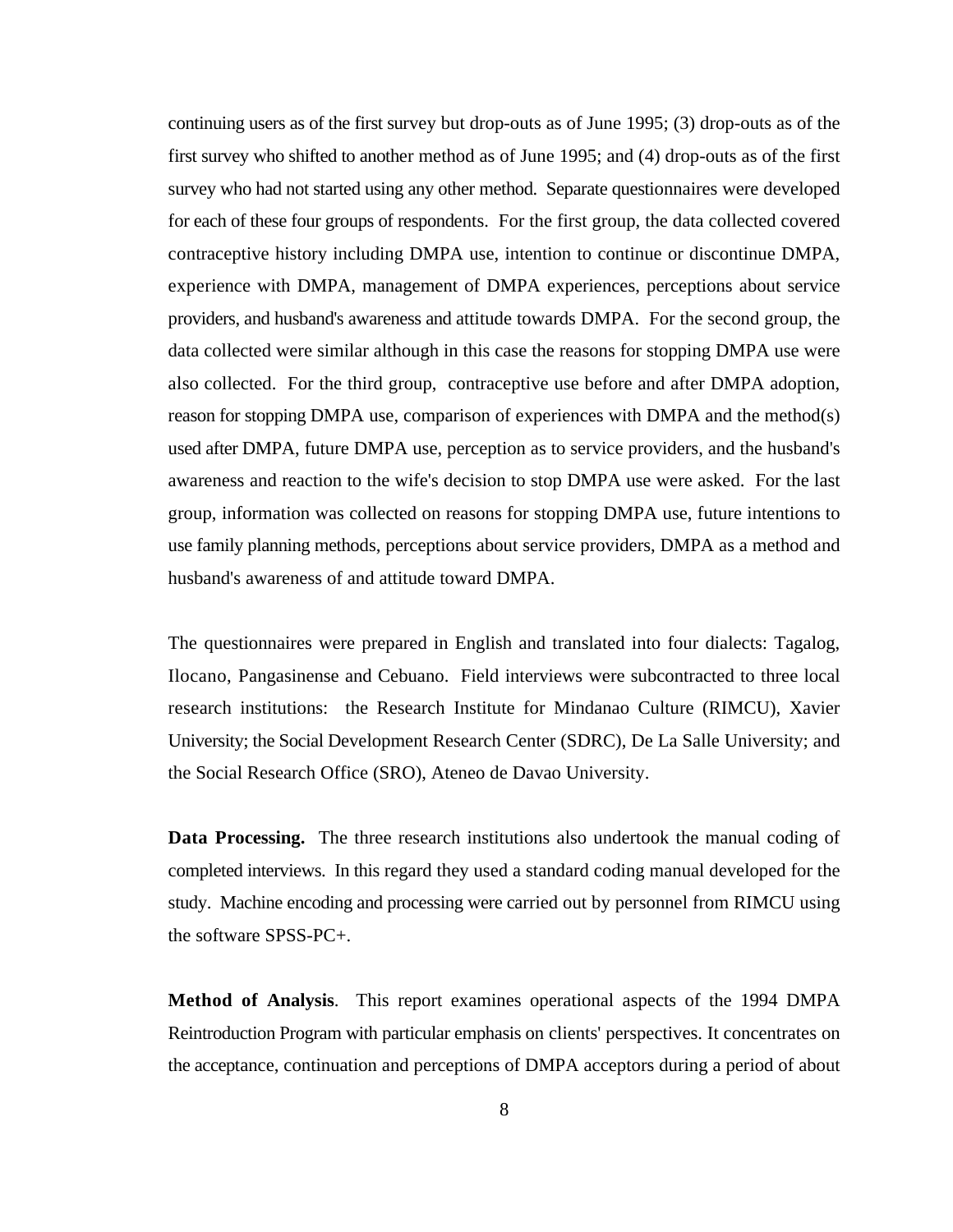a year (April 1994 to June 1995). Its major concern is to examine the programmatic factors that are likely to influence DMPA use. Hence, it classifies the 812 DMPA acceptors into two groups: continuing-users (CUs) and drop-outs (DOs). CUs include all those who missed their last injection but who were still within the two-week grace period and who indicated their intention to go back for their injection before this had lapsed. DOs refer to those who failed to get their injection and did not intend to continue using DMPA in February 1995 or June 1995. They are also DOs if they missed their appointment for reinjection and surpassed the two-week grace period even if they intend to resume DMPA use at some later time or were not sure about continuing or stopping their use of DMPA. It should be noted as well that our "drop-out" sample actually includes several cases of women who are still using some type of FP. What they have in common, though, is their decision to discontinue DMPA use as of the survey date.

Sample sizes for the present study consisted of 397 cases (48.9 percent) of CUs along with 415 DOs (51.1 percent). This may be compared to the 613 CUs (68 percent) and 286 DOs (32 percent) analyzed in the two earlier reports (e.g. Arenas and Palabrica-Costello, 1995).

Findings presented in this report are based upon two types of analysis. The first level makes a straightforward comparison between CUs and DOs without controlling for any other factor. Seven major areas are investigated in this case: (1) socio-economic and demographic variables; (2) marital history; (3) reproductive history; (4) contraceptive history; (5) adoption of and experience with DMPA; (6) husband-wife communication; and (7) attitudes towards DMPA held by relatives and peers. Chi-square was used for all statistical tests, with the level of significance being ten percent or lower.

The second level uses a multivariate statistical approach to further distinguish CUs from DOs. The multivariate technique is logistic regression using SAS software program. This fits the model:

$$
\ln\left(\frac{p}{1-p}\right) = a + \sum_{i=1}^{R} b_i X_i + b_2 X_2 + \dots + b_i X_i
$$

where:  $p = probability of continuing the use of DMPA$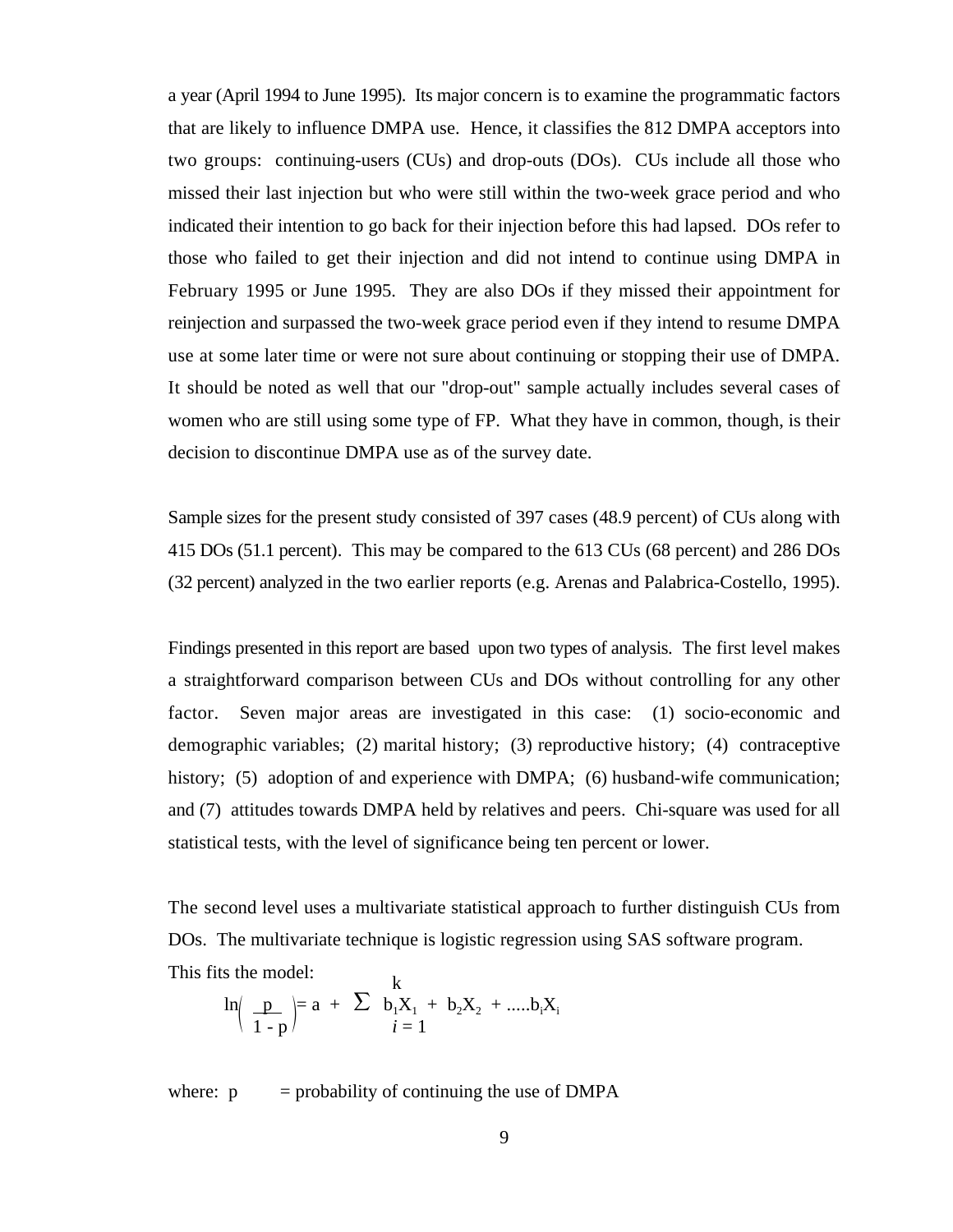- a,  $b_i$  = estimated logistic regression coefficients<br>  $X_i$  = selected characteristics of the respondents
- $=$  selected characteristics of the respondents.

This regression analysis yielded the best description of the data and examined the importance of each of the significant factors holding constant the confounding effects of the other major factors affecting DMPA continuation.

Given that all the independent variables are nominal type, one category was selected as the reference category. As pointed out by Younis  $et$  al. (1993) this approach "estimates a coefficient for each of the remaining categories of the factor that, compared with its standard error, indicates the significance of that category's contribution..., as compared with the reference category." Exponentiating each of the estimated logistic regression coefficients will then yield an odds ratio that expresses the magnitude of DMPA continuation in comparison to the continuation levels found for the reference category.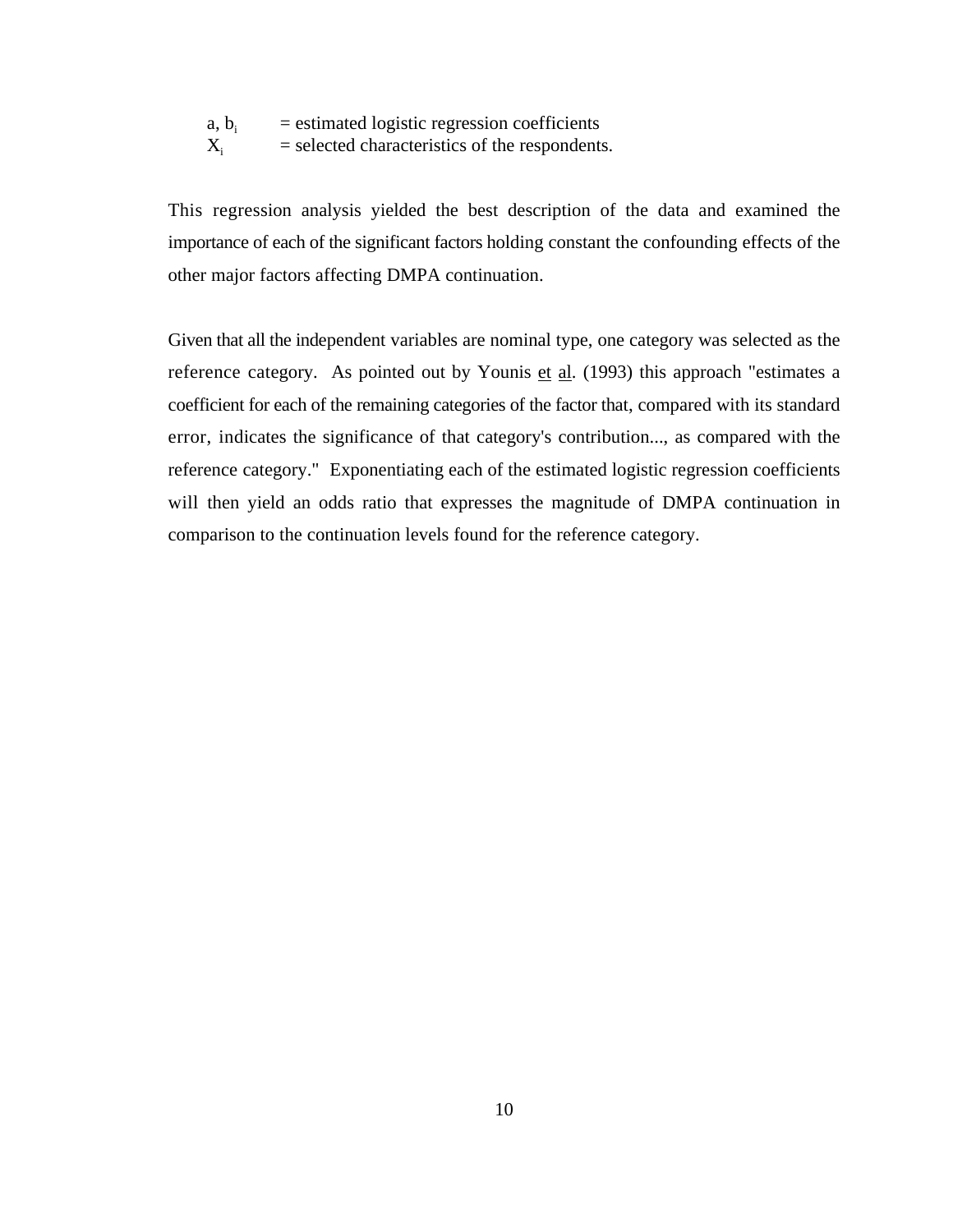### **RESULTS OF THE STUDY: FINDINGS FROM THE BIVARIATE ANALYSIS**

### **SOCIO-ECONOMIC AND DEMOGRAPHIC PROFILES OF RESPONDENTS AND THEIR HUSBANDS**

**Profile of Respondents.** Differences between the CUs and DOs according to selected demographic and socioeconomic characteristics are minimal (Table 3). Both groups exhibit universal marriage and a median age of 29 years. About 70 percent of both groups were born in rural areas. Approximately 8 out of 10 are Roman Catholic. In general, a little more than a quarter of the respondents went to elementary school, half attended at least one year of high school and around 20 percent had some college education. Their median educational attainment is nine years (i.e. third year high school).

Only a minority of the DMPA acceptors (37.0 per cent of CUs and 38.8 percent of DOs) are currently doing anything to earn income. Most (60.1 percent) of these gainfully employed DMPA acceptors are self-employed while about three-fifths (58 percent) are engaged in a white collar occupation. The median monthly income for both groups is one thousand pesos. While a higher proportion of CUs are self-employed (64.6 per cent) and white collar workers (61.2 percent) as compared to the DOs (55.9 and 54.7 percent, respectively), these differences are not statistically significant.

**Profile of Respondents' Husbands.** As observed with the DMPA acceptors, husbands of the current users do not differ significantly from the husbands of the drop-outs when it comes to their demographic and socioeconomic characteristics (Table 4). The median age for both groups is 32 years old, three years older than their wives. Like most of the sample wives, a majority of husbands were born in a rural area (71.1 percent). Most also are Roman Catholic (82.6 percent) and educated at least as far as first year high

school (70.2 percent). Their median level of education is 10 years. Unlike their wives, almost all husbands are currently engaged in income-earning activities. In this case, though,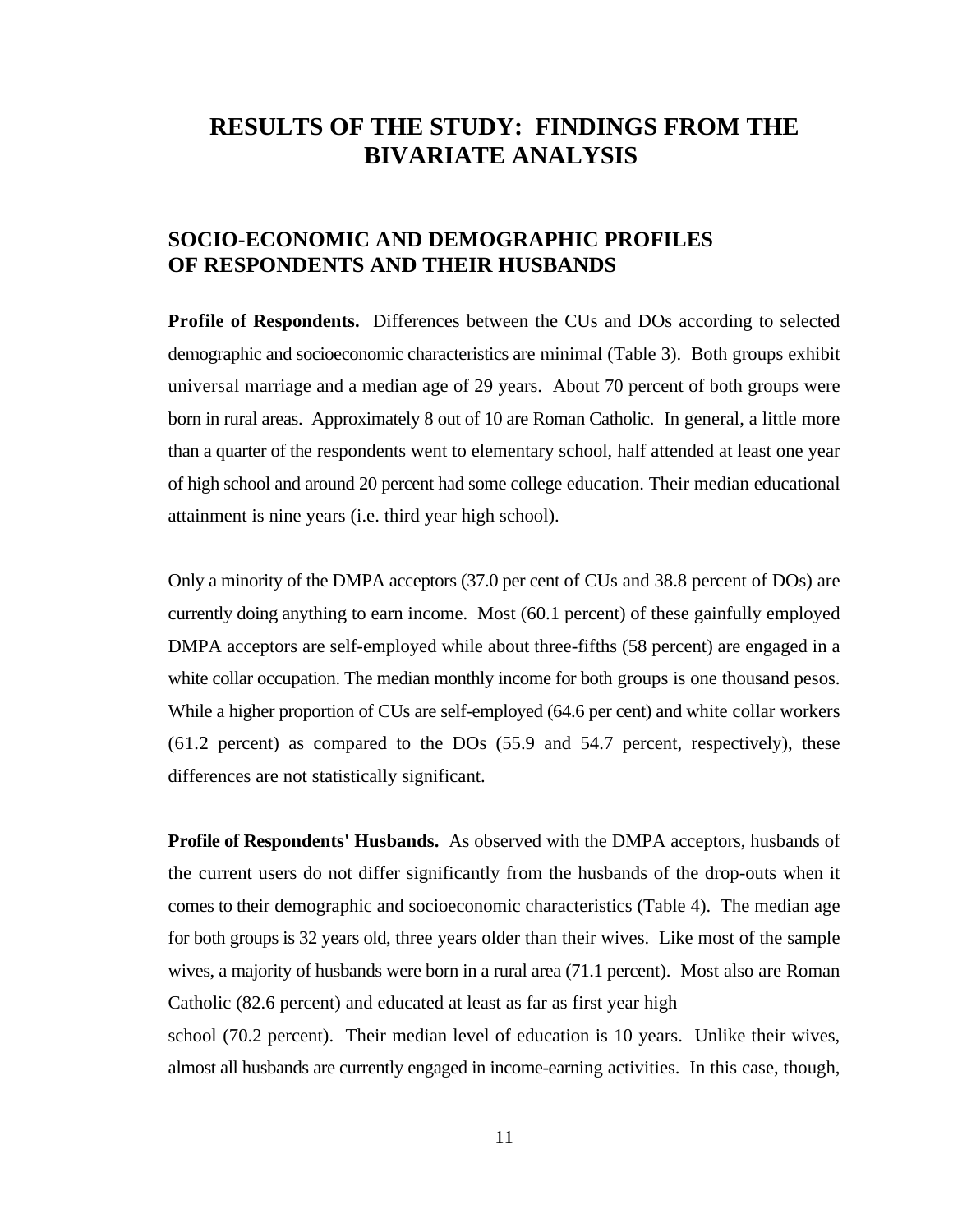the typical job is a blue collar or farming type (84.5 percent) while their median monthly earnings are P2,500.

|    | Variables                                                                                                                                             | Continuing<br>Users %                        | Drop-Outs<br>$\%$                            | Total                                        |
|----|-------------------------------------------------------------------------------------------------------------------------------------------------------|----------------------------------------------|----------------------------------------------|----------------------------------------------|
| A. | Married                                                                                                                                               | 100.0                                        | 100.0                                        | 100.0                                        |
| Β. | Age<br>$-17 - 24$ years old<br>$-25 - 34$ years old<br>- 35 - 45 years old<br>Median age                                                              | 21.4<br>55.7<br>22.9<br>29.0                 | 23.1<br>55.9<br>21.0<br>29.0                 | 22.3<br>55.8<br>21.3<br>29.0                 |
| C. | Place of birth<br>- rural<br>- urban                                                                                                                  | 70.8<br>29.2                                 | 69.6<br>30.4                                 | 70.2<br>29.8                                 |
| D. | Religion<br>- Roman Catholic<br>- Other                                                                                                               | 83.1<br>16.9                                 | 82.2<br>17.8                                 | 82.6<br>17.4                                 |
| Ε. | Highest grade completed<br>- no schooling/elem. 1-6<br>- high school 1 to 4<br>- college 1 to 4, post graduate<br>Median number of years in<br>school | 27.7<br>52.9<br>19.4<br>9.0                  | 27.5<br>51.3<br>21.2<br>9.0                  | 27.6<br>52.1<br>20.3<br>9.0                  |
| F. | Currently doing anything to<br>earn income                                                                                                            | 37.0                                         | 38.8                                         | 37.9                                         |
| G. | <b>Work Status</b><br>- self employed<br>- employed elsewhere (public,<br>private)                                                                    | 64.6<br>35.4<br>$(n=147)$                    | 55.9<br>44.1<br>$(n=161)$                    | 60.1<br>39.9<br>$(n=308)$                    |
| H. | Occupation<br>- blue collar<br>- white collar                                                                                                         | 38.8<br>61.2<br>$(n=147)$                    | 45.3<br>54.7<br>$(n=161)$                    | 42.2<br>57.8<br>$(n=308)$                    |
| I. | R's monthly income (in pesos)<br>- 0 to P999<br>- P1,000 to P2,499<br>- P2,500 to P21,000<br>Median income                                            | 45.6<br>25.2<br>29.3<br>P 1,000<br>$(n=147)$ | 44.7<br>21.7<br>33.5<br>P 1,000<br>$(n=161)$ | 45.1<br>23.4<br>31.5<br>P 1,000<br>$(n=308)$ |

#### Table 3 **Profile of Respondents<sup>a</sup>**

<sup>a</sup> Unless otherwise noted this and all subsequent tables, sample size comes to 812 cases (397 continuing users and 415 drop-outs). Tabulations based on data from the first survey consist of 613 CUs and 286 DOs for a total of 899 cases.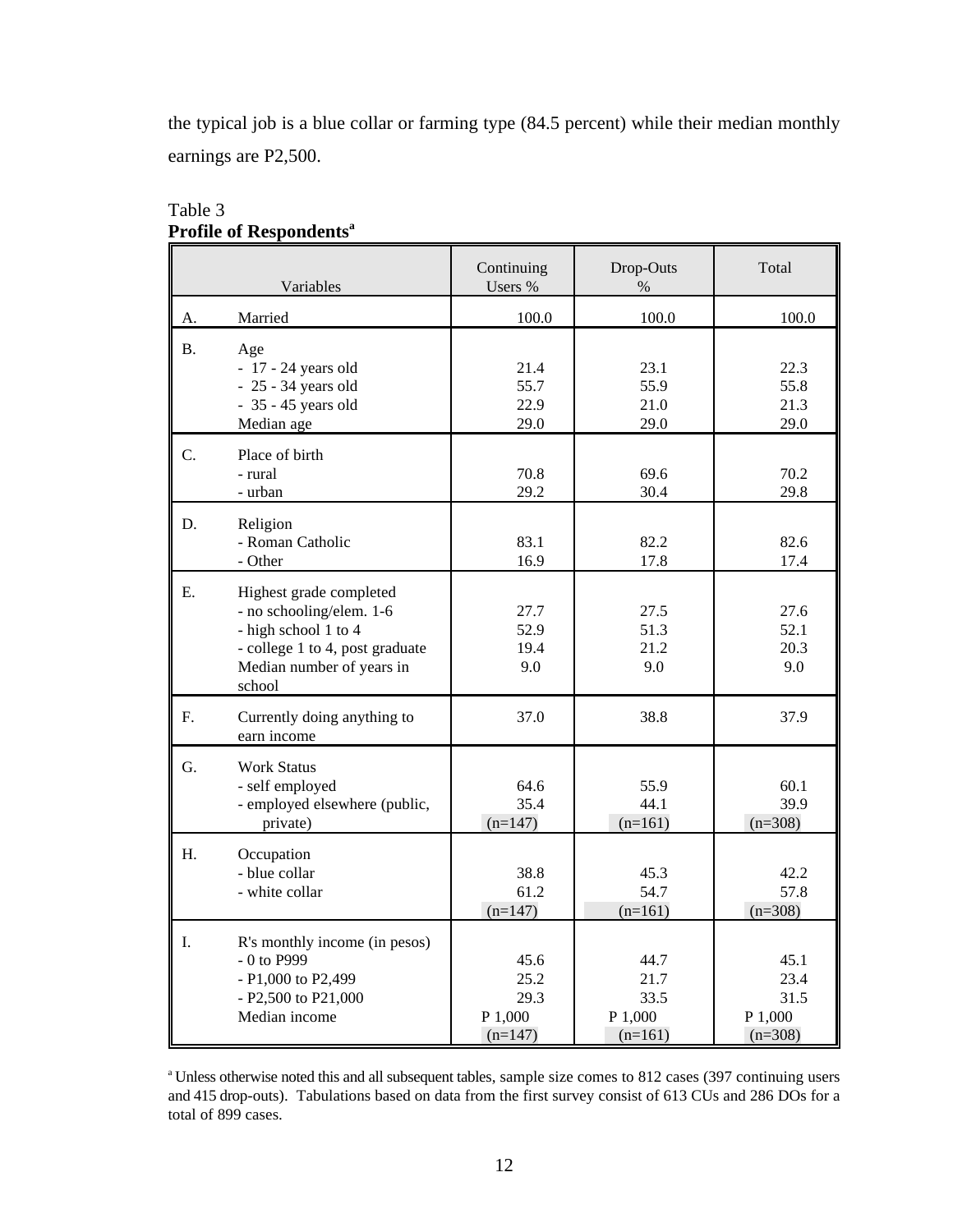**Table 4 Profile of Husbands**

|           | Variables                                                                                                                                                 | Husbands of<br>Continuing<br>Users %           | Husbands<br>of Drop-outs<br>$\%$               | Total                                          |
|-----------|-----------------------------------------------------------------------------------------------------------------------------------------------------------|------------------------------------------------|------------------------------------------------|------------------------------------------------|
| А.        | Age<br>- 19 to 29<br>$-30$ to 36<br>$-37$ to 66<br>Median age                                                                                             | 34.5<br>39.0<br>26.5<br>32.0                   | 37.8<br>34.2<br>28.0<br>32.0                   | 36.2<br>36.6<br>27.2<br>32.0                   |
| <b>B.</b> | Place of birth<br>- rural<br>- urban<br>- don't know                                                                                                      | 69.8<br>30.0<br>0.2                            | 72.3<br>27.5<br>0.2                            | 71.1<br>28.7<br>0.2                            |
| C.        | Religion<br>- Roman Catholic<br>- Other                                                                                                                   | 82.3<br>17.7                                   | 82.9<br>17.1                                   | 82.6<br>17.4                                   |
| D.        | Highest grade completed<br>- no schooling, elem. 1 to 6<br>- high school 1 to 4<br>- college 1 to 4, post graduate<br>Median number of years in<br>school | 30.7<br>45.1<br>24.2<br>10.0                   | 28.9<br>47.7<br>23.4<br>10.0                   | 29.8<br>46.4<br>23.8<br>10.0                   |
| Ε.        | Currently working to earn<br>income                                                                                                                       | 97.2                                           | 97.8                                           | 97.5                                           |
| F.        | <b>Work Status</b><br>- self-employed<br>- employed elsewhere                                                                                             | 38.9<br>61.1<br>$(n=386)$                      | 34.7<br>65.3<br>$(n=406)$                      | 36.7<br>63.3<br>$(n=792)$                      |
| G.        | Occupation<br>- blue collar<br>- white collar                                                                                                             | 84.4<br>15.6<br>$(n=385)$                      | 84.7<br>15.3<br>$(n=404)$                      | 84.5<br>15.5<br>$(n=789)$                      |
| F.        | Monthly income of R's husband<br>$-0$ to $P1,999$<br>- P2,000 to P3,499<br>- P3,500 to P20,250<br>Median income of R's husband                            | 37.2<br>33.1<br>29.7<br>P 2,400.0<br>$(n=384)$ | 35.2<br>35.0<br>29.8<br>P 2,600.0<br>$(n=400)$ | 36.2<br>34.1<br>29.7<br>P 2,500.0<br>$(n=784)$ |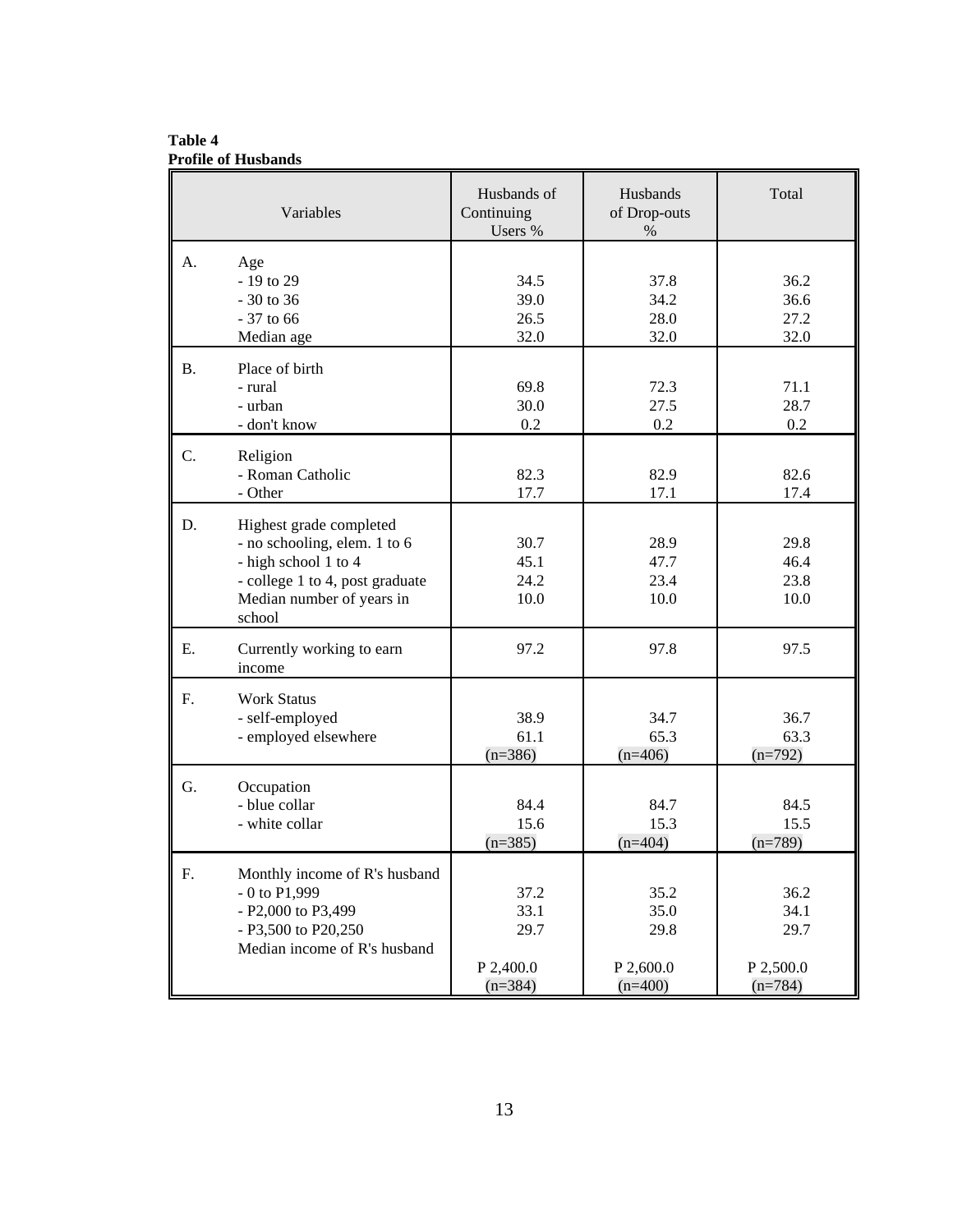**Marital History.** A large proportion of DMPA acceptors married before age 20 (44.8) percent of CUs and 47.0 percent of DOs). The median age at marriage for both groups is thus only 20 years. With the median current age of DMPA acceptors being 29 years, this means that the typical duration of marriage is about 9 years.

#### **REPRODUCTIVE HISTORY**

**Number of Living Children and Pregnancies.** There are again no significant differences between CUs and DOs in items of their reproductive history. The median number of living children and of pregnancies for both groups is 3. Although DMPA is recommended for women who already have at least two children, 12.1 percent of the continuing-users and 14.5 percent of the drop-outs have given birth to only one child (Table 5). In fact, when DMPA was first introduced in the Philippines in 1978-1979, a study from Bohol Province showed that as many as 28 percent of acceptors had fewer than 3 children even though it was then stipulated that only women with at least this many should be eligible for an injection (Reynes, 1980). One wonders if this information was conveyed to clients before they received their injections.

**Miscarriages/Abortions.** There are likewise no substantial variations between the CUs and DOs as to their experience of abortions. A quarter of all respondents from both groups had at least one abortion, whether spontaneous or induced. Three percent of DOs were pregnant as of the first survey date. Two explanations could account for these pregnancies. First, these women might not have realized that they were already expecting a baby at some point after they had their first injection. (If this were true, it would be worth noting that the proper DMPA protocol is to clearly establish that no pregnancy is present. Hence, it would appear that stricter procedures may be needed in this regard.) Second, they may decided to drop out of the program at a relatively early date and then become pregnant soon after that.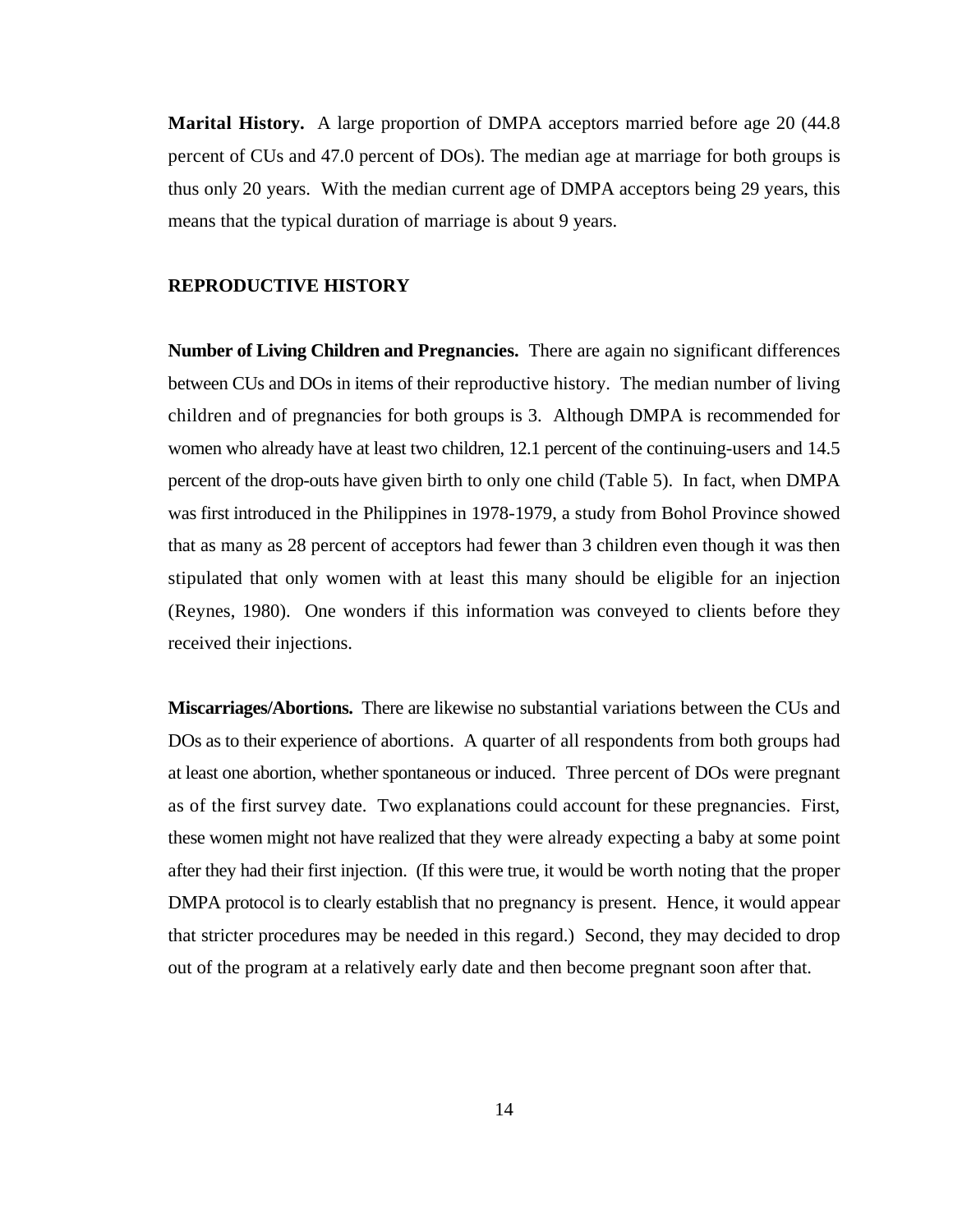#### **Table 5 Pregnancy and Childbearing**

|           | Variables                                                                                             | Continuing<br>Users<br>$\%$                                | Drop-Outs<br>$\%$                                              | Total<br>$\%$                                              |
|-----------|-------------------------------------------------------------------------------------------------------|------------------------------------------------------------|----------------------------------------------------------------|------------------------------------------------------------|
| A.        | Total number of living children<br>$-0$<br>$-1$<br>$-2$<br>$-3$<br>$-4$<br>$-5$ to $10$               | 12.1<br>25.9<br>24.7<br>17.1<br>20.2                       | 0.2<br>14.5<br>25.1<br>24.3<br>19.0<br>16.9                    | 0.1<br>13.3<br>25.5<br>24.5<br>18.1<br>18.5                |
| <b>B.</b> | Median<br>Total number of pregnancies<br>$-1$<br>$-2$<br>$-3$<br>$-4$<br>$-5$<br>$-6$ to 13<br>Median | 3.0<br>10.1<br>21.9<br>21.9<br>17.6<br>11.3<br>17.2<br>3.0 | 3.0<br>10.6<br>21.9<br>20.2<br>20.0<br>12.0<br>15.3<br>$3.0\,$ | 3.0<br>10.3<br>21.9<br>21.1<br>18.8<br>11.7<br>16.2<br>3.0 |
| C.        | Number of miscarriages/abortions<br>- None<br>$-1$<br>$-2$<br>- 3 and over                            | 75.3<br>21.7<br>3.0                                        | 73.5<br>22.4<br>3.1<br>1.0                                     | 74.4<br>22.0<br>3.1<br>0.5                                 |
| F.        | R currently pregnant                                                                                  | 0.0                                                        | 2.9                                                            | $1.8\,$                                                    |

### **CONTRACEPTIVE HISTORY**

First FP Method. The survey results indicate that a majority of women in both groups (70.3 percent of CUs and 76.2 percent of DOs) had used one or more family planning methods prior to adopting DMPA. Overall, about half of the respondents in both groups had used exactly one such method while slightly more DOs (28.7 percent) than CUs (20.4 percent) had used two or more methods before accepting DMPA. This difference is statistically significant. A large proportion of the previously contracepting respondents (43.2 percent of CUs and 38.8 percent of DOs) reported oral contraceptives/ pills as the first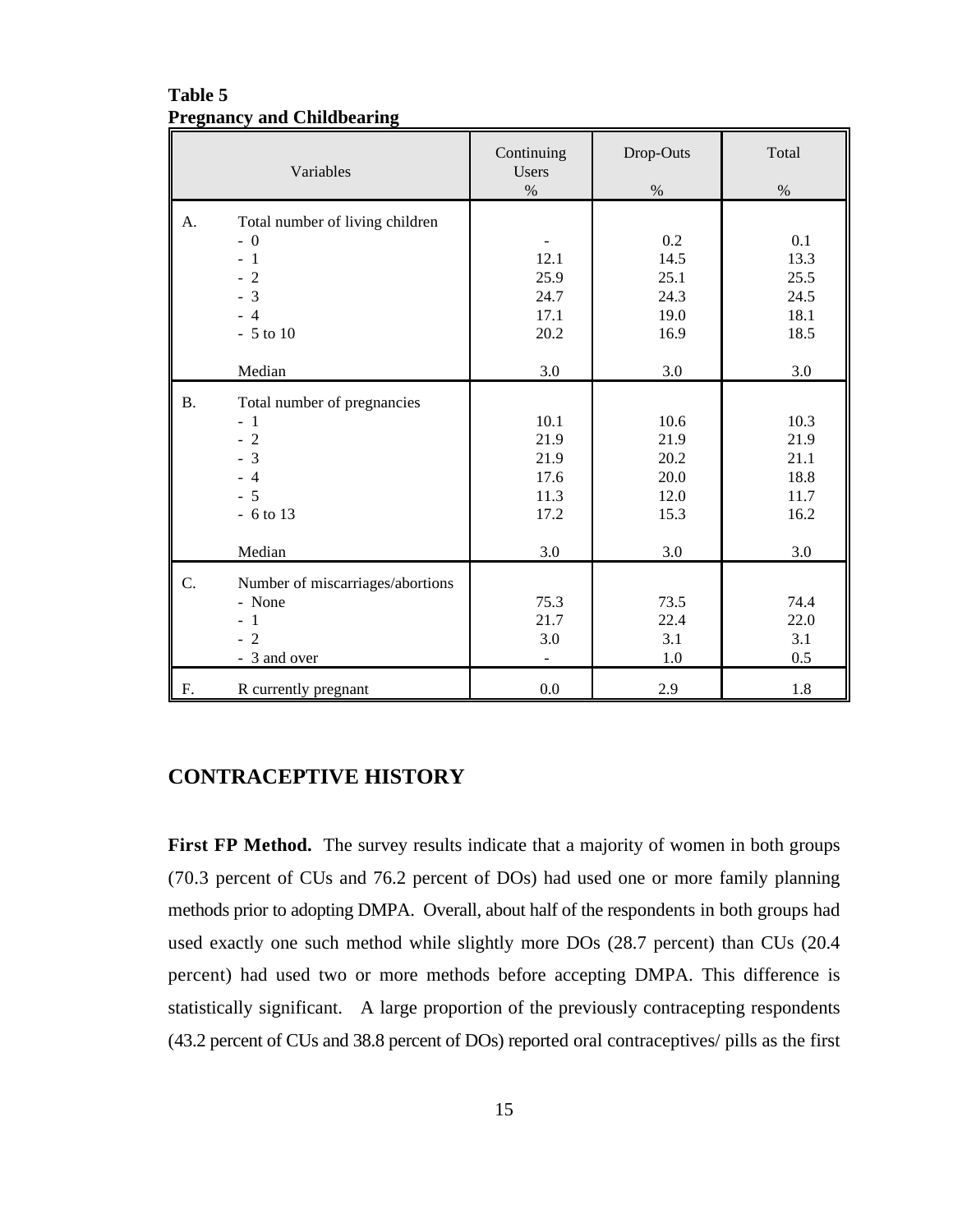family planning method they had used. DMPA was the second most widely used method, followed by withdrawal and the IUD. All other methods accounted for only about 12 percent of the first technique used. These differences (which are shown in Table 6) are also statistically significant.

Thirty-two percent of respondents first used a contraceptive method prior to their first pregnancy or between their first and second pregnancies. Drop-outs tended to become family planning adopters at a somewhat earlier stage of their reproductive history but this difference is not statistically significant.

It is in the duration of the first method used that the two groups significantly differ. In this case longer use is associated with current users rather than with the drop-outs. Overall, more than half of the drop-outs used their method for less than half a year, as compared to none of the current users. In a sense, then, the DOs have a previous history of FP discontinuation. They have experimented with more methods (see above) while also being willing to terminate use of a method more quickly than was true for the CUs.

As expected, among those discontinuing their first method, the main reasons for doing so are side effects/health reasons (49.2 percent of the CUs and 50.4 percent of the DOs) and wanted or accidental pregnancy (about 22 percent in both groups). Noteworthy is the low proportion (only 6 percent overall) who cited disapproval of the husband as their reason for stopping first use of family planning.

**Most Recent/Last Method Before DMPA**. Contraceptive pills again ranked highest when it came to the most recent method used before DMPA in both follow-up studies. A slight change in rank is observed with the other methods by status of DMPA continuation. Among the CUs, while condom ranked second to pill based on the first survey, it was outranked by withdrawal in the second survey. Among the DOs, while withdrawal ranked second highest in the first survey, it was tied for second by the IUD in the second survey. None of these differences, however, are statistically significant.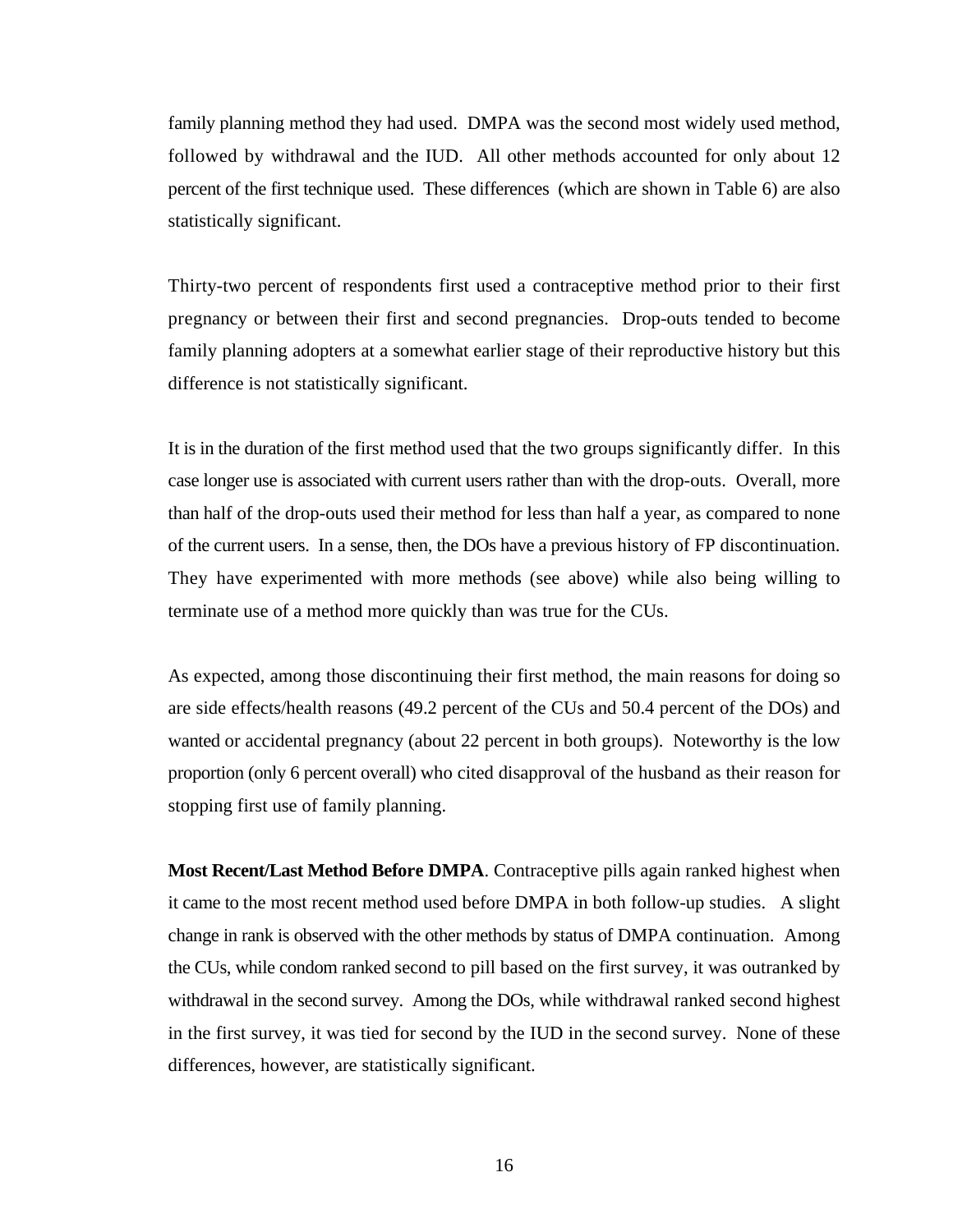### **Table 6 Contraceptive History**

|           | Variables                                                                                                                                                                                                                                                             | Continuing<br>Users %                           | Drop-Outs<br>$\%$                                | Total<br>$\%$                                    |
|-----------|-----------------------------------------------------------------------------------------------------------------------------------------------------------------------------------------------------------------------------------------------------------------------|-------------------------------------------------|--------------------------------------------------|--------------------------------------------------|
| А.        | Number of previous methods before DMPA<br>none<br>one<br>more than one<br>$X^2$ (2df) = 8.5, p. < 01                                                                                                                                                                  | 29.7<br>49.9<br>20.4                            | 23.9<br>47.5<br>28.7                             | 26.7<br>48.6<br>24.6                             |
| <b>B.</b> | R's first FP method<br>- DMPA<br>- pill<br>- IUD<br>- condom<br>- withdrawal<br>- NFP<br>- others<br>$X^2$ (9df) = 22.2, p < 0.01                                                                                                                                     | 29.7<br>43.3<br>4.8<br>6.3<br>9.8<br>4.3<br>1.8 | 23.9<br>38.8<br>8.4<br>5.3<br>16.6<br>5.5<br>1.5 | 26.8<br>40.9<br>6.7<br>5.8<br>13.3<br>4.9<br>1.6 |
| C.        | In between what pregnancy did R first use<br>FP (including DMPA)<br>- before 1st pregnancy or between 1st and<br>2nd pregnancies<br>- between 2nd and 3rd pregnancies<br>- between 3rd and 4th pregnancies<br>- between higher pregnancies                            | 29.2<br>24.9<br>19.4<br>26.4                    | 33.7<br>27.7<br>15.2<br>23.4                     | 31.5<br>26.4<br>17.2<br>24.9                     |
| D.        | Duration of first method used (in months)<br>including DMPA first time users<br>$-0-6$<br>$-7-9$<br>$-10+$<br>Mean<br>$X^2$ (2df) = 661.2, p. < .00                                                                                                                   | 29.2<br>70.8<br>10.2                            | 63.1<br>33.5<br>3.4<br>6.4                       | 32.3<br>31.4<br>36.3<br>7.8                      |
| Ε.        | Reason for discontinuing first FP method<br>(excluding 118 CU first users of DMPA)<br>- to try DMPA<br>- wanted to get pregnant/accidental<br>pregnancy<br>- husband's disapproval<br>- experienced side effects/health reasons<br>- fear of side effects<br>- others | 9.0<br>22.6<br>4.7<br>49.2<br>1.9<br>12.6       | 8.2<br>21.7<br>6.3<br>50.4<br>2.0<br>11.4        | 8.6<br>22.0<br>6.0<br>49.4<br>2.0<br>12.0        |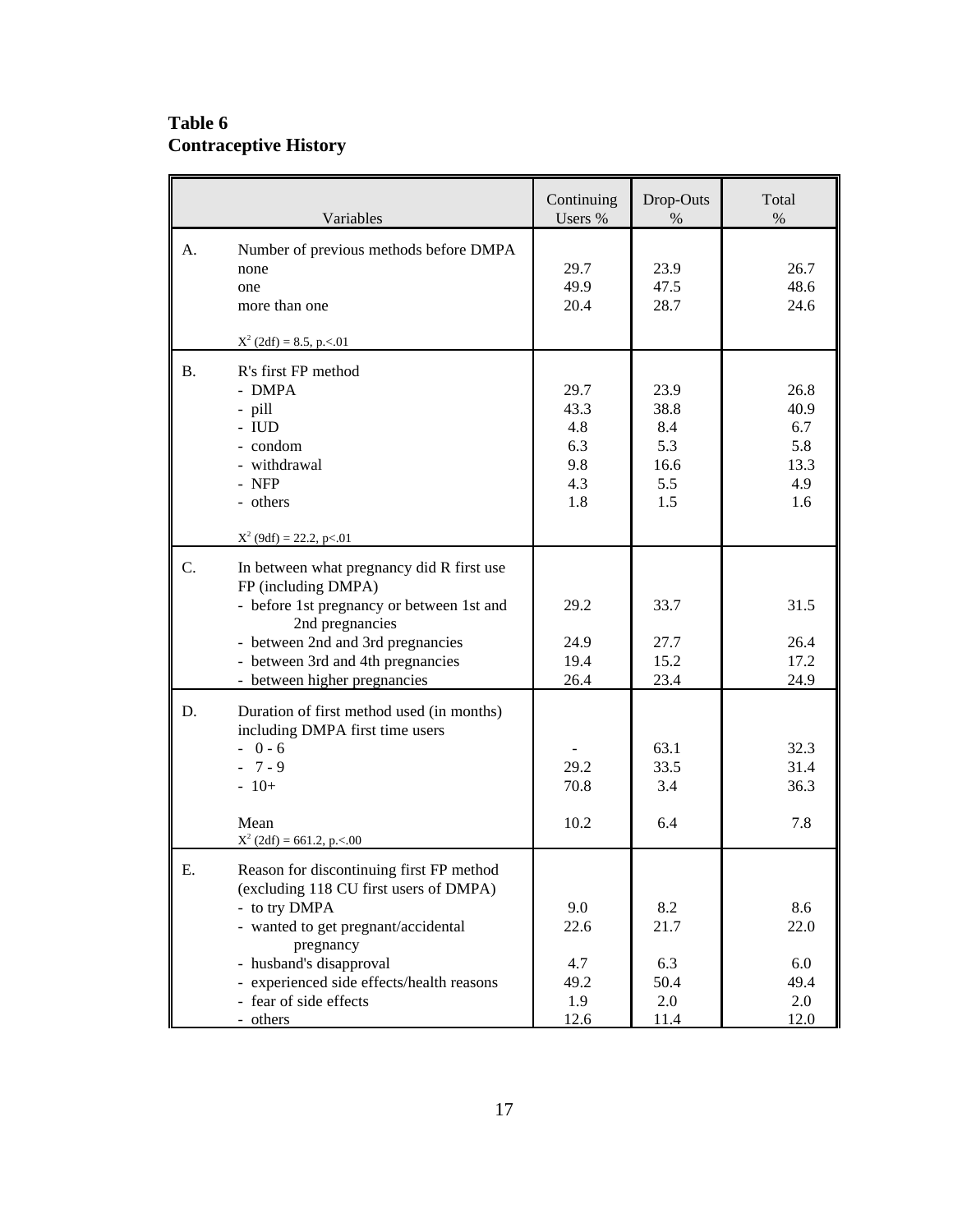| F. | Most recent/last method before DMPA         |           |           |           |
|----|---------------------------------------------|-----------|-----------|-----------|
|    | (based on second survey)                    |           |           |           |
|    | - pill                                      | 66.0      | 63.0      | 65.0      |
|    | $- IUD$                                     | 8.0       | 11.0      | 10.0      |
|    | - condom                                    | 5.0       | 6.0       | 5.0       |
|    | - withdrawal                                | 12.0      | 11.0      | 12.0      |
|    | - NFP, rhythm                               | 5.0       | 7.0       | 6.0       |
|    | - others                                    | 4.0       | 2.0       | 2.0       |
|    |                                             | $(n=265)$ | $(n=290)$ | $(n=555)$ |
| G. | Most recent/last method before DMPA         |           |           |           |
|    | (based on first survey)                     |           |           |           |
|    | - pill                                      | 59.9      | 59.5      | 59.7      |
|    | $- IUD$                                     | 8.6       | 9.8       | 9.2       |
|    | - condom                                    | 12.5      | 10.1      | 11.3      |
|    | - withdrawal                                | 11.5      | 13.6      | 12.6      |
|    | - NFP, rhythm                               | 6.5       | 5.7       | 6.1       |
|    | - others                                    | 1.0       | 1.3       | 1.1       |
|    |                                             | $(n=279)$ | $(n=316)$ | $(n=595)$ |
|    |                                             |           |           |           |
| Η. | Duration of most recent/last method used in |           |           |           |
|    | months                                      |           |           |           |
|    | $-0-6$                                      | 36.5      | 39.9      | 38.4      |
|    | $-7-9$                                      | 6.4       | 6.2       | 6.3       |
|    | $-10+$                                      | 57.1      | 53.9      | 55.3      |
|    |                                             |           |           |           |
|    | Median                                      | $(n=279)$ | $(n=316)$ | 11.5      |
|    |                                             |           |           | $(n=595)$ |
|    |                                             |           |           |           |
| I. | Reason for discontinuing most recent/last   |           |           |           |
|    | method use                                  |           |           |           |
|    | - to try DMPA                               | 9.7       | 13.9      | 11.9      |
|    | - wanted to get pregnant/accidental         | 17.2      | 15.8      | 16.5      |
|    | pregnancy                                   |           |           |           |
|    | - husband's disapproval                     | 6.1       | 7.6       | 6.9       |
|    | - experienced side effects/health reasons   | 47.0      | 46.2      | 46.6      |
|    | - fear of side effects                      | 2.5       | 1.3       | 1.8       |
|    | - others                                    | 17.5      | 15.2      | 16.3      |
|    |                                             | $(n=279)$ | $(n=316)$ | $(n=595)$ |

A little below 60 percent of both the CUs and the DOs used their most recent family planning method for ten or more months. Side effects (47.0 percent of CUs and 46.2 percent of DOs) and wanted or accidental pregnancy (17.2 percent of CUs and 15.8 percent of DOs) were the two main reasons for discontinuing the method.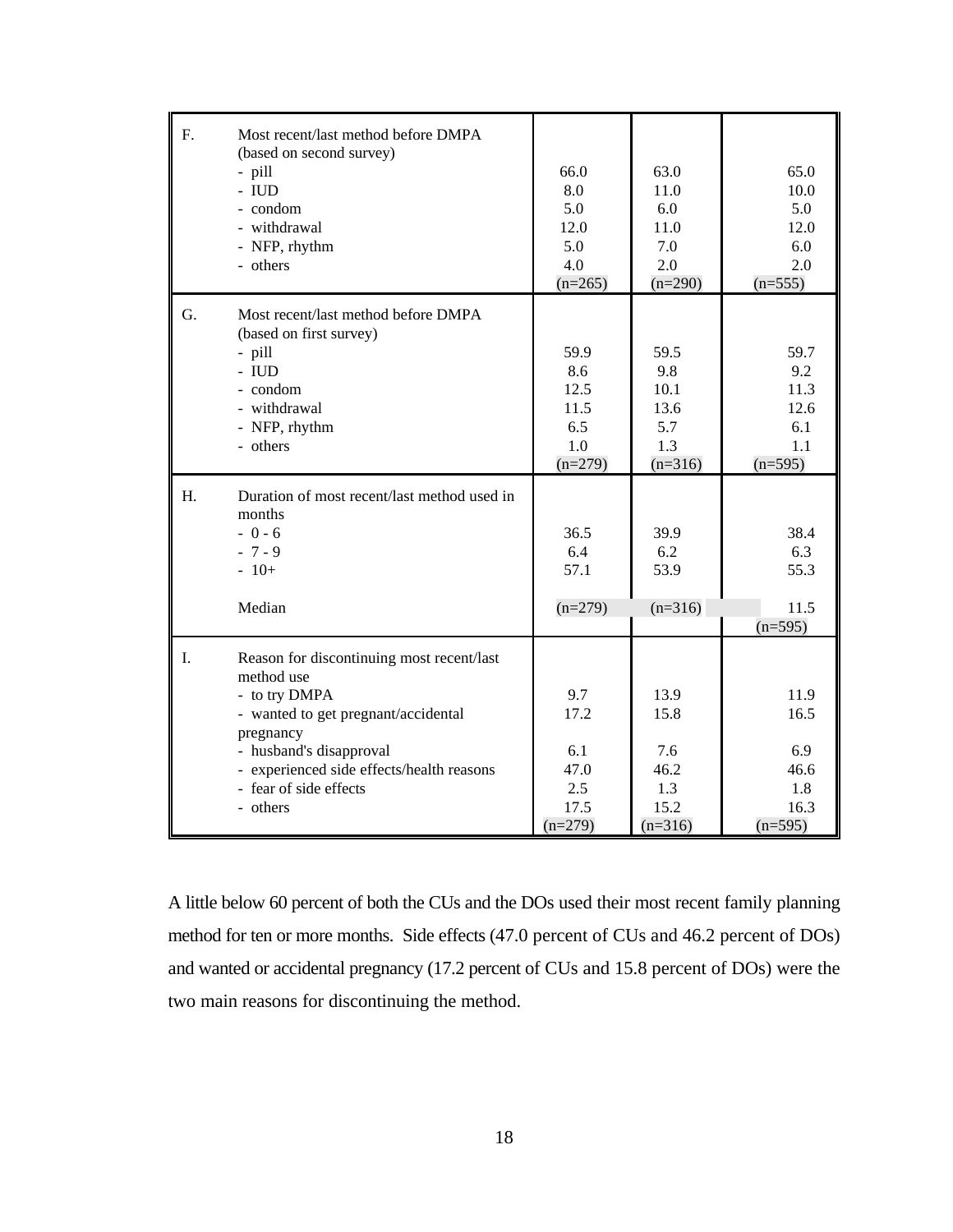were the two main reasons for discontinuing the method.

In effect, prior to DMPA acceptance, most of the respondents appear to be "temporary" FP users. This is perhaps not surprising since the use of temporary contraceptives typically does not extend beyond two years. Method switching is therefore common, especially among first-time and adequately informed contraceptive users (Bruce 1990).

#### **ADOPTION OF DMPA**

**Factors Which Influenced R's Decision to Use DMPA**. For both groups of DMPA acceptors, slightly above 50 percent had only one source of DMPA information. Overall, midwives were the most influential source on DMPA (57.4 of CUs and 59.0 percent of DOs). Friends, relatives, neighbors, barangay health workers, social workers and barangay officials were cited as the next most frequent source of DMPA information (25.4 percent of CUs and 23.1 percent of DOs). A little below 20 percent mentioned doctors, nurses, medical students or media sources such as newspapers, radio, television, DMPA leaflets or mother's classes as their most influential medium for DMPA information. (Please see Table 7.)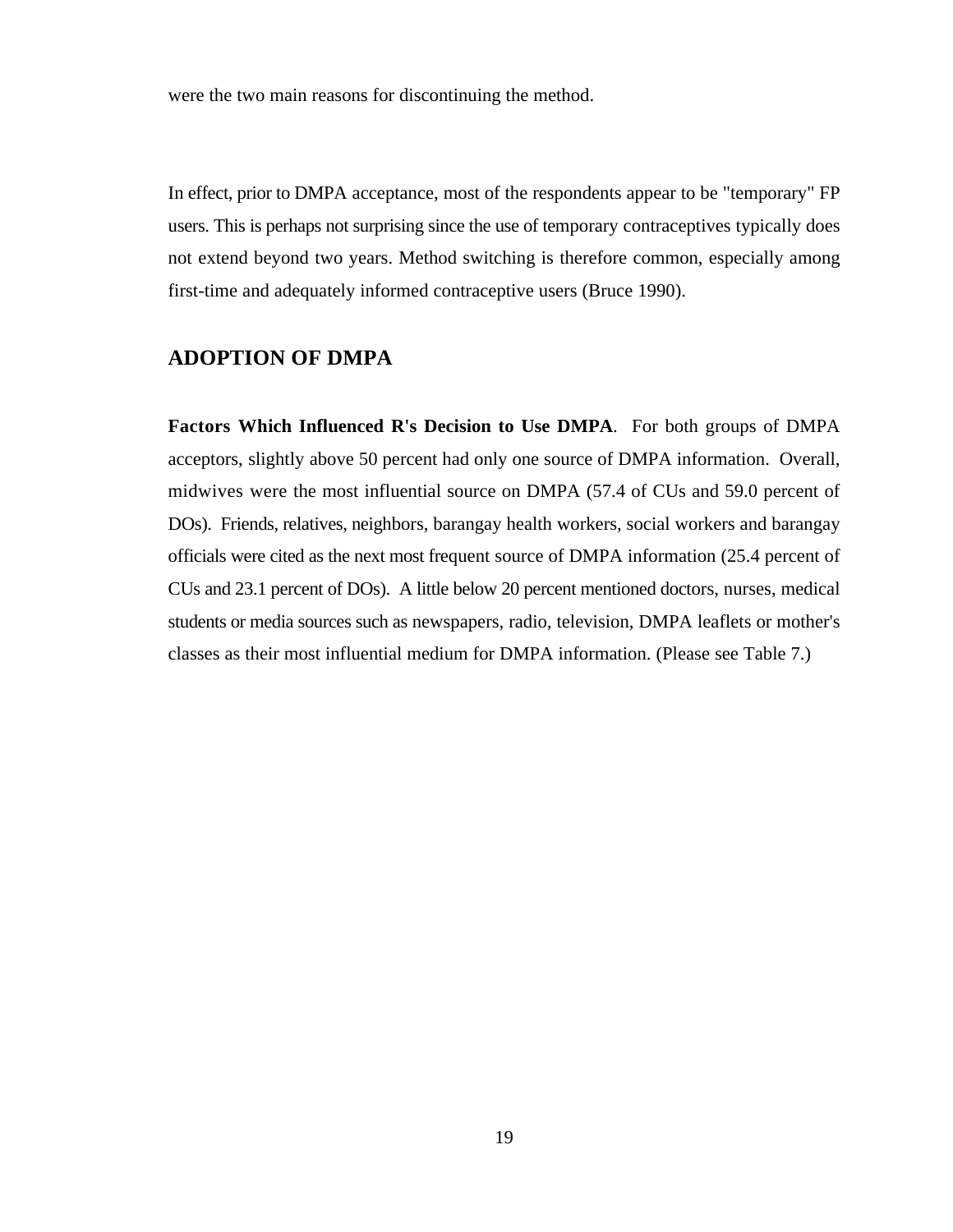|           | Variables                                                                                                                                                                                                                                                   | Continuing<br><b>Users</b>                     | Drop-Outs                                      | Total                                          |
|-----------|-------------------------------------------------------------------------------------------------------------------------------------------------------------------------------------------------------------------------------------------------------------|------------------------------------------------|------------------------------------------------|------------------------------------------------|
| A.        | Number of sources of DMPA information<br>- only one<br>- two or more                                                                                                                                                                                        | $\%$<br>57.7<br>42.3                           | $\%$<br>52.3<br>47.7                           | $\%$<br>54.9<br>45.1                           |
| <b>B.</b> | R's most influential source of DMPA<br>information<br>- doctor, nurse, medical students<br>- midwife<br>- friends, relatives, neighbors, BHWs,<br>social workers, barangay officials<br>- newspapers, radio, television, DMPA<br>leaflets, mothers' classes | 9.1<br>57.4<br>25.4<br>8.1                     | 8.0<br>59.0<br>23.1<br>9.9                     | 8.5<br>58.3<br>24.3<br>9.0                     |
| C.        | Type of DMPA information R learned<br>- positive aspects<br>- negative aspects                                                                                                                                                                              | 73.3<br>26.7                                   | 69.2<br>30.8                                   | 71.2<br>28.8                                   |
| D.        | Nature of information R got from clinic<br>personnel<br>- DMPA only<br>- DMPA plus other methods                                                                                                                                                            | 63.0<br>37.0                                   | 61.2<br>38.8                                   | 62.1<br>37.9                                   |
| Ε.        | Other contraceptive methods for which<br>information was given<br>- pill<br>$- IUD$<br>- condom<br>- rhythm/NFP<br>- ligation                                                                                                                               | 57.4<br>32.4<br>5.4<br>2.1<br>2.7<br>$(n=148)$ | 55.6<br>33.1<br>3.8<br>5.0<br>2.5<br>$(n=160)$ | 56.5<br>32.8<br>4.5<br>3.5<br>2.6<br>$(n=308)$ |
| F.        | Given IEC materials on DMPA and others?<br>- yes<br>- no                                                                                                                                                                                                    | 39.0<br>61.0                                   | 40.0<br>60.0                                   | 39.5<br>60.5                                   |
| G.        | Did clinic personnel tend to promote DMPA<br>over other methods?<br>- equally promoted all methods<br>- promoted DMPA more than other<br>methods<br>- tended to promote others over<br>DMPA/other answers                                                   | 43.6<br>45.1<br>11.3                           | 42.9<br>47.5<br>9.6                            | 43.2<br>46.3<br>10.5                           |
| Н.        | Given extra encouragement to choose over<br>other methods<br>- yes<br>$- no$                                                                                                                                                                                | 81.9<br>18.1                                   | 78.1<br>21.9                                   | 79.9<br>20.1                                   |

**Table 7 Factors Which Influenced R's Decision to Use DMPA**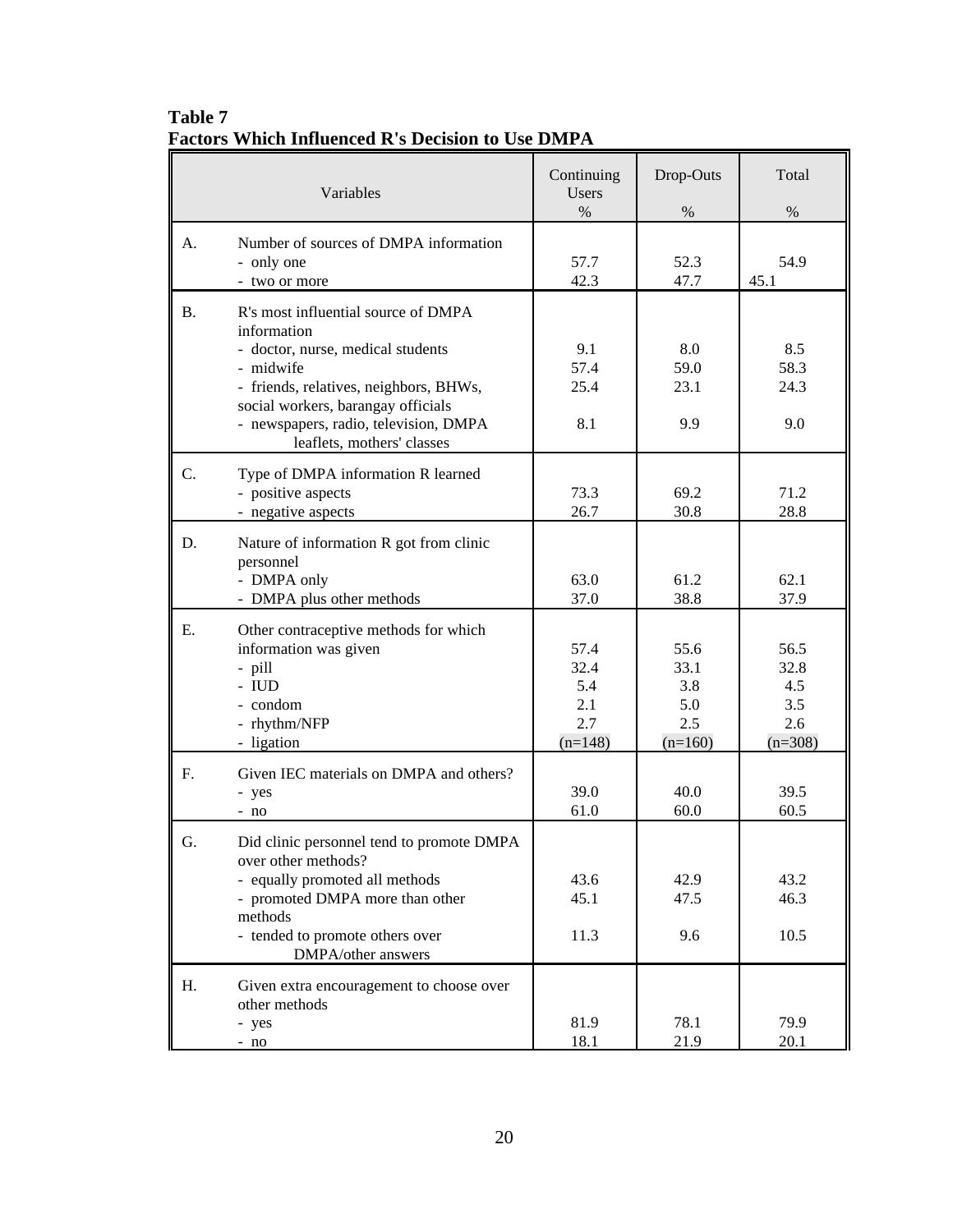| I. | Decision - time to accept DMPA<br>- immediately<br>- within two weeks time<br>- more than two weeks<br>$X^2$ (df=2) = 5.4, p<.06               | 69.8<br>13.4<br>16.9       | 63.9<br>19.3<br>16.9       | 66.7<br>16.4<br>16.9       |
|----|------------------------------------------------------------------------------------------------------------------------------------------------|----------------------------|----------------------------|----------------------------|
| J. | Husband knowledge about R's use of DMPA<br>- yes<br>$- no$                                                                                     | 94.5<br>5.5                | 92.0<br>8.0                | 93.2<br>6.8                |
| Κ. | Reasons for choosing DMPA over other<br>methods<br>- convenience/effectiveness<br>- husband's consent<br>- better alternative<br>- recommended | 66.2<br>6.3<br>21.2<br>6.3 | 68.2<br>5.5<br>20.0<br>6.3 | 67.2<br>5.9<br>20.6<br>6.3 |
|    | Intention for using DMPA<br>- to delay pregnancy<br>- to stop childbearing<br>$X^2$ (df=1) = 3.2, p<.07                                        | 36.0<br>64.0               | 42.2<br>57.8               | 39.2<br>60.8               |

The type of information learned appears to be biased towards the positive aspects of DMPA. For the most part (63.0 percent of CUs and 61.2 percent of DOs) it was "DMPA only". Among the minority receiving information on DMPA together with other methods, it was contraceptive pills and IUDs which were most frequently cited as the additional method. Most were only told verbally about DMPA (61.0 percent of CUs and 60.0 percent of DOs) thereby showing that the dissemination of IEC materials on injectables is still not very widespread.

In general, it appears that there are certain gaps to be filled in order to further enable clients to choose the method best suited for their needs. About a fourth of the respondents claimed that the clinic personnel equally promoted all contraceptives. Many, however, thought that DMPA was promoted more than other methods (45.1 percent of CUs and 47.5 percent of DOs). A large majority also claimed that they had been given extra encouragement to choose DMPA over other methods (81.9 of CUs and 78.1 of DOs). It may be that, having been recently trained in DMPA administration, provided

with DMPA supplies, and monitored in their use of the same, midwives and other clinic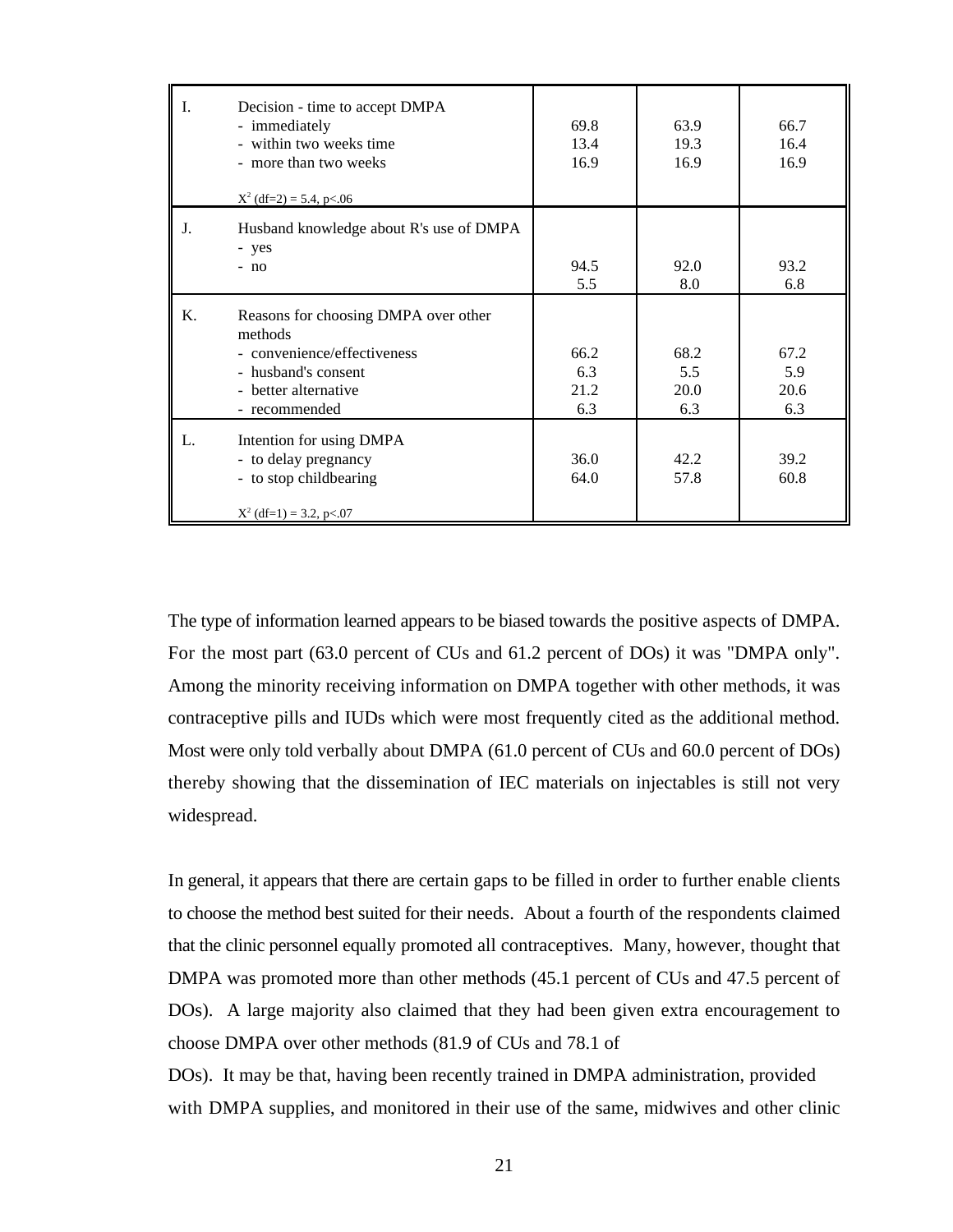personnel were inadvertently led to promote DMPA over other methods.

Nearly all husbands had been informed that their wives were using DMPA. When respondents were asked about their reasons for choosing DMPA, "convenience" or "effectiveness" (66.2 percent of CUs and 68.2 percent of DOs) topped the list followed by "better alternative" (21.2 of CUs and 20.0 of DOs).

There are two statistically significant differentials in Table 6 which bear noting at this point. In general, the drop-outs were a little more hesitant to initially accept DMPA than were the continuing users. About 70 percent of the latter group accepted the injectable "immediately" as compared to only 64 percent of the drop-outs. It is also of some interest to see that the underlying motivation for accepting DMPA may be somewhat weaker among the drop-outs. A bigger proportion of this group (42.2 percent) compared to the CUs (36.0 percent) said that they were using DMPA to delay their next pregnancy. In comparison, the continuing users were significantly more likely to say that they wanted to terminate childbearing altogether.

**Access to the Health Facility.** Almost all respondents (about 97 percent of both groups) reside within the catchment area of the health facility they are utilizing. Most (60.6 percent) walk to this facility. Again, there was no substantial difference between the two groups in this regard. It is only for the time spent in reaching the health facility that a significant differential may be observed between the CUs and the DOs. In general, the drop-outs were a little more likely than the current users to spend ten or more minutes in reaching the health facility. About 43 percent of the DOs took at least this long, as compared to only 37 percent of the CUs.

#### **QUALITY OF CARE RELATED TO DMPA USE**

Recent years have seen considerable interest in the role which improved quality of care can play towards increasing the number of FP acceptors. According to Anrudh Jain (1992), greater concern about individual clients and their personal reproductive goals can be a cost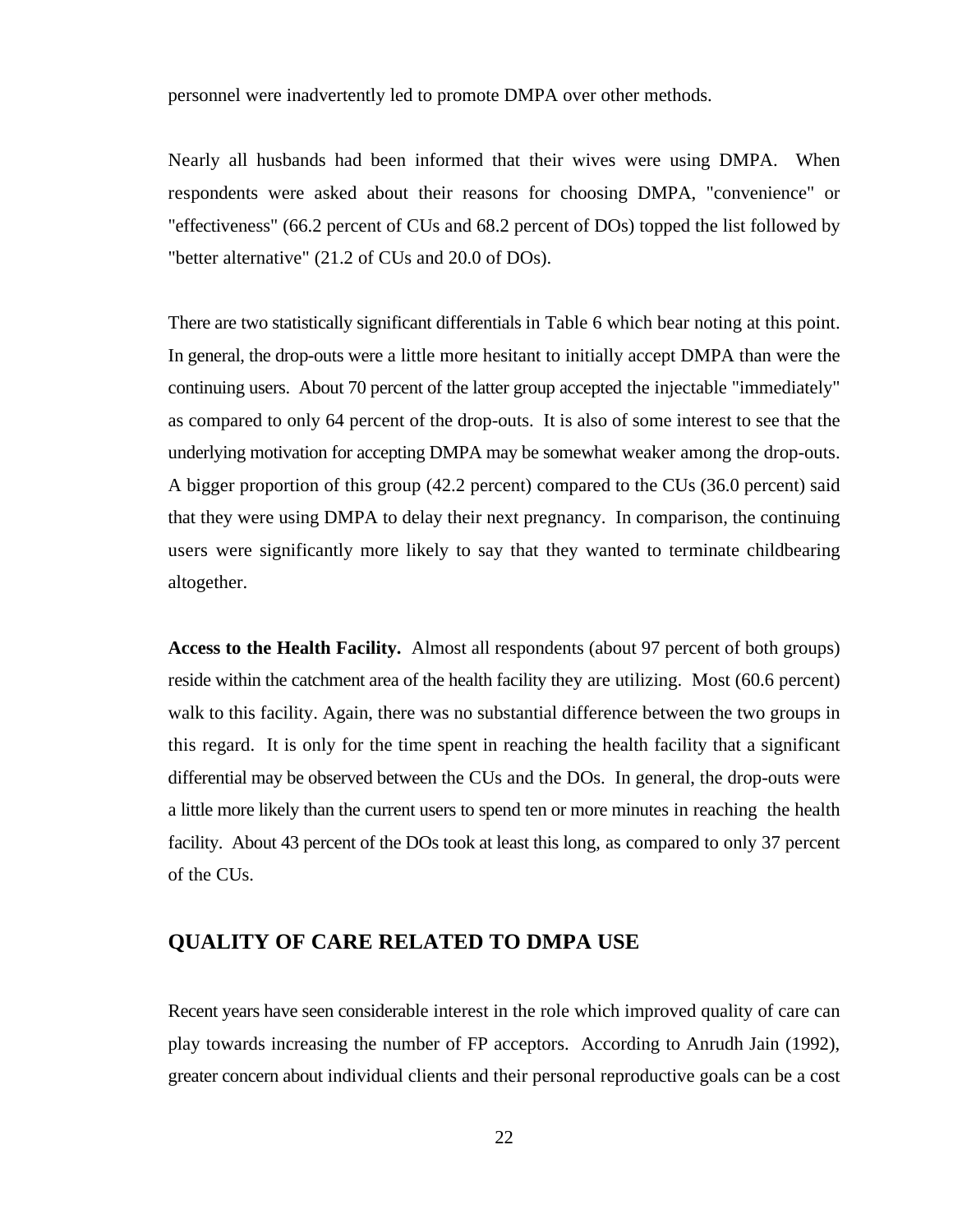effective approach insofar as this will tend to counteract the widespread problem of FP discontinuation. Some evidence for this idea has already been presented for the Philippines (cf. Palma-Sealza, 1993) but to date there has been no research on its relevance for the special case of DMPA. Data collected during the course of the present study (as presented in Table 8) are therefore of some interest.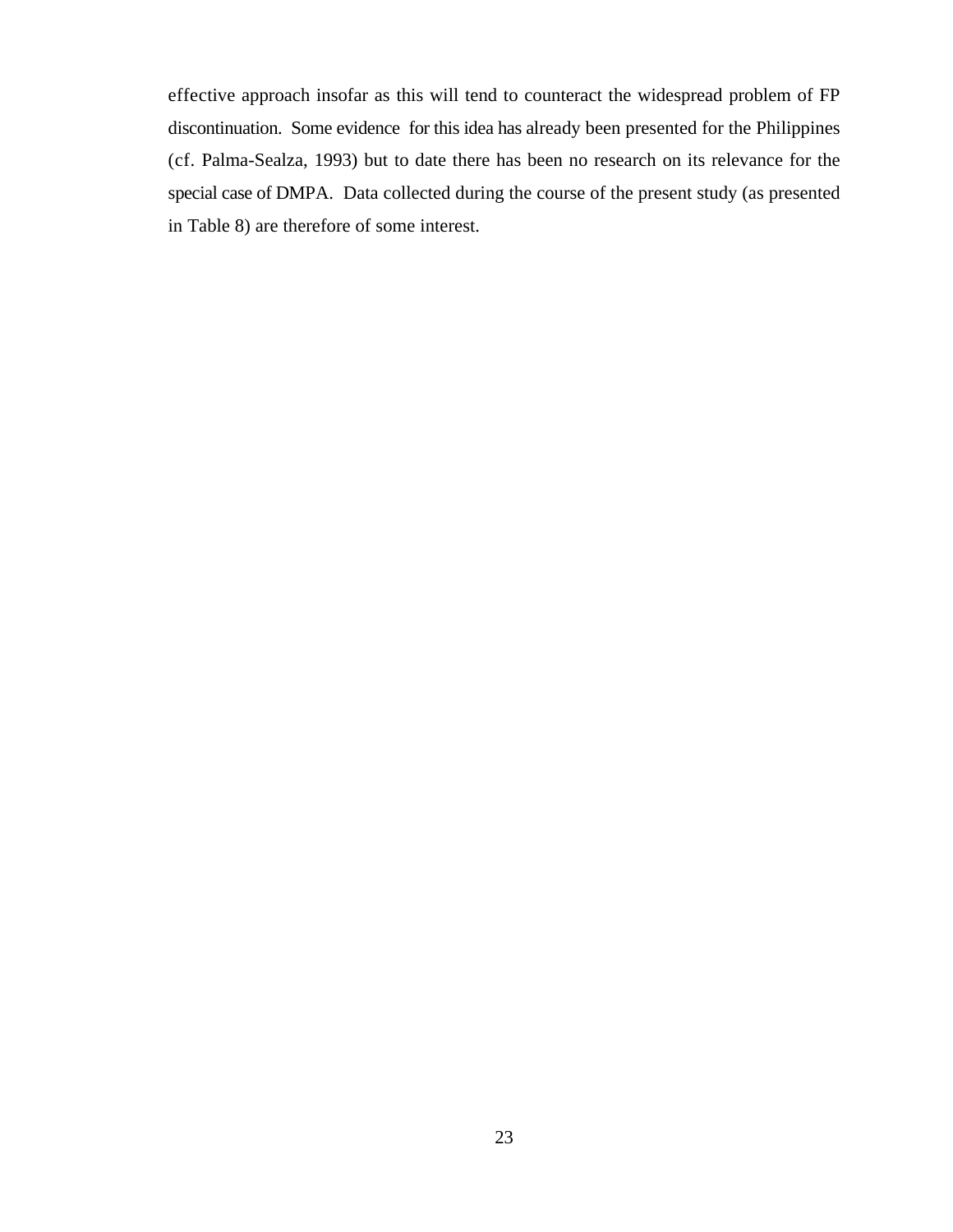### **Table 8 Quality of Care Related to DMPA**

|           | Variables                                                                                                                                                                          | Continuing-user<br>$\%$   | Drop-Outs<br>%            | Total<br>$\%$             |
|-----------|------------------------------------------------------------------------------------------------------------------------------------------------------------------------------------|---------------------------|---------------------------|---------------------------|
| А.        | Who gave first the DMPA injection?<br>- physician, nurse<br>- midwife, attendant, others                                                                                           | 15.6<br>84.4              | 15.9<br>84.1              | 15.8<br>84.2              |
| <b>B.</b> | Did R already know the DMPA<br>provider<br>- yes<br>$- no$                                                                                                                         | 91.4<br>8.6               | 90.8<br>9.2               | 91.1<br>8.9               |
| C.        | Period received first DMPA injection<br>- before onset of menses<br>- during first 7 days, etc.                                                                                    | 39.5<br>60.5              | 44.8<br>55.2              | 42.2<br>57.8              |
| D.        | Time when injection was given<br>- same day<br>- asked to return                                                                                                                   | 89.7<br>10.3              | 90.8<br>9.2               | 90.3<br>9.7               |
| Е.        | R being told to expect side effects<br>- yes<br>- no<br>$X^2$ (df=1) = 3.1, p<.08                                                                                                  | 86.6<br>13.4              | 82.2<br>17.8              | 84.4<br>15.6              |
| F.        | R asked to pay/contribute for DMPA                                                                                                                                                 | 73.8                      | 69.6                      | 71.7                      |
| G.        | Amount paid/contributed<br>$- P 1 - 5$<br>$- P 6 - 19$<br>- P 20 and over                                                                                                          | 33.0<br>19.9<br>47.1      | 33.5<br>15.2<br>51.5      | 33.1<br>17.5<br>49.4      |
| Н.        | R told to return for check-up<br>- yes<br>- no<br>$X^2$ (df=1) = 5.0, p <.02                                                                                                       | 62.0<br>38.0              | 54.2<br>45.8              | 58.0<br>42.0              |
| I.        | Number of days in which R was told<br>to return after first injection<br>- less than 31<br>- 31 or over                                                                            | 29.1<br>70.9<br>$(n=179)$ | 34.6<br>65.4<br>$(n=162)$ | 31.7<br>68.3<br>$(n=341)$ |
| J.        | How R thinks of the DMPA provider<br>- very friendly and approachable<br>- friendly and approachable<br>- not so friendly and approachable,<br>others<br>$X^2$ (df=2) = 9.3, p<.01 | 43.8<br>54.4<br>1.8       | 33.5<br>64.1<br>2.4       | 38.5<br>59.4<br>2.1       |
| Κ.        | How R rates the DMPA provider's<br>competence<br>- very competent<br>- quite competent<br>- not so competent<br>$X^2$ (df=2) = 13.1, p<.00                                         | 44.3<br>54.7<br>$1.0\,$   | 32.3<br>65.8<br>1.9       | 38.2<br>60.3<br>1.5       |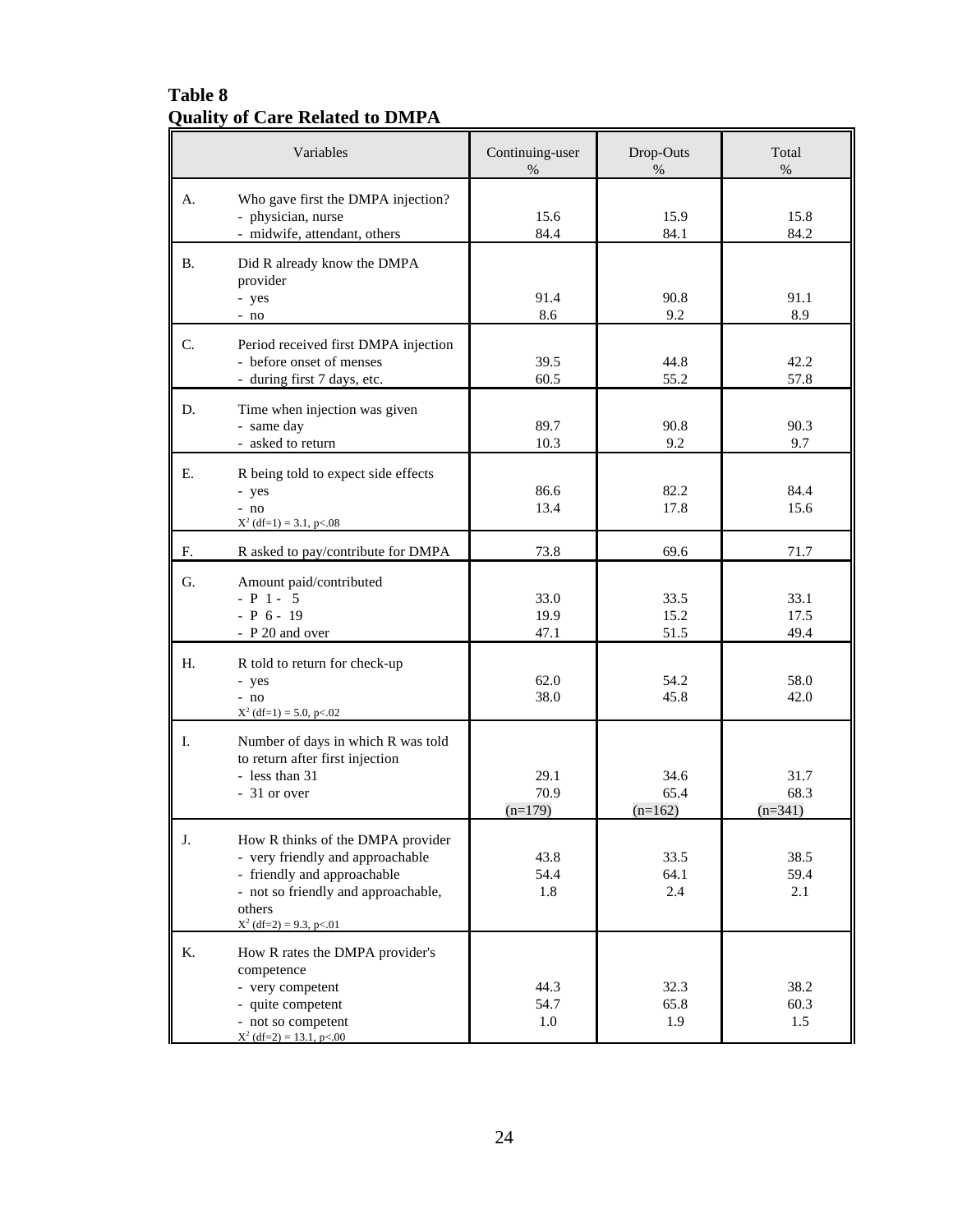| L. | R's perception that patients are treated<br>in a caring and courteous way in the<br>health center (2nd survey)<br>- yes<br>- no<br>$X^2$ (df=1) = 96.9, p<.00 | 98.7<br>1.3             | 78.6<br>21.4            | 88.4<br>11.6             |
|----|---------------------------------------------------------------------------------------------------------------------------------------------------------------|-------------------------|-------------------------|--------------------------|
| M. | BHW or other health worker came<br>around to visit R since receiving<br><b>DMPA</b><br>- yes<br>- no<br>$X^2$ (df=1) = 4.7, p<.03                             | 12.8<br>87.2            | 8.2<br>91.8             | 10.5<br>89.5             |
| N. | Visited or followed-up by a health<br>personnel during the last two months<br>- yes<br>$- no$                                                                 | 19.9<br>80.1            | 21.0<br>79.0            | 20.4<br>79.6             |
| O. | Health worker talked about FP during<br>the visit<br>- yes<br>$- no$                                                                                          | 93.7<br>6.3<br>$(n=79)$ | 94.3<br>5.7<br>$(n=87)$ | 94.0<br>6.0<br>$(n=166)$ |

**Provision of DMPA for the First Time**. Midwives administered the first DMPA injection to about 84 percent of women in both groups. Large majorities as well were personally acquainted with their DMPA provider prior to adopting DMPA. In neither of these comparisons is a significant differential in evidence.

Providers have been instructed to dispense the first DMPA injection according to the following schedule: during the first 7 days after the beginning of menstruation, within the first 28 days after a delivery if the woman is not breastfeeding or within two weeks of an abortion. Roughly two fifths of the respondents, however, (39.5 percent of CUs and 44.8 percent of DOs) were not given their DMPA in accordance to this schedule. This seems to be related to the fact that almost all respondents (around 90 percent) had their injection on the very same day as their visit to the clinic. While some observers might argue that the timing of the first injection is not a critical matter, this type of omission may be regarded as an indication of a somewhat substandard quality of care now being provided to DMPA acceptors.

More CUs (86.6 percent) than DOs (82.2 percent) were told to expect side effects from their DMPA injection. This variation is statistically significant and may be indicative of the role which the provision of information can play in convincing DMPA acceptors to continue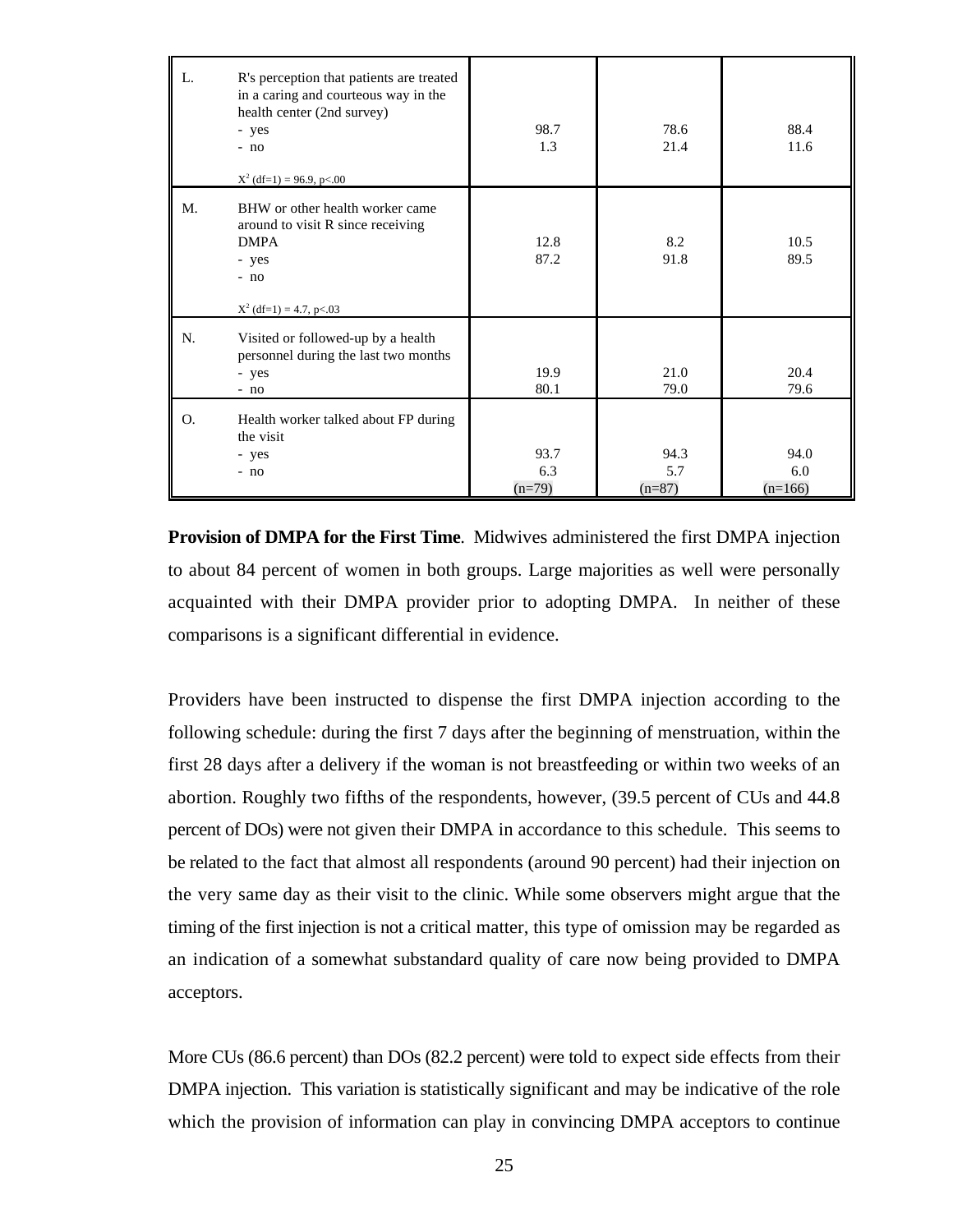using this method even after one or another side effect has been experienced.

Most women in both groups (73.8 percent of the CUs and 69.6 percent of the DOs) were asked to pay or to give some sort of contribution for their injection even though DMPA is supposedly provided for free by the Department of Health. In about half of these cases the amount contributed was P20 or more.

A significantly larger proportion of CUs (62.0 percent) than of DOs (54.2 percent) were told to return for a check-up. Among those told to return, most were asked to do so one month after their first injection (70.9 percent of CUs and 65.4 per cent of DOs).

**R's Rating of the Health Provider.** Several questions were asked about the respondent's assessment of her DMPA provider. Findings from these comparisons are quite revealing and generally in conformity with the quality of care perspective. DMPA use is thus more likely to be continued if the DMPA provider is perceived as being very friendly and approachable, very competent and seeing to it that her client is subsequently followed-up, whether by her, a barangay health worker, or some other health worker. DMPA use is also more likely to be continued if the respondent feels that patients are treated in a caring and courteous way in the clinic. Stated differently, more CUs (43.8 percent) compared to DOs (33.5 percent) felt that the FP provider was "very" friendly and approachable. Similar results were also obtained with regard to the respondents' willingness to rate their providers as "very" competent (44.3 percent of CUs compared to 32.3 percent of DOs). A much greater proportion of CUs (98.7 percent) than of DOs (78.6 percent) perceived that patients are treated in a caring and courteous way in the clinic. Similarly, more CUs (12.8 percent) were visited by a health worker since their first injection than was true for the DOs (8.2 percent).

This is not to say, however, that high quality care is provided to all, or even most, DMPA acceptors. For example, less than a quarter of such women (whether CUs or DOs) were followed-up by a health personnel and informed about family planning during the two month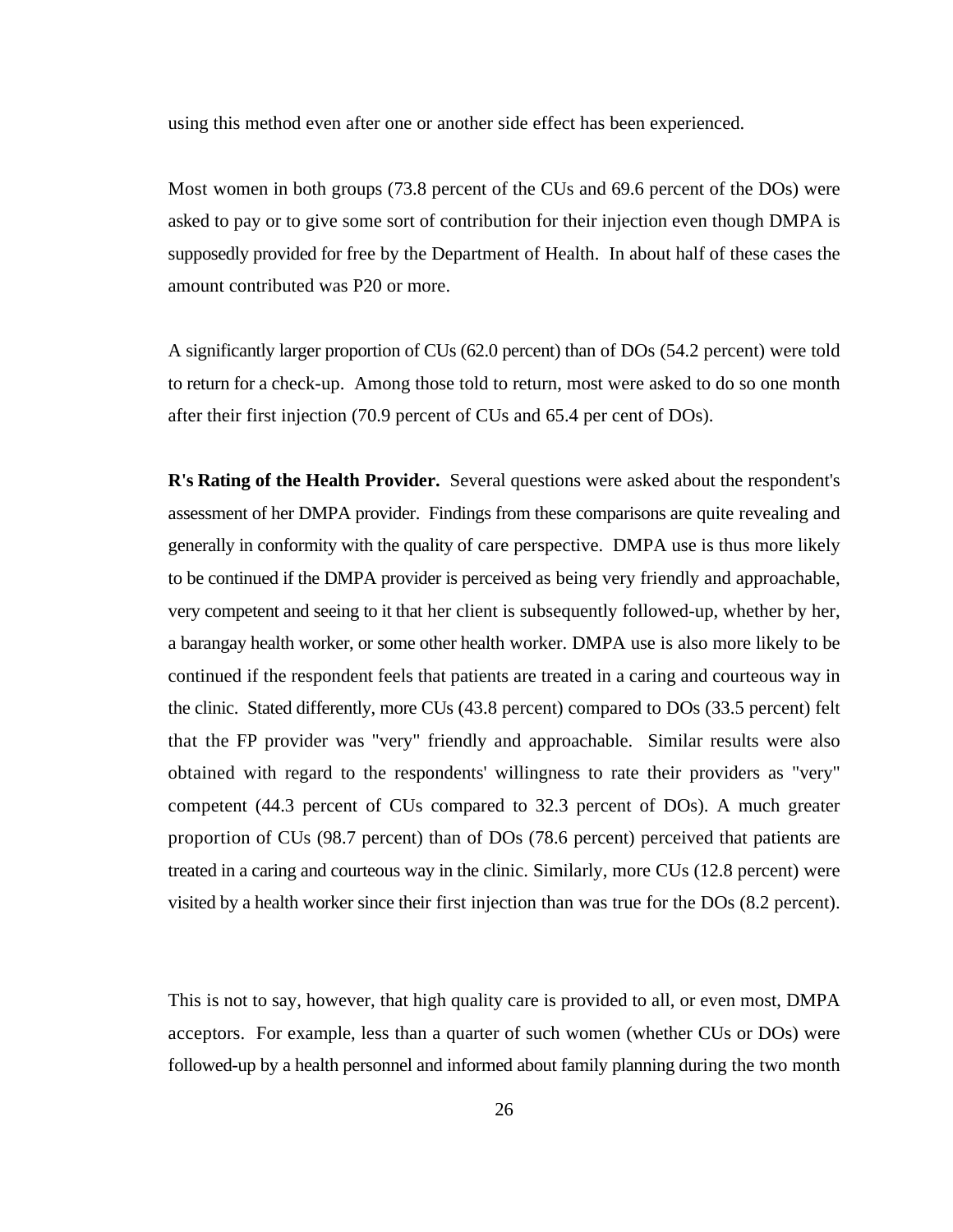period immediately preceding the second survey.

**Screening Questions Asked Before Giving DMPA**. Respondents were asked to recall if they were asked a variety of DMPA screening questions (including those pertaining to their health and medical history) prior to being given their first injection (Table 9). In nearly all of these comparisons (10 of 12 cases) a significant differential between the CUs and DOs was obtained. (The two exceptions related to the woman's history of blood clots/heart attack and her contraceptive history.) DMPA acceptors were thus found to be more likely to continue DMPA use if their provider had asked about the following before giving the injection: (1) if the respondent  $(R)$  was pregnant or her mense was overdue; (2) if R was breastfeeding a baby less than 6 weeks old; (3) if R had breast lumps or abnormal discharge from nipples; (4) if R had abnormal, undiagnosed bleeding; (5) if R's eyes had turned yellow, or her urine dark brown in the last six weeks; (6) R's menstrual history; (7) R's current number of children; (8) R's past experience with reproductive tract infections; (9) R's previous experience with anemia, beriberi or malnutrition; and (10) R's past experience with other diseases (e.g. hypertension). These findings again demonstrate that there are definite programmatic benefits to be realized from making the effort to take a personal interest in each client and her own unique needs.

As a follow-up to our earlier contention about already-pregnant women being injected with DMPA, it is noteworthy that nearly a third of all respondents say that they were not asked by the provider if they were pregnant or if their period was late. In the absence of a fullscale pregnancy testing program, it seems that the very least that could be done would be to insist that these sorts of questions be posed to the proposed acceptors.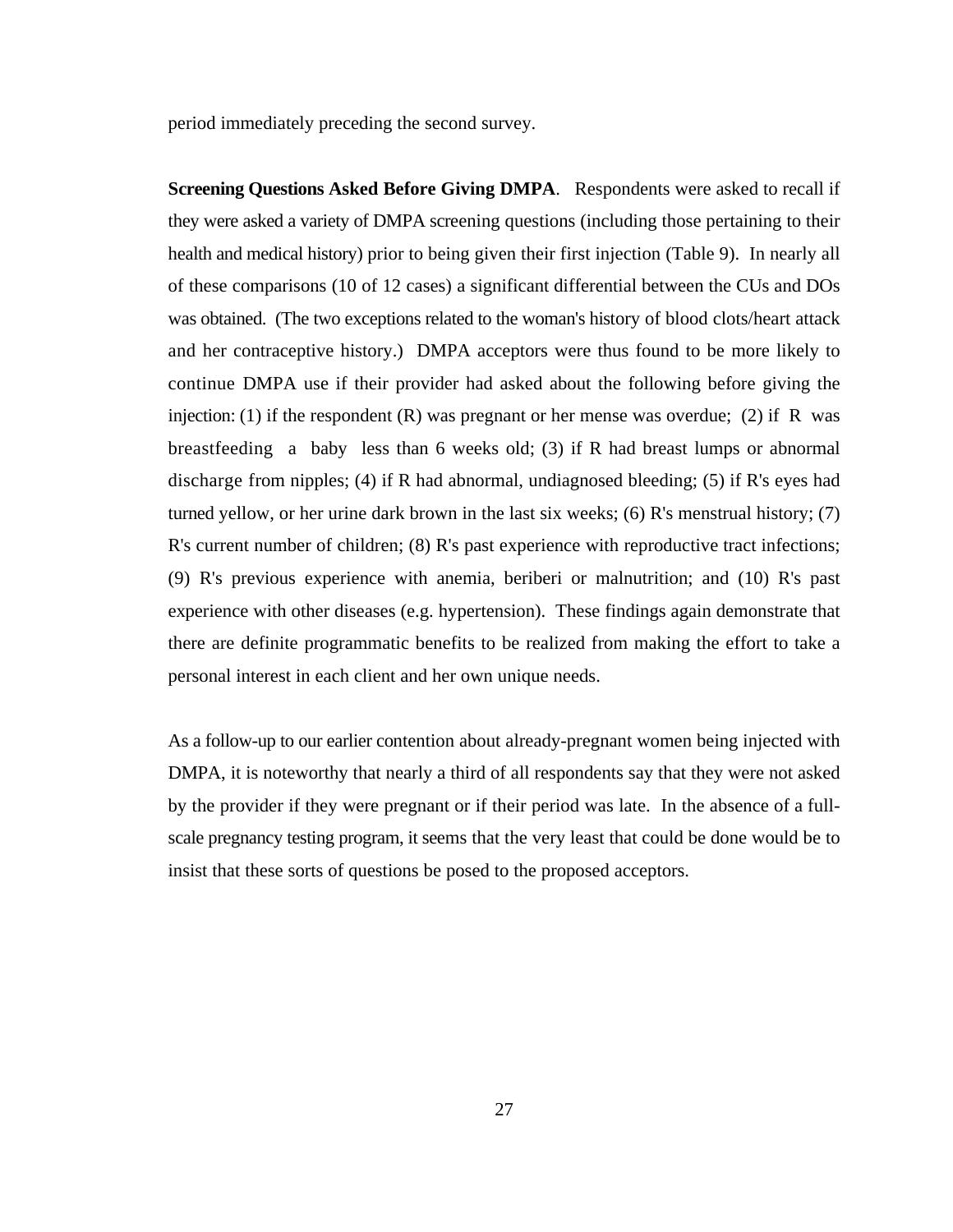|           | Variables                                                                                                                              | Continuing<br><b>Users</b><br>$\%$ | Drop-Outs<br>$\%$ | Total<br>$\%$ |
|-----------|----------------------------------------------------------------------------------------------------------------------------------------|------------------------------------|-------------------|---------------|
| A.        | Asked if R was pregnant or her<br>mense was overdue<br>- yes<br>$- no$<br>$X^2$ (df=1) = 7.4, p<.01                                    | 72.0<br>28.0                       | 63.1<br>36.9      | 67.5<br>32.5  |
| <b>B.</b> | Asked if R was breastfeeding a<br>baby less than 6 weeks old<br>- yes<br>$- no$<br>$X^2$ (df=1) = 5.2, p<.02                           | 67.3<br>32.7                       | 59.5<br>40.5      | 63.3<br>36.7  |
| C.        | Asked if R had blood clots in her<br>legs or had had a heart attack<br>- yes<br>$- no$                                                 | 71.8<br>28.2                       | 66.7<br>33.3      | 69.2<br>30.8  |
| D.        | Asked/examined if R had breast<br>lumps or abnormal discharge from<br>nipples<br>- yes<br>$- no$<br>$X^2$ (df=1) = 4.4, p<.04          | 75.1<br>24.9                       | 68.4<br>31.6      | 71.7<br>28.3  |
| E.        | Asked if R had abnormal,<br>undiagnosed bleeding<br>- yes<br>$- no$<br>$X^2$ (df=1) = 5.1, p<.02                                       | 63.2<br>36.8                       | 55.4<br>44.6      | 59.2<br>40.8  |
| F.        | Asked if R's eyes had turned<br>yellow, or her urine dark brown in<br>the last 6 weeks<br>- yes<br>$- no$<br>$X^2$ (df=1) = 5.0, p<.03 | 57.4<br>42.6                       | 49.6<br>50.4      | 53.4<br>46.6  |
| G.        | Asked R about her menstrual<br>history<br>- yes<br>$- no$<br>$X^2$ (df=1) = 8.0, p<.00                                                 | 82.6<br>17.4                       | 74.5<br>25.5      | 78.4<br>21.4  |
| H.        | Asked R about her current number<br>of children<br>- yes<br>$- no$<br>$X^2$ (df=1) = 8.6, p<.00                                        | 82.9<br>17.1                       | 74.5<br>25.5      | 78.6<br>21.4  |

# **Table 9 Quality of Care Related to Screening Questions Asked by Provider**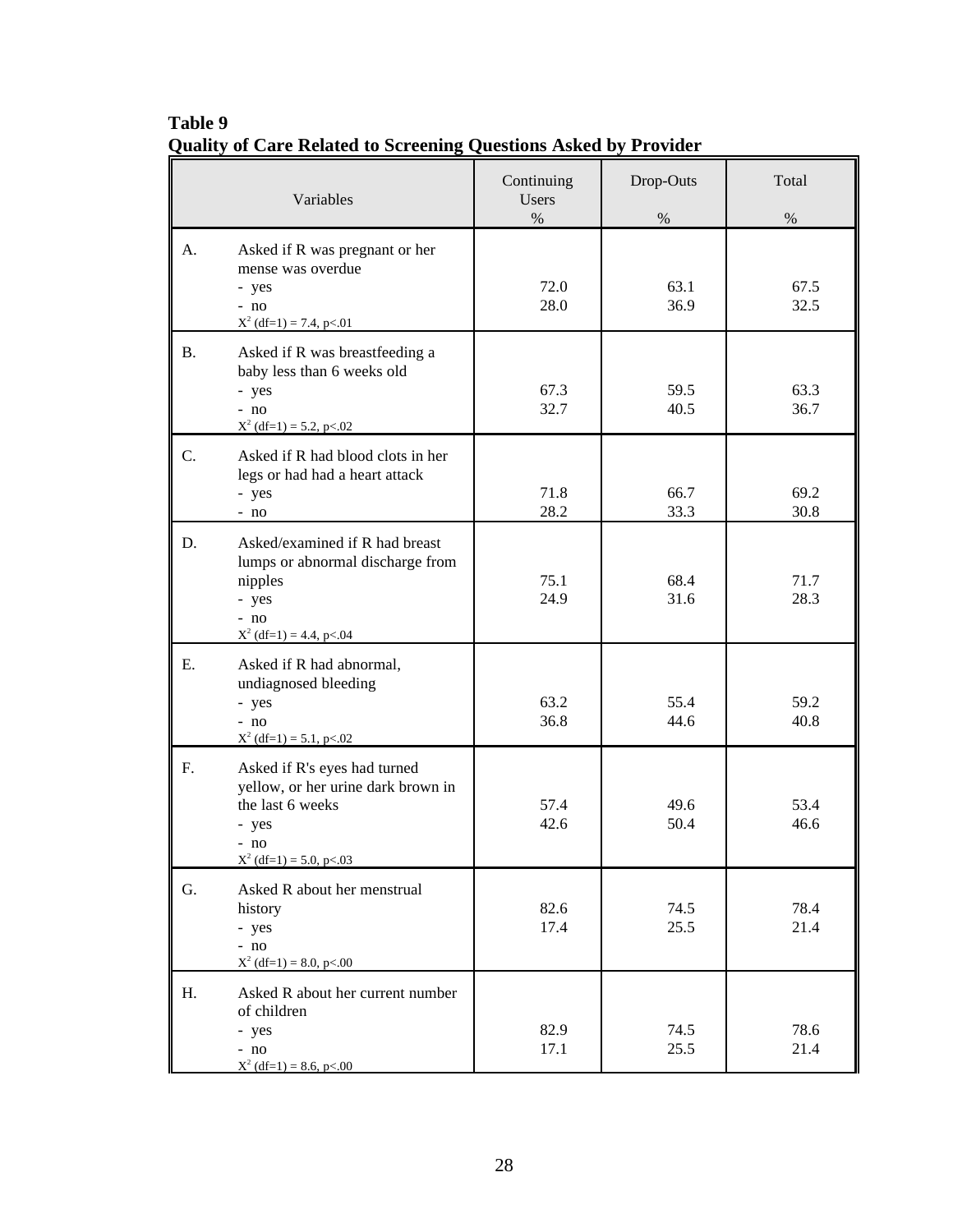| I. | Asked R about her previous<br>experience with reproductive tract<br>infections<br>- yes<br>$- no$<br>$X^2$ (df=1) = 11.2, p<.00             | 58.9<br>41.1 | 47.2<br>52.8 | 53.0<br>47.0 |
|----|---------------------------------------------------------------------------------------------------------------------------------------------|--------------|--------------|--------------|
| J. | Asked R about her previous<br>experience with<br>anemia/beriberi/malnutrition<br>- yes<br>$- no$<br>$X^2$ (df=1) = 6.0, p<.01               | 58.2<br>41.8 | 49.6<br>50.4 | 53.8<br>46.2 |
| Κ. | Asked R about her previous<br>experience with other diseases<br>(heart, hypertension, etc.)<br>- yes<br>$- no$<br>$X^2$ (df=1) = 3.1, p<.08 | 68.3<br>31.7 | 62.4<br>37.6 | 65.3<br>34.7 |
| L. | Asked R about her previous<br>contraceptive history<br>- yes<br>$- no$                                                                      | 64.2<br>35.8 | 59.5<br>40.5 | 61.8<br>38.2 |

**Counselling and Guidance on DMPA Side Effects**. Informing clients of possible side effects and guiding them on the manner in which these can be handled are expected to influence the continuation of DMPA use. Data found in Table 10 (as were gathered during the two surveys) show that informing clients about possible side effects of DMPA is indeed significantly associated with the continued use of this method. Among the CUs, 86.6 percent from the first survey and 90.7 percent from the second survey affirmed that this had been true in their case as compared to 82.2 percent and 63.6 percent, respectively, of the DOs. However, when it comes to specific side effects, a negligible proportion of both CUs and DOs (12 percent or below for each case) were told about weight gain, appetite loss or heavy bleeding. Two kinds of side effects (nausea/ dizziness/headaches/weakness and spotting) appear to have been told by DMPA providers to almost half of their clients. No substantial differences were observed between CUs and DOs in this regard.

A third or less (33.3 percent or less for all subgroups) of the respondents were not advised on how to handle these side effects. There are no substantial differences observed between CUs and DOs on this except for the handling of nausea and its related conditions, in which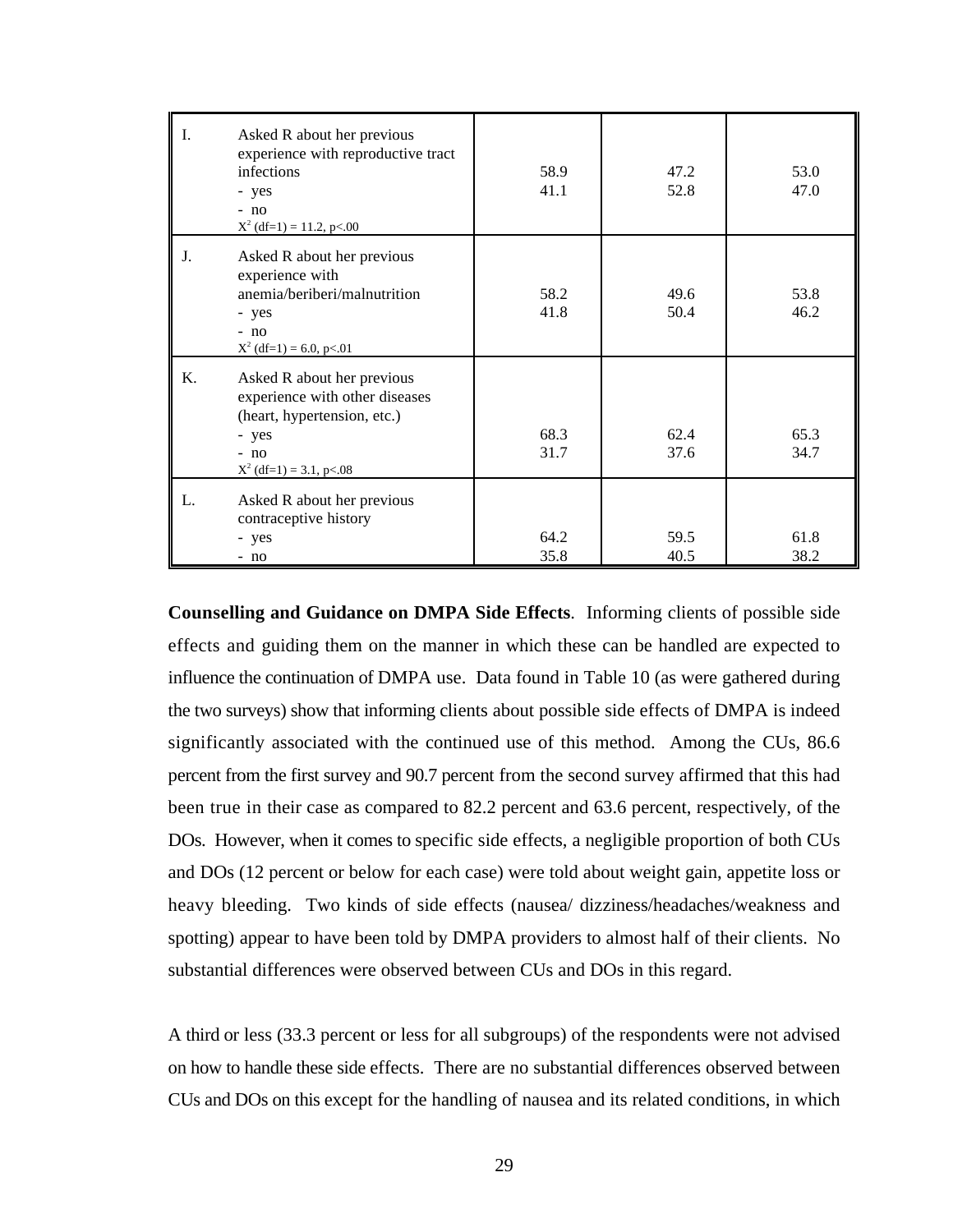case a significantly larger proportion of DOs (16.4 percent) were not given any instruction as compared to only 5.7 percent of CUs.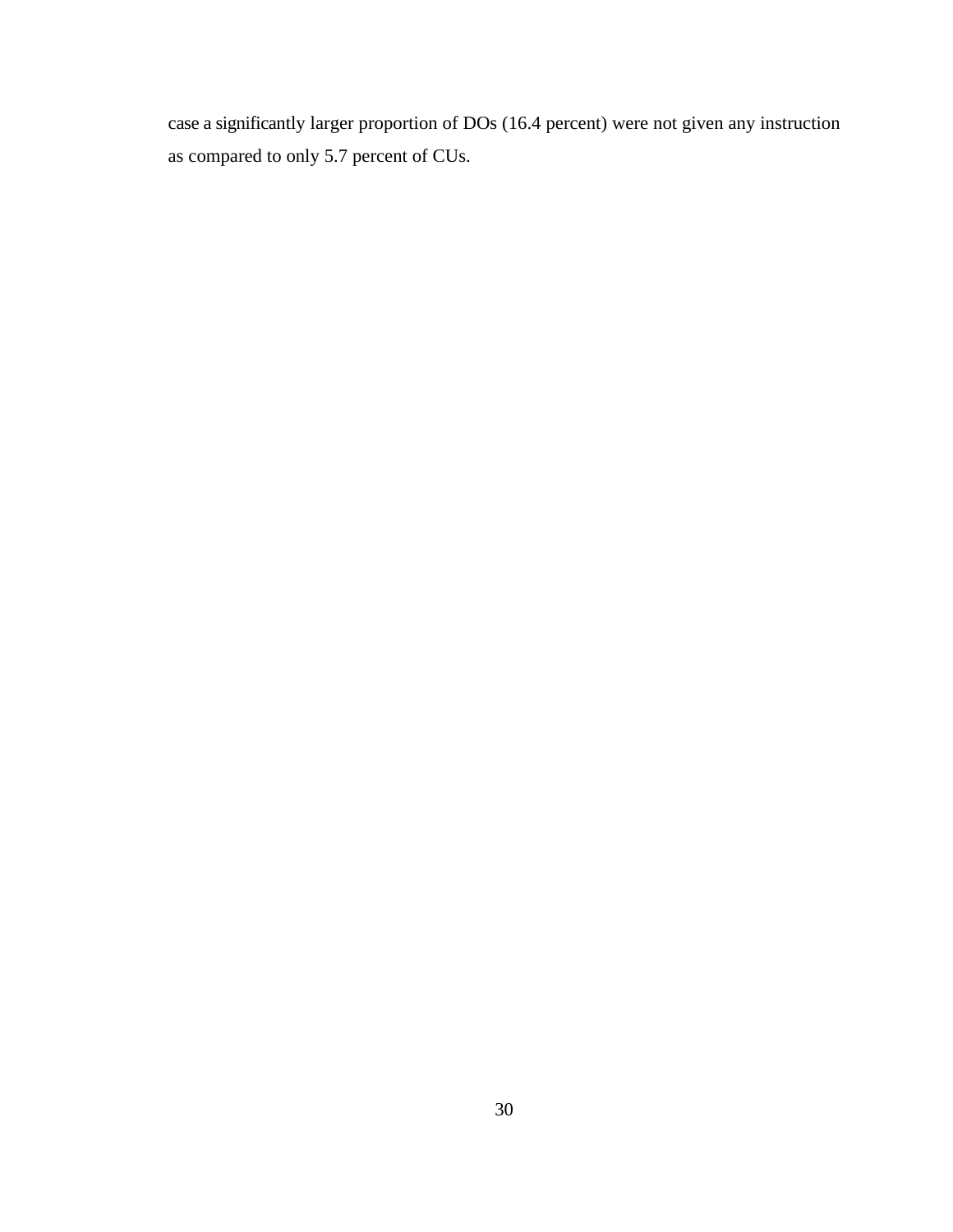|           | Variables                                                                            | Continuing<br>Users %     | Drop-Outs<br>%            | Total<br>$\%$             |
|-----------|--------------------------------------------------------------------------------------|---------------------------|---------------------------|---------------------------|
| A.        | R being told about weight gain<br>- yes<br>- no                                      | 10.2<br>89.8<br>$(n=343)$ | 11.1<br>88.9<br>$(n=342)$ | 10.7<br>89.3<br>$(n=685)$ |
| <b>B.</b> | R being told about appetite loss<br>- yes<br>$- no$<br>$X^2$ (df=1)=3.2 p<.08        | 0.9<br>99.1<br>$(n=343)$  | 2.6<br>97.4<br>$(n=342)$  | 1.8<br>98.2<br>$(n=685)$  |
| C.        | R being told about nausea, dizziness,<br>headaches, weakness<br>- yes<br>- no        | 51.0<br>49.0<br>$(n=343)$ | 48.5<br>51.5<br>$(n=342)$ | 49.8<br>50.2<br>$(n=685)$ |
| D.        | R being told about heavy bleeding<br>- yes<br>- no                                   | 12.2<br>87.8<br>$(n=343)$ | 11.1<br>88.9<br>$(n=342)$ | 11.7<br>88.3<br>$(n=685)$ |
| Е.        | R being told that bleeding would<br>stop or be reduced (amenorrhea)<br>- yes<br>- no | 48.7<br>51.3<br>$(n=343)$ | 48.0<br>52.0<br>$(n=342)$ | 48.3<br>51.7<br>$(n=685)$ |
| F.        | R being told about spotting<br>- yes<br>$- no$                                       | 55.4<br>44.6<br>$(n=343)$ | 51.8<br>48.2<br>$(n=342)$ | 53.6<br>46.4<br>$(n=685)$ |
| G.        | R advised on how to handle weight<br>gain<br>- yes<br>- no                           | 77.1<br>22.9<br>$(n=35)$  | 84.2<br>15.8<br>$(n=38)$  | 80.8<br>19.2<br>$(n=73)$  |
| Η.        | R advised on how to handle appetite<br>loss<br>- yes<br>- no                         | 66.7<br>33.3<br>$(n=3)$   | 75.0<br>25.0<br>$(n=8)$   | 72.7<br>27.3<br>$(n=11)$  |

**Table 10 Quality of Care Related to Provider Counselling and Guidance on Side Effects**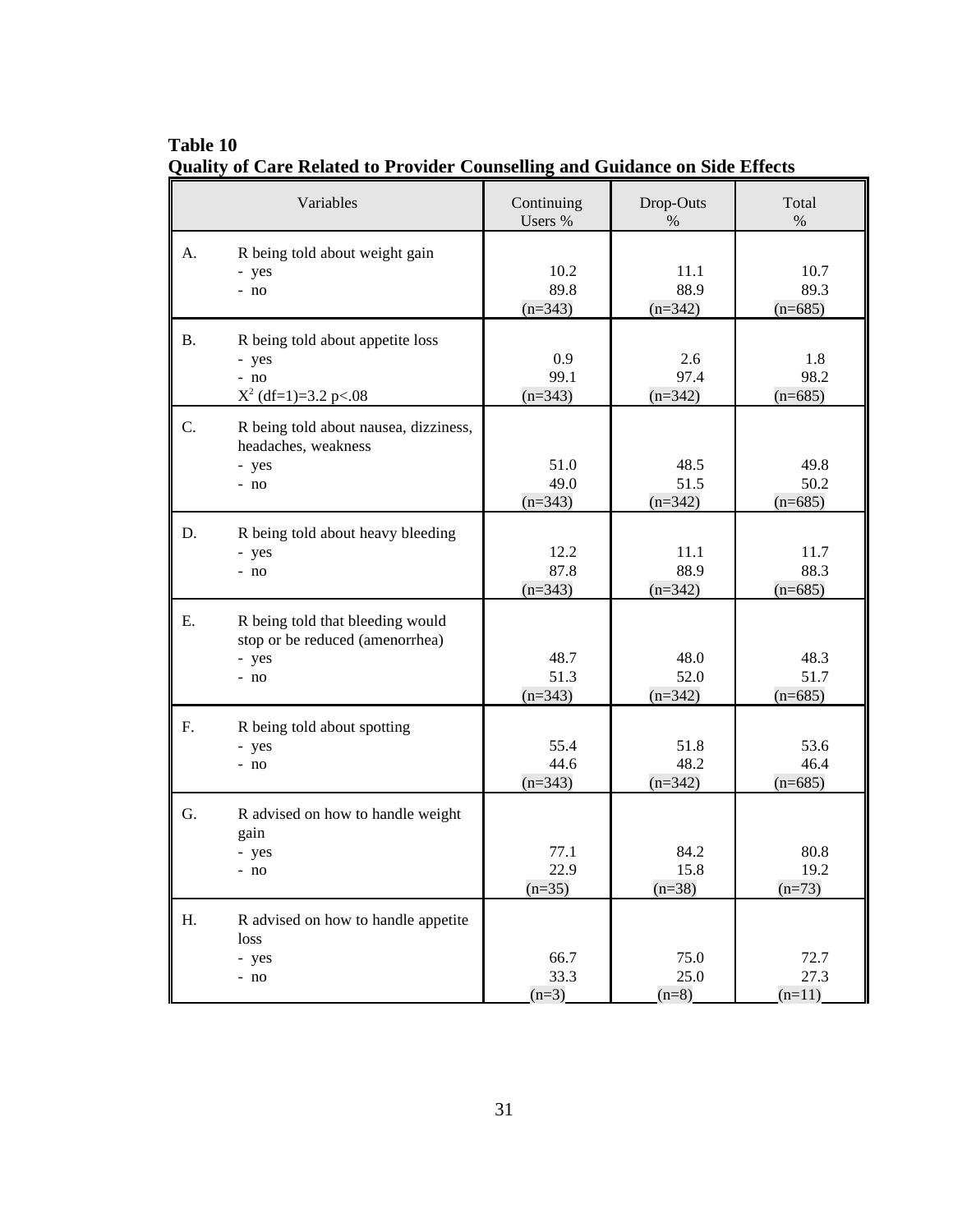| I. | R advised on how to handle nausea,<br>dizziness, headaches, weakness<br>- yes<br>$- no$<br>$X^2$ (df=2) = 11.6, p<.00                                                                 | 94.3<br>5.7<br>$(n=176)$  | 83.6<br>16.4<br>$(n=165)$ | 88.9<br>10.9<br>$(n=341)$ |
|----|---------------------------------------------------------------------------------------------------------------------------------------------------------------------------------------|---------------------------|---------------------------|---------------------------|
| J. | R advised on how to handle heavy<br>bleeding<br>- yes<br>$- no$                                                                                                                       | 92.7<br>7.3<br>$(n=41)$   | 84.2<br>15.8<br>$(n=38)$  | 88.6<br>11.4<br>$(n=79)$  |
| Κ. | R advised on how to handle<br>cessation or reduction of bleeding<br>(amenorrhea)<br>- yes<br>$- no$                                                                                   | 90.4<br>9.6<br>$(n=166)$  | 89.1<br>10.9<br>$(n=165)$ | 89.7<br>10.3<br>$(n=331)$ |
| L. | R advised on how to handle spotting<br>- yes<br>- no                                                                                                                                  | 86.8<br>13.2<br>$(n=190)$ | 85.8<br>14.2<br>$(n=176)$ | 86.1<br>13.7<br>$(n=366)$ |
| M. | R informed about possible side<br>effects associated with DMPA (1st<br>survey)<br>- yes<br>$- no$<br>$X^2$ (df=1) = 3.1, p<.08                                                        | 86.6<br>13.4              | 82.2<br>17.8              | 84.4<br>15.6              |
| N. | R informed about possible side<br>effects associated with DMPA (for<br>CUs and DO-non-shifters) and other<br>methods (for DO-shifters)<br>- yes<br>- no<br>$X^2$ (df=1) = 88.6, p<.00 | 90.7<br>9.3               | 63.6<br>36.4              | 76.8<br>23.2              |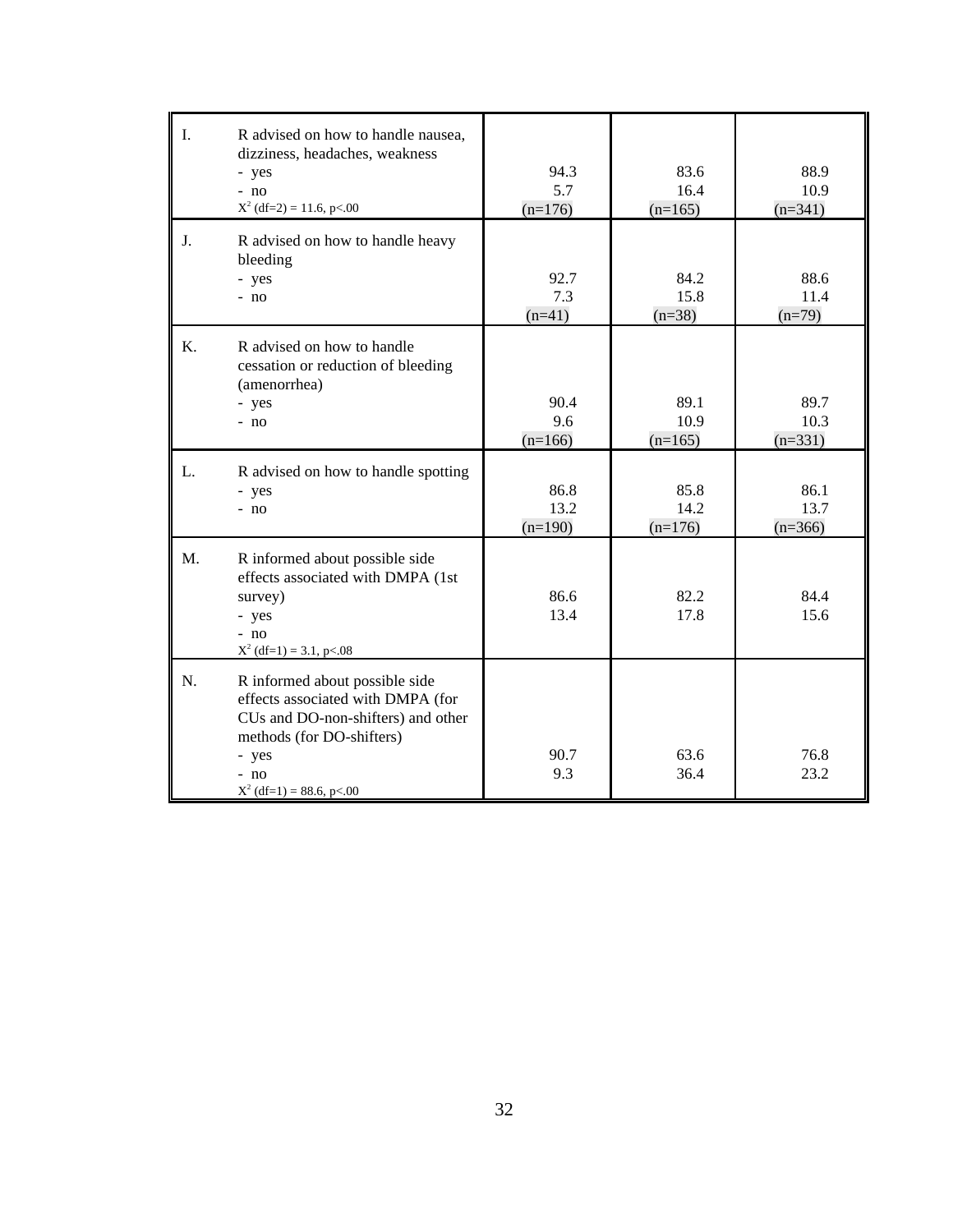#### **RESPONDENTS' EXPERIENCE WITH DMPA**

**Physical Side Effects.** Although we would have expected a higher proportion of drop-outs to report that they experienced side effects, this did not turn out to be true. Instead, a large proportion of both groups (89.2 percent of continuing users and 89.9 percent of drop-outs) said that they had undergone this experience (Table 11). It might be, therefore, that the DOs were experiencing the more severe kinds of side effects or that they were less able to cope with whatever changes they had felt. At this point, therefore, it would perhaps be more meaningful to compare the kinds of side effects described by the two groups. It is interesting to note in this regard that a significantly higher proportion of CUs (47.5 percent) than of DOs (38.5 percent) experienced weight gain, a side effect which at least does not involve discomfort or fear about some resulting illness. In comparison, more of the DOs (8.3 percent) than of the CUs (4.0 percent) reported appetite loss. There are, however, no significant variations between the two groups when it comes to the other side effects although the DOs rank a little higher on "weakness" and "heavy bleeding".

Also noteworthy is the fact that a significantly higher proportion of DOs did something about their side effects, either by following the provider's advice or by returning to the clinic. It thus seems that the advice given on these occasions (e.g. that the symptoms were "normal" and "nothing to worry about") was not very helpful in preventing method discontinuation. Even so, about three-fourths of those who returned to the clinic (whether they were a CU or a DO) said that they were satisfied with the results of the advice/medication provided them.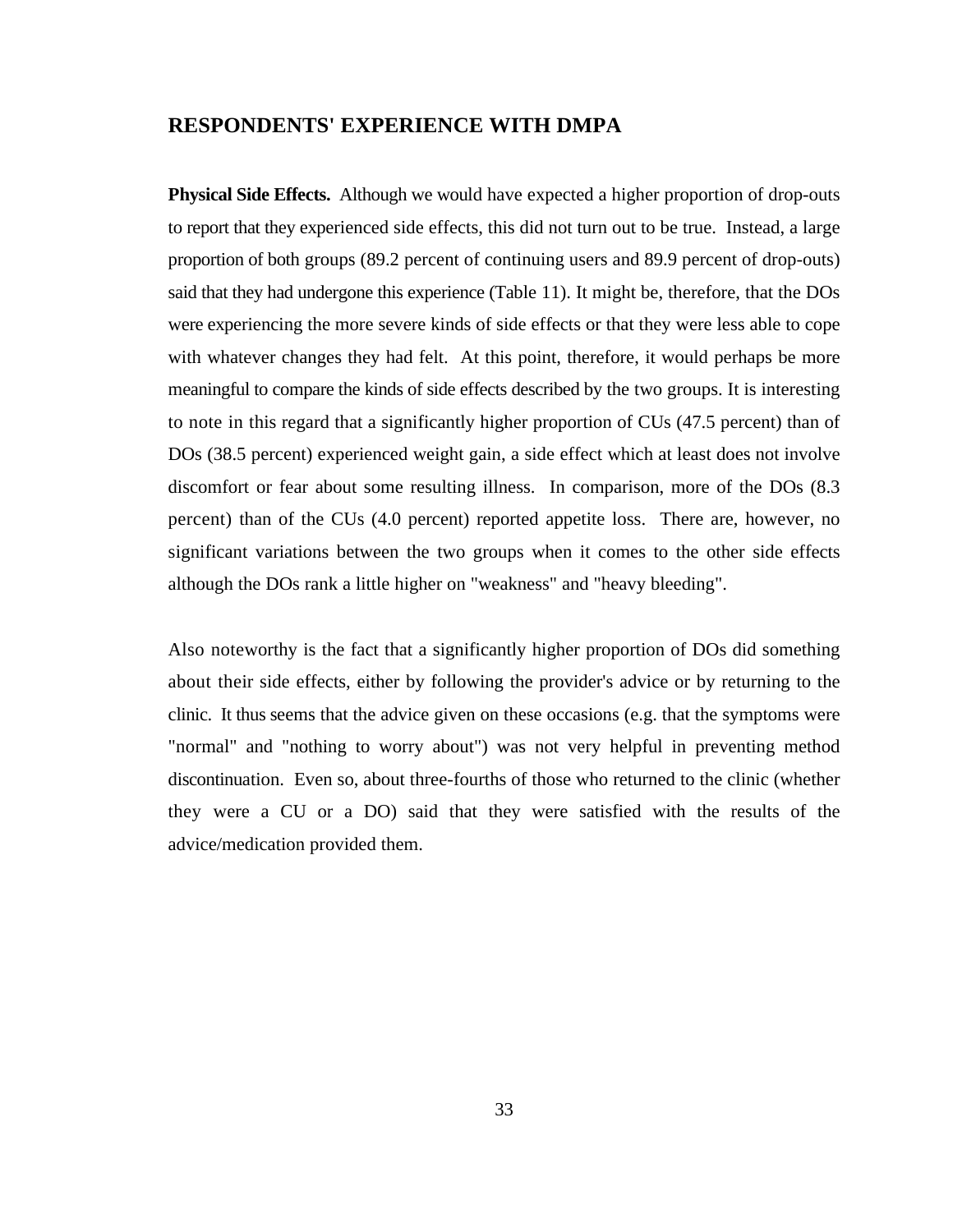|           | Variables                                                                                                                                         | Continuing<br><b>Users</b><br>$\%$ | Drop-Outs<br>$\%$         | Total<br>$\%$             |
|-----------|---------------------------------------------------------------------------------------------------------------------------------------------------|------------------------------------|---------------------------|---------------------------|
| A.        | R experienced physical side<br>effects                                                                                                            | 89.2                               | 89.9                      | 89.5                      |
| <b>B.</b> | Kinds of side effects experienced<br>(multiple responses)<br>- weight gain<br>$X^2$ (df=1) = 6.0, p<.01                                           | 47.5                               | 38.5                      | 42.9                      |
|           | - appetite loss<br>$X^2$ (df=1) = 6.0, p<.01                                                                                                      | 4.0                                | 8.3                       | 6.2                       |
|           | - weakness                                                                                                                                        | 8.5                                | 10.4                      | 9.5                       |
|           | - nausea/dizziness/headache                                                                                                                       | 53.7                               | 50.8                      | 52.2                      |
|           | - heavy bleeding                                                                                                                                  | 7.3                                | 9.6                       | 8.5                       |
|           | - less than usual bleeding                                                                                                                        | 14.1                               | 14.4                      | 14.3                      |
|           | - non-bleeding/amenorrhea                                                                                                                         | 22.9                               | 23.3                      | 23.1                      |
|           | - spotting                                                                                                                                        | 43.5<br>$(n=354)$                  | 41.7<br>$(n=374)$         | 42.6<br>$(n=728)$         |
| C.        | Action taken on side effects<br>experienced<br>- none<br>- followed provider's advice,<br>returned to clinic, others<br>$X^2$ (df=1) = 5.8, p<.02 | 74.9<br>25.1<br>$(n=354)$          | 66.8<br>33.2<br>$(n=374)$ | 70.7<br>29.3<br>$(n=728)$ |
| D.        | Type of advice given<br>- normal, nothing to worry<br>- given some medication                                                                     | 52.5<br>47.5<br>$(n=61)$           | 64.9<br>35.1<br>$(n=94)$  | 60.0<br>40.0<br>$(n=155)$ |
| Ε.        | Satisfied with results of<br>advice/medication                                                                                                    | 75.0<br>$(n=61)$                   | 78.9<br>$(n=94)$          | 77.4<br>$(n=155)$         |
| F.        | R experienced emotional changes                                                                                                                   | 43.1                               | 48.0                      | 45.6                      |

**Table 11 R's Experience and Management of DMPA Side Effects/Emotional Changes**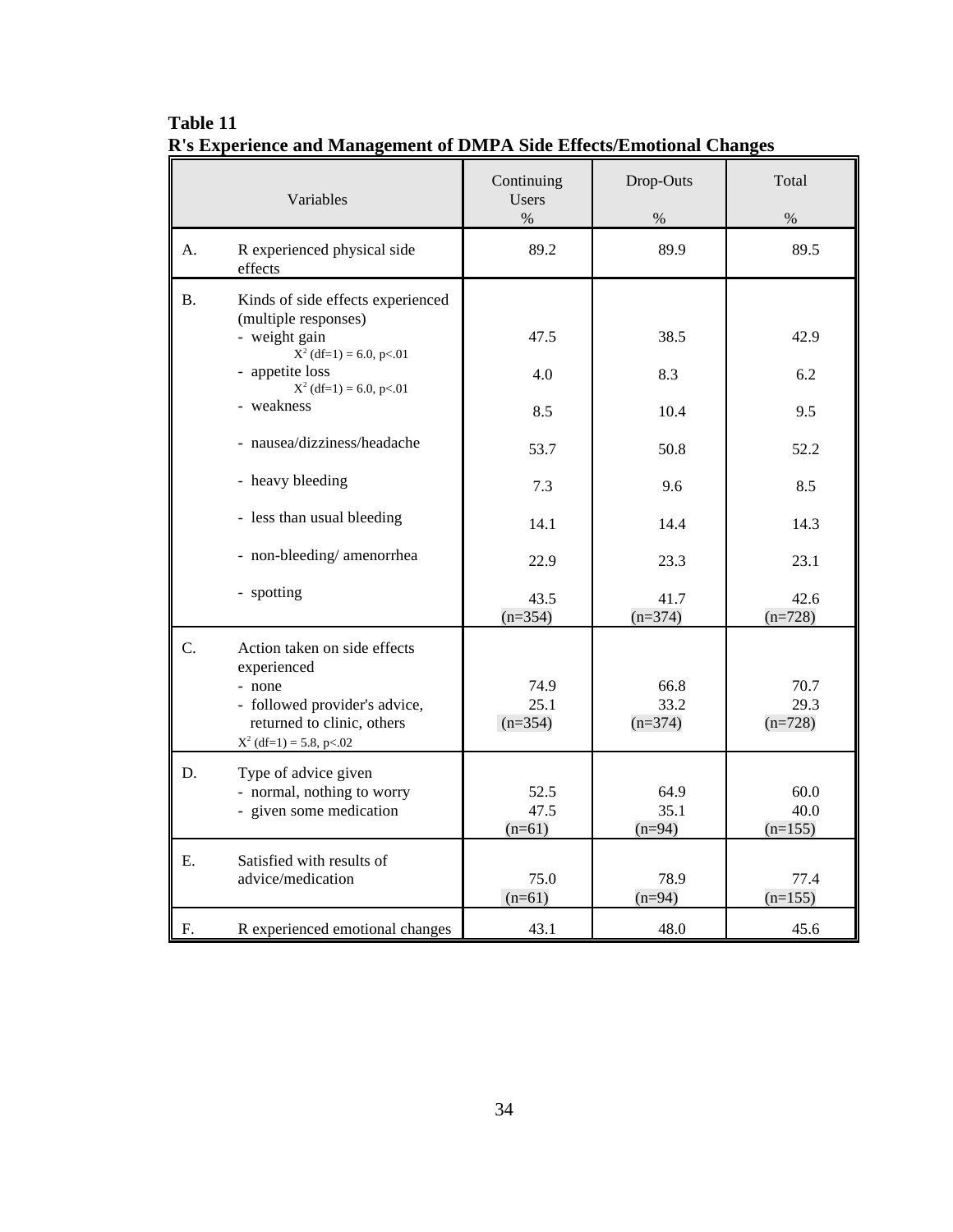**Emotional Changes.** Interestingly, about 45 percent of DMPA acceptors (CUs or DOs) experienced emotional changes. Most of these respondents said that they easily became angry.

**DMPA vs. Other FP Methods.** Previous users of FP were asked to compare their past method with DMPA (Table 12). Results show that 76.5 percent of CUs compared to 62.1 percent of DOs were more satisfied with DMPA; the reverse holds true with the DOs finding the other methods as being more satisfying. These differentials are statistically significant at the .001 level. Among those who were more satisfied with DMPA, the typical reason given for this is that it is "more convenient" as well as being relatively free from side effects. For the CUs, a total of 76.2 percent gave this response as compared to 61.2 percent of DOs. In comparison, it was the DOs who were most likely (26.6 percent vs. 16.4 percent) to complain that DMPA had "more side effects" than all other methods they had tried. These differences are again statistically significant.

CUs were shown to be significantly more likely to intend on continuing DMPA use than the DOs. They are also more willing to recommend DMPA to relatives and friends. The usual reasons given for this favorable reaction on their part were the method's "convenience" and its lack of side effects.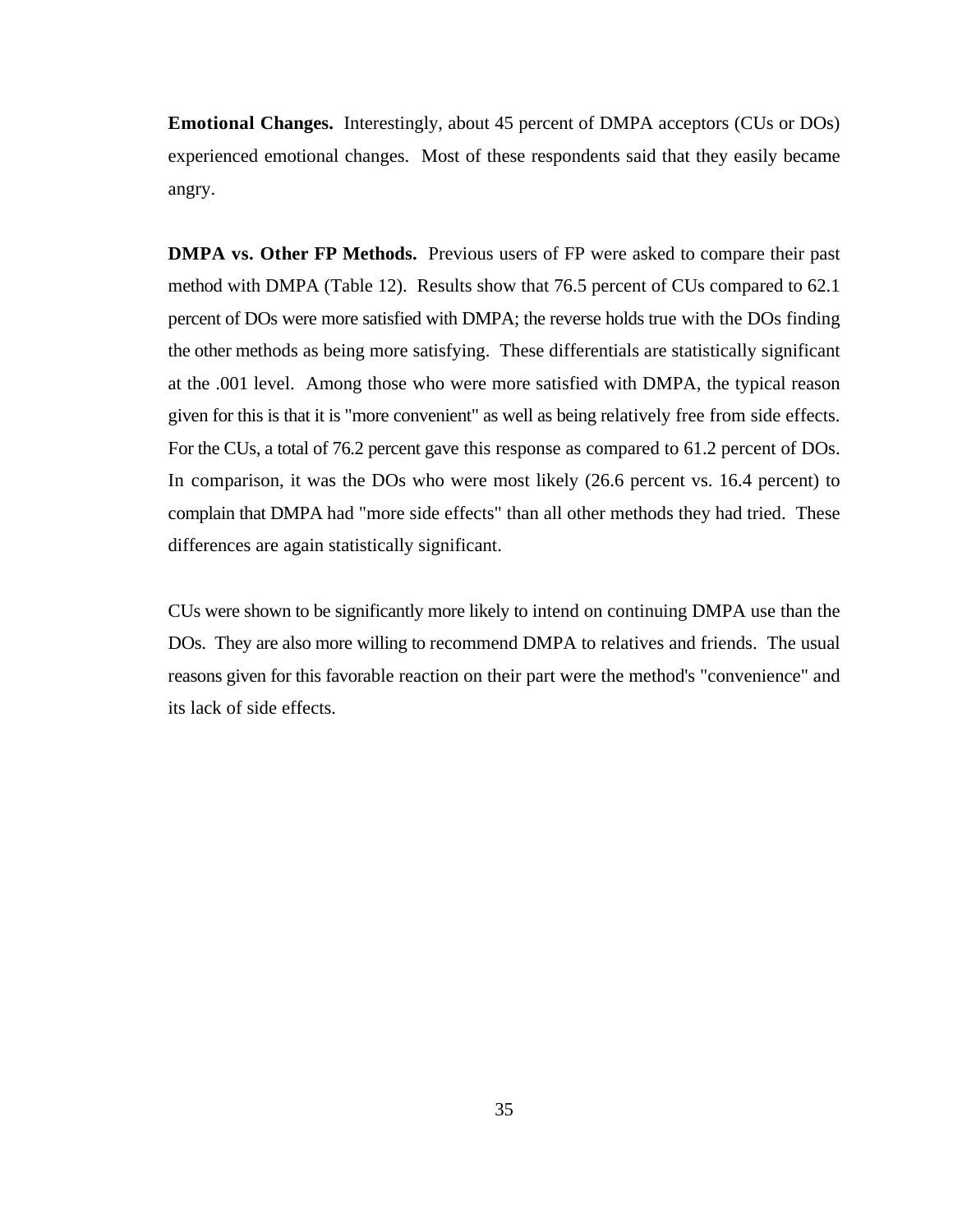# **Table 12 R's Rating of DMPA**

| Variables |                                                                                                                                                                                                                                                                                                                                       | Continuing<br>Users<br>$\%$      | Drop-Outs<br>$\%$                 | Total<br>$\%$                     |
|-----------|---------------------------------------------------------------------------------------------------------------------------------------------------------------------------------------------------------------------------------------------------------------------------------------------------------------------------------------|----------------------------------|-----------------------------------|-----------------------------------|
| A.        | R's rating of DMPA compared to<br>other methods<br>- more satisfied with DMPA<br>- more satisfied with other methods<br>- others                                                                                                                                                                                                      | 76.5<br>16.1<br>7.4              | 62.1<br>26.6<br>11.3              | 68.9<br>21.6<br>9.5               |
| <b>B.</b> | $X^2$ (2df) = 15.53, p < .00<br>Reason for R's feelings in reference to<br>DMPA vis a vis other methods<br>- DMPA - more convenient and no<br>side effects<br>- other methods - more side effects<br>with DMPA compared with<br>other methods<br>- others - side effects with DMPA<br>and other methods<br>$X^2$ (df=2) = 16.5, p<.00 | 76.2<br>16.4<br>7.4<br>$(n=298)$ | 61.2<br>26.6<br>12.2<br>$(n=335)$ | 68.2<br>21.8<br>10.0<br>$(n=633)$ |
| C.        | Length of time R intends to use<br>DMPA in months<br>- less than 12<br>$-12$ to 180<br>- no exact answer<br>$X^2$ (2df) = 50.7, p < .00                                                                                                                                                                                               | 19.6<br>32.0<br>48.4             | 42.4<br>25.1<br>32.5              | 31.3<br>28.4<br>40.3              |
| D.        | Willing to recommend DMPA to<br>relatives and friends<br>- yes<br>$- no$<br>$X^2$ (1df) = 14.3, p < .00                                                                                                                                                                                                                               | 86.6<br>13.4                     | 76.4<br>23.6                      | 81.4<br>18.6                      |
| E.        | Reasons among those responding:<br>- yes, mostly convenience; no side<br>effects<br>- no, mostly fear not to be blamed;<br>side effects<br>$X^2$ (1df) = 14.9, p < .00                                                                                                                                                                | 86.6<br>13.4                     | 76.1<br>23.9                      | 81.3<br>18.7                      |

**The Role of the Husband.** Table 13 gives an indication as to whose initiative led respondents to use DMPA. The majority stated that it was the couples' joint decision (71.0 percent for the CUs and 68.7 precent among the DOs). A smaller number of respondents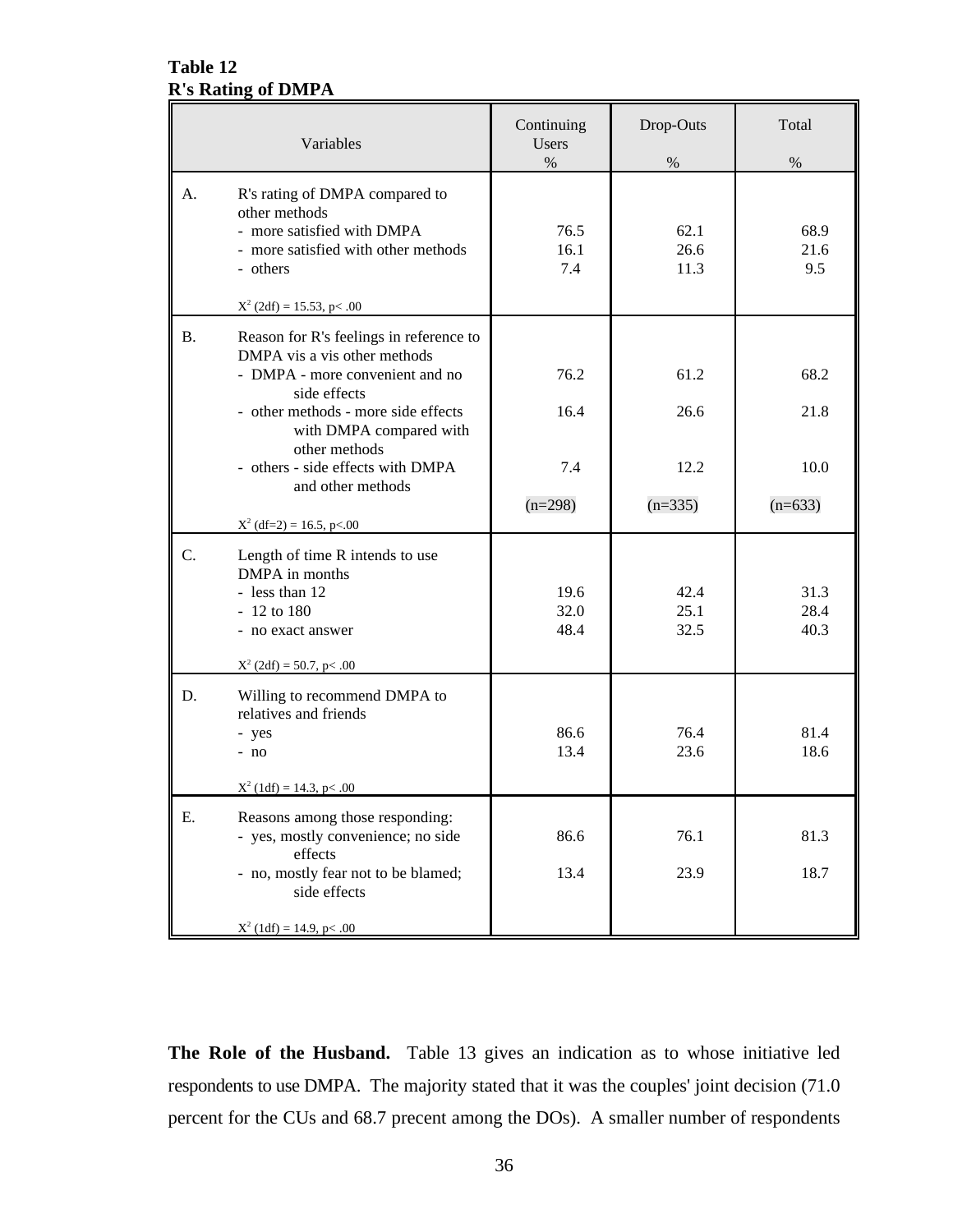said it was largely their own decision (27.7 percent of CUs and 29.4 percent of DOs). Only a very small percentage (2.2 percent) had concealed their DMPA use from their spouse. When asked to describe their husbands' feelings with regard to their receiving DMPA, a significantly larger percentage of CUs than DOs (85.1 percent vs. 72.5 percent) stated during the first survey that their husband was supportive of this method. Comparable statistics as of the second survey were 91.4 percent supportive among the CUs and 87.0 percent among the DOs, a difference which is significant at the .05 level of analysis. These data would appear to show that acceptance of DMPA is facilitated in cases where the husband is in agreement with its use by his wife.

|           | Variables                                                                                                                                                         | Continuing<br><b>Users</b><br>$\%$ | Drop-Outs<br>$\%$   | Total<br>$\%$       |
|-----------|-------------------------------------------------------------------------------------------------------------------------------------------------------------------|------------------------------------|---------------------|---------------------|
| A.        | Whose initiative in deciding to use<br><b>DMPA</b><br>- largely R's own initiative<br>- largely husband's initiative<br>- joint initiative                        | 27.7<br>1.3<br>71.0                | 29.4<br>1.9<br>68.7 | 28.6<br>1.6<br>69.8 |
| <b>B.</b> | Husband's feelings with regard to R<br>receiving DMPA (1st survey)<br>- supportive from the beginning to<br>the present<br>- other<br>$X^2$ (1df) = 19.5, p < .00 | 85.1<br>14.9                       | 72.5<br>27.5        | 78.7<br>21.3        |
| C.        | Husband's reaction to R's decision<br>(2nd survey)<br>- supportive/agreeable<br>- not supportive/not agreeable<br>$X^2$ (1df) = 4.2, p < .04                      | 91.4<br>8.6                        | 87.0<br>13.0        | 89.2<br>10.8        |
| D.        | Husband's knowledge about R's<br>DMPA status as of 2nd survey<br>- yes<br>- no                                                                                    | 98.2<br>1.8                        | 97.3<br>2.7         | 97.8<br>2.2         |

**Table 13 Husbands role in R's DMPA use**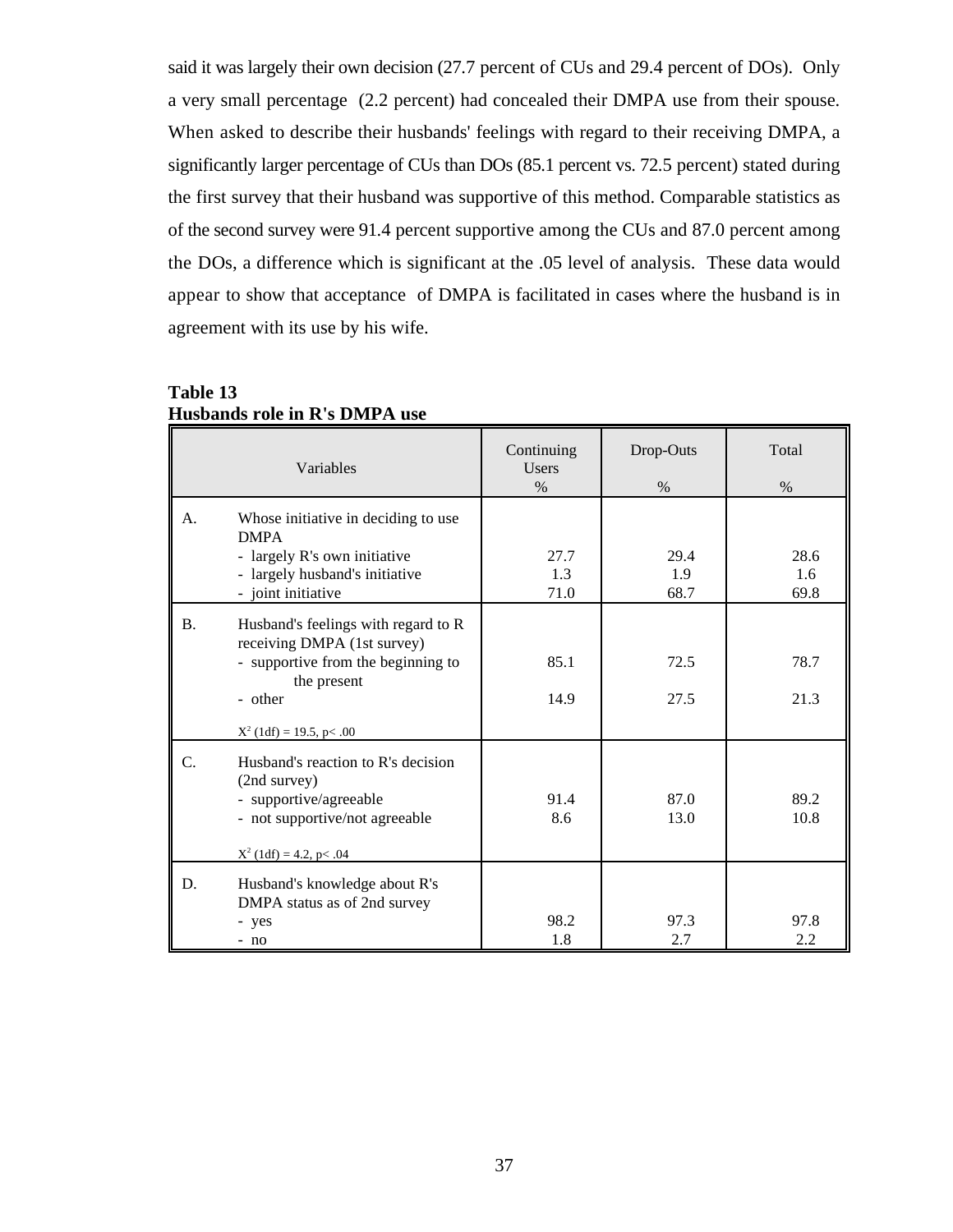# **HUSBAND-WIFE COMMUNICATION ABOUT FAMILY SIZE AND FP PRACTICE**

**Husband-Wife Discussions Regarding Family Size.** A little more than half of the DMPA acceptors ( 52.4 percent of CUs and 55.6 percent of DOs) claimed that they and their husbands had already talked about the number of children they would have even before they were married (Table 14). Most of these had held further discussions on this topic after their wedding as well. A little more than a fifth (23.0 percent) only broached the topic after their marriage while a similar proportion had never talked about it at all. Differences between the two groups on this variable were not statistically significant, as was also the case for the comparison on the question about plans for more children . Basically, a little less than twothirds of both groups would still like to have at least one more child (i.e. either the husband or the wife holds such a desire). This finding would appear to be reflective of the way in which Philippine society continues to value children, even as it moves toward a more urban and industrialized future.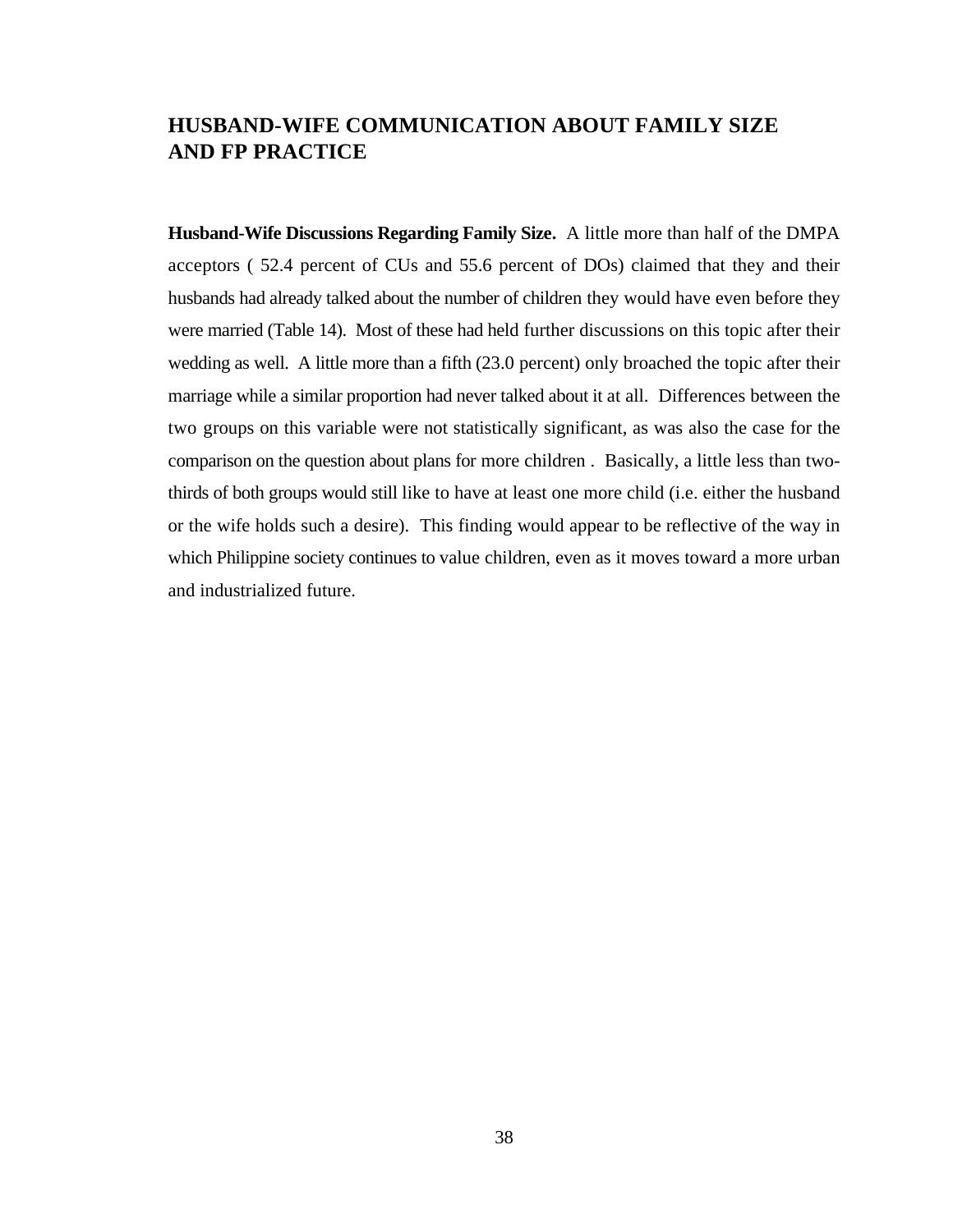|    | Variables                                                                                                                                                      | Continuing<br><b>Users</b><br>$\%$ | Drop-Outs<br>$\%$           | Total<br>$\%$               |
|----|----------------------------------------------------------------------------------------------------------------------------------------------------------------|------------------------------------|-----------------------------|-----------------------------|
| A. | R & H talked about the number<br>of children they would have<br>- never<br>- before marriage only<br>- after marriage only<br>- both before and after marriage | 21.7<br>1.5<br>25.9<br>50.9        | 24.1<br>1.9<br>20.9<br>53.7 | 22.9<br>1.7<br>23.0<br>52.3 |
| B. | R plans to have more children in<br>the future<br>- yes<br>$- no$                                                                                              | 65.2<br>34.8                       | 60.5<br>39.5                | 62.8<br>37.2                |
| C. | H interested in having more<br>children in the future<br>- yes<br>$- no$<br>$X^2$ (1df), p<.00                                                                 | 62.7<br>37.3                       | 52.0<br>48.0                | 57.3<br>42.7                |

**Table 14 Husband-Wife Communication Regarding Number of Children**

Data from this survey show 57.3 percent of all husbands as compared to 62.8 percent of alll wives affirming their interest in having at least one more child. Somewhat surprisingly, the desire for an additional child is significantly higher among men married to continuing DMPA users than is true for the drop-outs.

Table 15 shows that there are few differences in the number of children desired by the CUs and the DOs (as well as among their husbands) at various points in time: (1) before marriage; (2) after marriage; and (3) in the future. In general, husbands are a little more likely than wives to want a large family (herein defined as four or more children). They would also like to have their next child at an earlier point in time. Again, though, we do not see any firm evidence that the continuing users are any more likely to desire a small number of children than the drop-outs.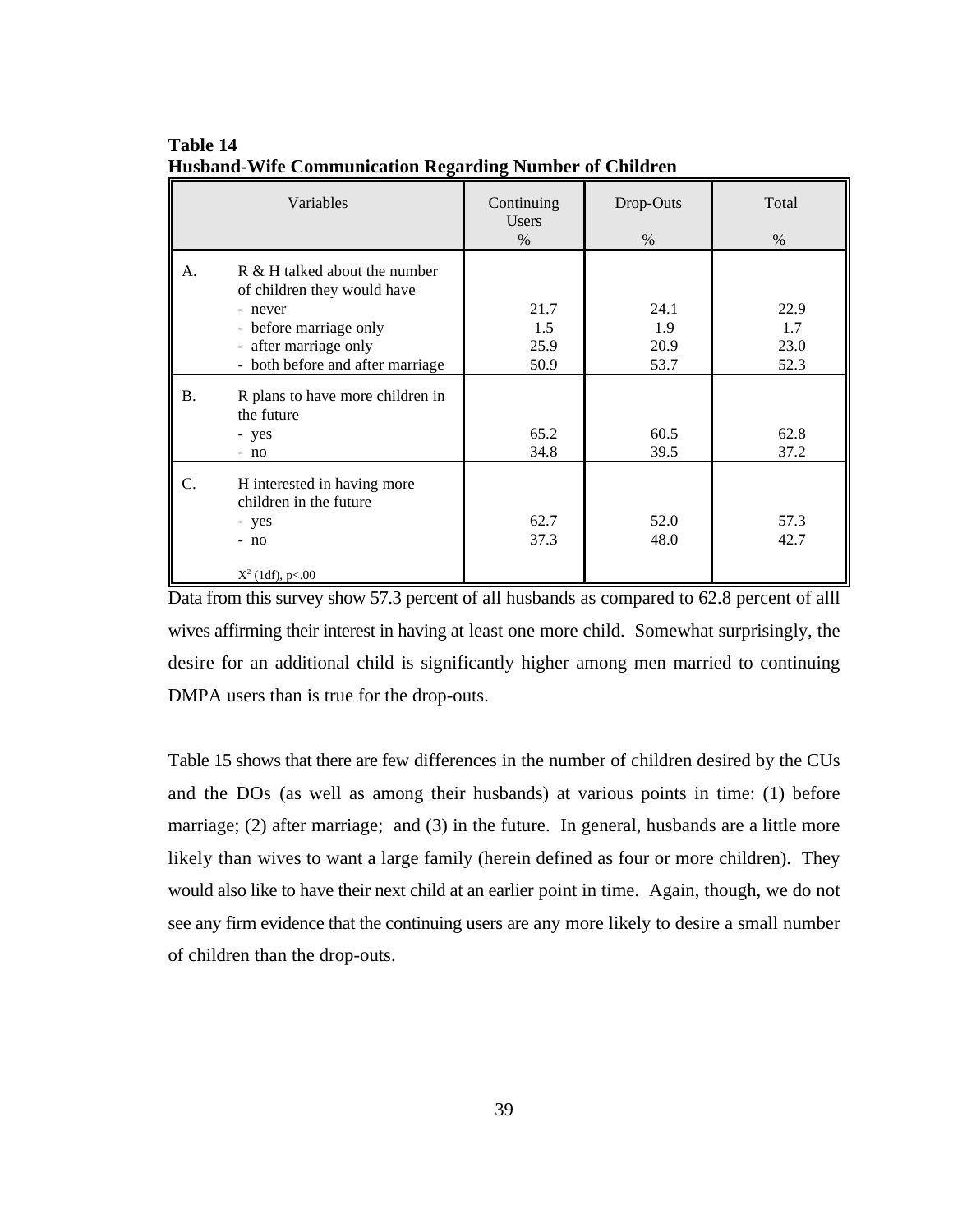|           |                                                                                                     | Continuing-Users<br>%     |                           | Drop-Outs<br>$\%$         |                           | Total<br>$\%$             |                           |
|-----------|-----------------------------------------------------------------------------------------------------|---------------------------|---------------------------|---------------------------|---------------------------|---------------------------|---------------------------|
|           |                                                                                                     | R                         | H                         | R.                        | H                         | R                         | H                         |
| A.        | Before marriage                                                                                     | 28.2                      | 27.3                      | 32.8                      | 28.0                      | 30.6                      | 27.7                      |
|           | - 2 or below                                                                                        | 39.7                      | 35.9                      | 37.1                      | 38.4                      | 38.3                      | 37.2                      |
|           | $-3$                                                                                                | 32.1                      | 36.8                      | 30.1                      | 33.6                      | 31.1                      | 35.1                      |
|           | - 4 or more                                                                                         | $(n=209)$                 | $(n=209)$                 | $(n=232)$                 | $(n=232)$                 | $(n=441)$                 | $(n=441)$                 |
| <b>B.</b> | After marriage                                                                                      | 31.0                      | 30.4                      | 31.8                      | 29.3                      | 31.4                      | 29.8                      |
|           | - 2 or below                                                                                        | 37.9                      | 35.3                      | 37.0                      | 33.6                      | 37.5                      | 34.4                      |
|           | $-3$                                                                                                | 31.1                      | 34.3                      | 31.2                      | 37.1                      | 31.1                      | 35.8                      |
|           | - 4 or more                                                                                         | $(n=306)$                 | $(n=306)$                 | $(n=308)$                 | $(n=308)$                 | $(n=614)$                 | $(n=614)$                 |
| C.        | Future                                                                                              | 65.5                      | 65.1                      | 66.1                      | 61.2                      | 65.8                      | 62.9                      |
|           | - one more                                                                                          | 34.5                      | 34.9                      | 33.9                      | 38.8                      | 34.2                      | 37.1                      |
|           | - two or more                                                                                       | $(n=139)$                 | $(n=146)$                 | $(n=165)$                 | $(n=188)$                 | $(n=304)$                 | $(n=334)$                 |
| D.        | When to have the<br>wanted children<br>- soon, within next<br>2 years<br>- after 2 or more<br>years | 13.7<br>86.3<br>$(n=139)$ | 19.5<br>80.5<br>$(n=146)$ | 13.9<br>86.1<br>$(n=165)$ | 19.5<br>80.5<br>$(n=188)$ | 13.8<br>86.2<br>$(n=304)$ | 19.5<br>80.5<br>$(n=334)$ |

**Table 15 Number of Children Wanted and When**

**Husband-Wife Discussions Regarding Family Planning.** A significantly larger proportion of CUs (40.8 percent) compared to DOs (35.4 percent) claimed that they had only held husband-wife discussions about family planning on an "after marriage" basis (Table 16). In comparison, husband-wife discussions on this topic were more likely to occur both before and after marriage among the DOs. A very low percentage of couples bothered to discuss family planning together before marriage only while close to 20 percent had not yet gone into this topic. As a result of this pattern, it turns out that women who had already talked about FP before marriage are significantly overrepresented among the drop-outs. In addition, among those who talked about using FP after marriage, it was those who did so at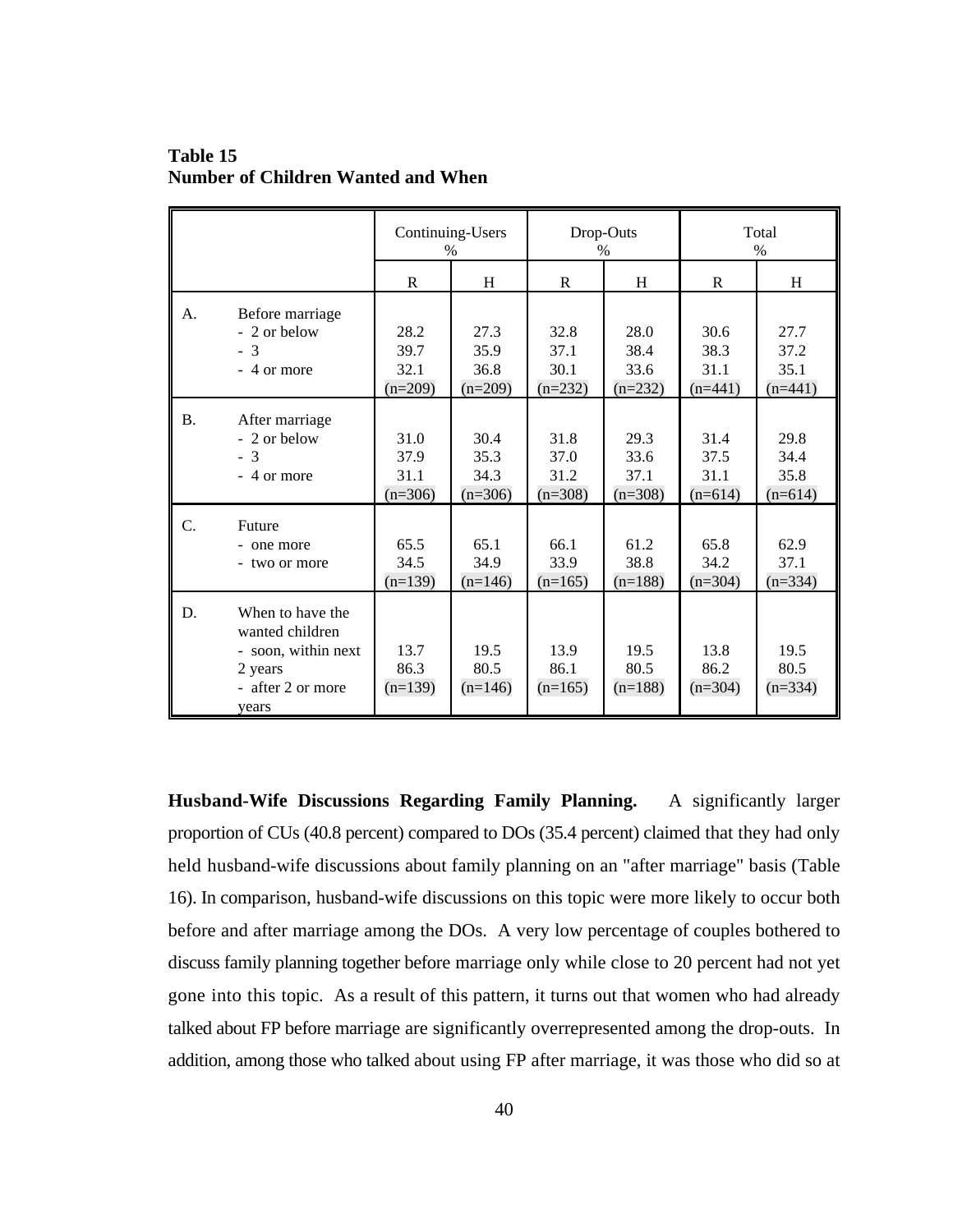a somewhat earlier date (i.e. before their second birth) who were more likely to drop-out. This seems to suggest that it was those who are least comfortable about FP discussions (i.e. those who postponed talking about this subject until after marriage or after they had already attained a fairly large family size) who are most likely to persevere in their use of DMPA. It could be that this group is somewhat less flexible and open to change than the DOs, a characteristic which in this case has worked to foster their continued allegiance to the injectables.

Once post-marital discussions are held about FP, it appears that those couples who initially focused their interest on either DMPA itself or some other modern method are significantly (p<10) more likely to remain a continuing user. Those who instead discussed a traditional method (withdrawal, rhythm, etc.) may still find themselves attracted to such approaches, thereby increasing their probability of eventually discontinuing DMPA.

A slight majority of women in both groups (57.5 percent of the CUs and 54.4 percent of the DOs) said that their last discussion of FP with their husband had concentrated largely on DMPA. The others said that they had talked about one or more alternative methods.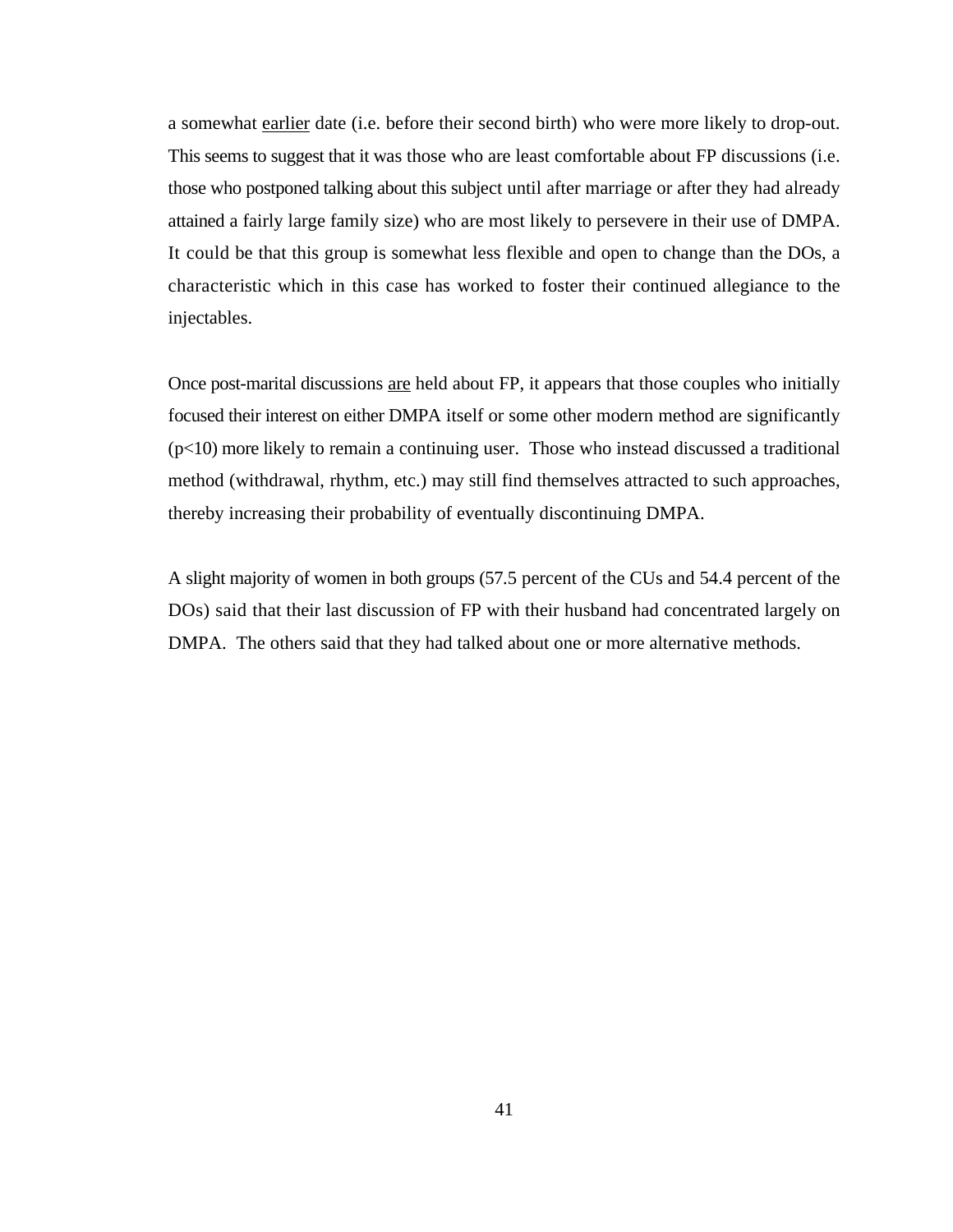# **Table 16 FP Discussions Before and After Marriage**

|           | Variable                                                                                                                                            | Continuing<br>User<br>$\%$               | Drop-Outs<br>$\%$                        | Total<br>$\%$                            |
|-----------|-----------------------------------------------------------------------------------------------------------------------------------------------------|------------------------------------------|------------------------------------------|------------------------------------------|
| А.        | R & H talked about FP<br>- never<br>- before marriage only<br>- after marriage only<br>- both before and after marriage<br>$X^2$ (3df) = 6.5, p<.09 | 20.7<br>4.3<br>40.8<br>34.3<br>$(n=397)$ | 17.3<br>6.0<br>35.4<br>41.2<br>$(n=415)$ | 19.0<br>5.2<br>38.1<br>37.8<br>$(n=812)$ |
| <b>B.</b> | Ever talked about FP before marriage?<br>- yes<br>$- no$<br>$X^2$ (1df) = 6.3, p<.01                                                                | 38.5<br>61.5<br>$(n=397)$                | 47.2<br>52.8<br>$(n=415)$                | 43.0<br>57.0<br>$(n=812)$                |
| C.        | Ever talked about FP after marriage?<br>- yes<br>$- no$                                                                                             | 75.1<br>24.9<br>$(n=397)$                | 76.6<br>23.4<br>$(n=415)$                | 75.9<br>24.1<br>$(n=812)$                |
| D.        | When talked about using FP after<br>marriage<br>- before 2nd pregnancy<br>- after 2nd and higher pregnancies<br>$X^2$ (1df) = 2.7, p < .10          | 37.3<br>62.7<br>$(n=252)$                | 44.3<br>55.7<br>$(n=273)$                | 41.0<br>59.0<br>$(n=525)$                |
| E.        | FP method talked about after marriage<br>- DMPA<br>- modern method<br>- traditional method<br>$X^2$ (2df) = 4.5, p<.10                              | 17.5<br>65.9<br>16.7<br>$(n=252)$        | 15.3<br>60.6<br>24.1<br>$(n=274)$        | 16.3<br>63.1<br>20.5<br>$(n=526)$        |
| F.        | What was talked about<br>- DMPA<br>- other FP methods                                                                                               | 57.5<br>42.5<br>$(n=313)$                | 54.4<br>45.6<br>$(n=342)$                | 55.9<br>44.1<br>$(n=655)$                |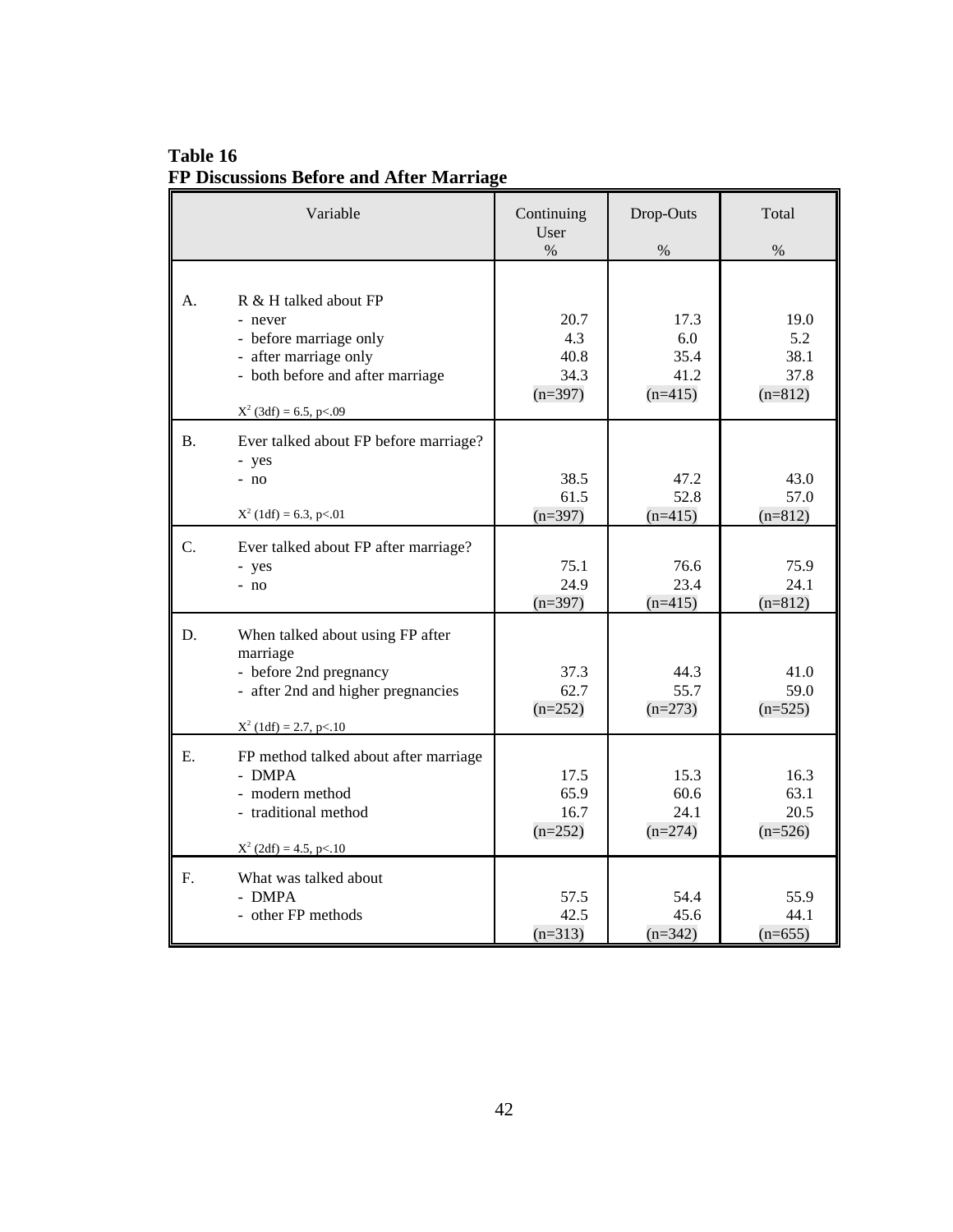### **OPINION ON DMPA HELD BY RELATIVES AND PEERS**

**Discussions on DMPA with Family and Relatives.** More than eight out of ten respondents discussed their use of DMPA with family members or relatives (Table 17). A large majority of these (80.5 percent of CUs and 76.7 percent of DOs) held this discussion with a sister or sister-in-law. A lower figure (47.8 percent of CUs and 44.7 percent of DOs) identified their mothers as a co-discussant while the proportions reporting their mother-in-law were even smaller (25.1 percent of CUs and 28.0 percent of DOs). As expected, male relatives were the least likely persons whom respondents would talk to about their use of DMPA.

Among those who talked about this matter with their relatives, 20.5 percent of the CUs and 29.1 percent of the DOs said they had encountered at least one such person who was not supportive of their DMPA use. In this case it was the DOs who were significantly more likely to have had such an experience. In general, the persons most likely to register such objections were found to be the respondent's mother, sister/sister-in-law and "other female relatives". The latter group played a particularly important role among the DOs whereas it was the mothers and the sisters or sisters-in-law who dominated among the CUs.

**Discussions with Peers and Neighbors.** Nearly 9 out of 10 respondents have spoken with their neighbors and friends about their DMPA use. DOs (32.3 percent) are more likely than CUs (23.6 percent) at the .01 level of significance to claim that their neighbors and friends were against their continued use of the method. They are also significantly more likely than the CUs (54.2 percent vs. 48.1 percent) to have heard of any opposition to DMPA. However, no significant differential exists as to the kind of persons they have heard talk against DMPA.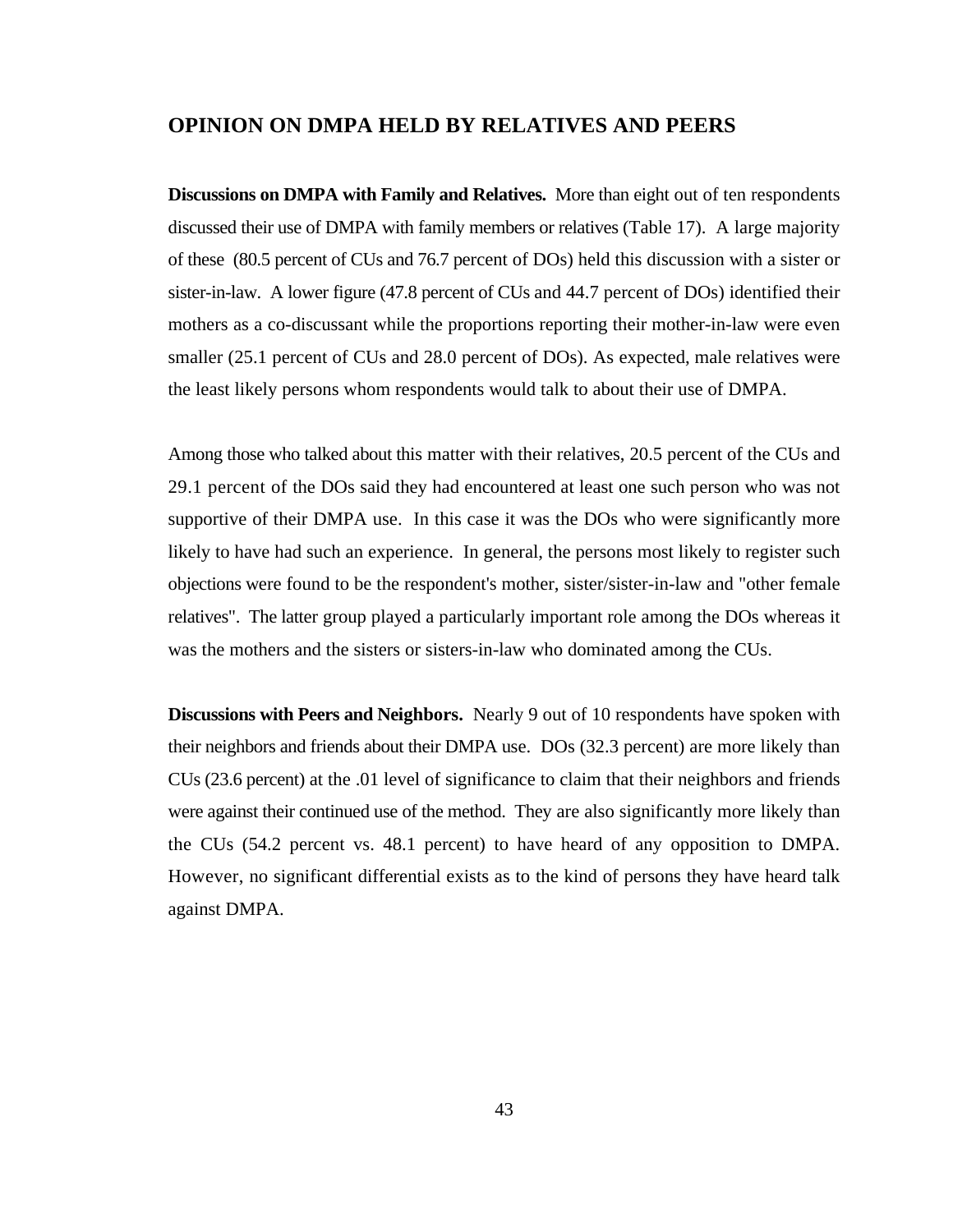| Variables |                                                                                                                                                                               | Continuing<br>Users<br>$\%$                      | Drop-Outs<br>$\%$                                | Total<br>$\%$                                    |
|-----------|-------------------------------------------------------------------------------------------------------------------------------------------------------------------------------|--------------------------------------------------|--------------------------------------------------|--------------------------------------------------|
| A.        | R has talked with family members or<br>relatives about DMPA injection                                                                                                         | 86.4                                             | 83.6                                             | 85.0                                             |
| В.        | Whom R talked with (multiple responses)<br>- mother<br>- mother-in-law<br>- sister/sister-in-law<br>- other female relatives<br>- other male relatives                        | 47.8<br>25.1<br>80.5<br>37.3<br>3.2<br>$(n=343)$ | 44.7<br>28.0<br>76.7<br>38.0<br>2.9<br>$(n=347)$ | 46.2<br>26.5<br>78.6<br>37.7<br>3.0<br>$(n=690)$ |
| C.        | Of the family and relatives R talked with,<br>are there those who are opposed to DMPA?<br>- none<br>- yes<br>$X^2$ (1df) = 6.9, p<.01                                         | 79.5<br>20.5<br>$(n=342)$                        | 70.9<br>29.1<br>$(n=347)$                        | 75.2<br>24.8<br>$(n=689)$                        |
| D.        | Relatives who object/are not supportive of<br>R receiving DMPA<br>- mother<br>- mother-in-law<br>- sister/sister-in-law<br>- other female relatives<br>- other male relatives | 30.0<br>10.0<br>30.0<br>27.1<br>2.9<br>$(n=70)$  | 16.8<br>13.9<br>23.8<br>41.6<br>4.0<br>$(n=101)$ | 22.2<br>12.3<br>26.3<br>35.7<br>3.5<br>$(n=171)$ |
| Ε.        | R has spoken to neighbors and friends<br>about her DMPA injection                                                                                                             | 86.6                                             | 86.7                                             | 86.7                                             |
| F.        | Opposing neighbors and friends to R's<br>DMPA use<br>$X^2$ (1df) = 6.6, p<.01                                                                                                 | 23.6                                             | 32.3                                             | 28.1                                             |
| G.        | R has heard of any opposition to DMPA                                                                                                                                         | 48.1                                             | 54.2                                             | 51.2                                             |
| Η.        | $X^2$ (1df) = 3.0, p<.08<br>Persons from whom R heard any<br>opposition to DMPA<br>- neighbors<br>- friends<br>- relatives<br>- others                                        | 52.4<br>23.0<br>13.6<br>11.0<br>$(n=191)$        | 51.1<br>24.4<br>16.0<br>8.4<br>$(n=225)$         | 51.7<br>23.8<br>14.9<br>9.6<br>$(n=416)$         |

# **Table 17 Opinion of Family Members, Relatives and Peers on DMPA**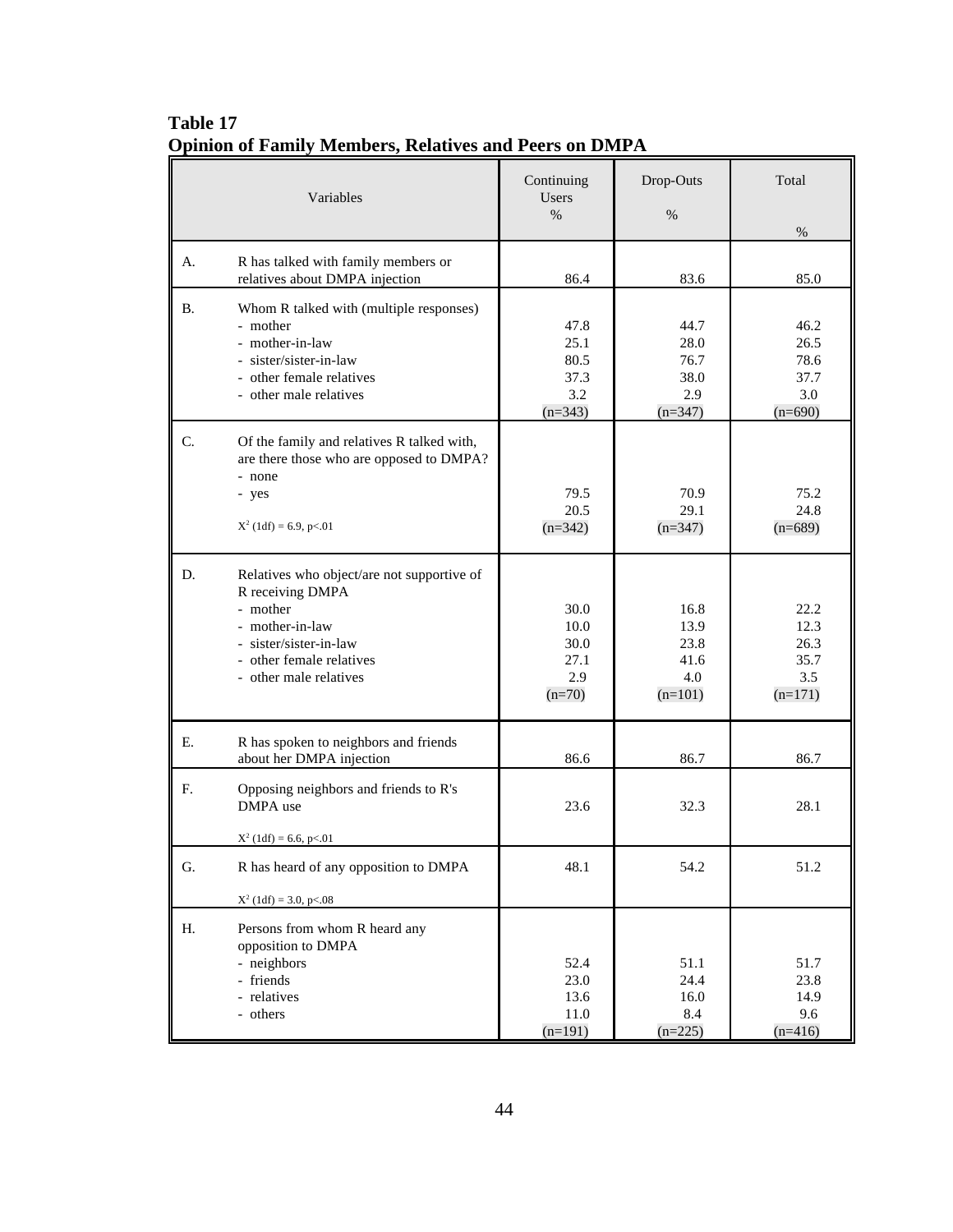## **FINDINGS FROM THE MULTIVARIATE ANALYSIS**

The preceding bivariate analysis yielded several factors that are closely related with the continued use of DMPA. The simultaneous effects of these important variables will therefore be examined in this section through the use of logistic regression analysis. Worth mentioning at this point, though, is the fact that these variables are numerous and intercorrelated. Hence, it is necessary to determine which of them are the best predictors. The approach adopted in the present analysis is a purely quantitative strategy, namely, to subject them to a statistical selection process.

We thus ran separate logistic regressions for each of the main groups of important variables (contraceptive history, adoption of DMPA, quality of care, DMPA experience, husbandwife communication and social pressure). We tested for significant interactions between the variables which emerged significant from each regression. Of the three contraceptive history variables closely associated with DMPA continuation at the bivariate level (number of previous methods before DMPA adoption, length of use of first method used and kind of first method including DMPA), only the number of previous methods and the length of use remained significant. However, the number of previous methods and the length of use were highly correlated such that we opted for the number of previous methods as the contraceptive history variable to consider further in the modelling owing to its being a programmatic factor. Simultaneously considering the three important factors which influenced the adoption of the DMPA (timing of the decision, intention for using DMPA and time to reach the clinic), with the number of previous methods, none of these three factors remained significant.

In comparison, five of the many quality of care variables which were originally associated with DMPA continuation (properly informing R about the side effects of current/previous methods including DMPA, perception of the health provider as caring and courteous, asking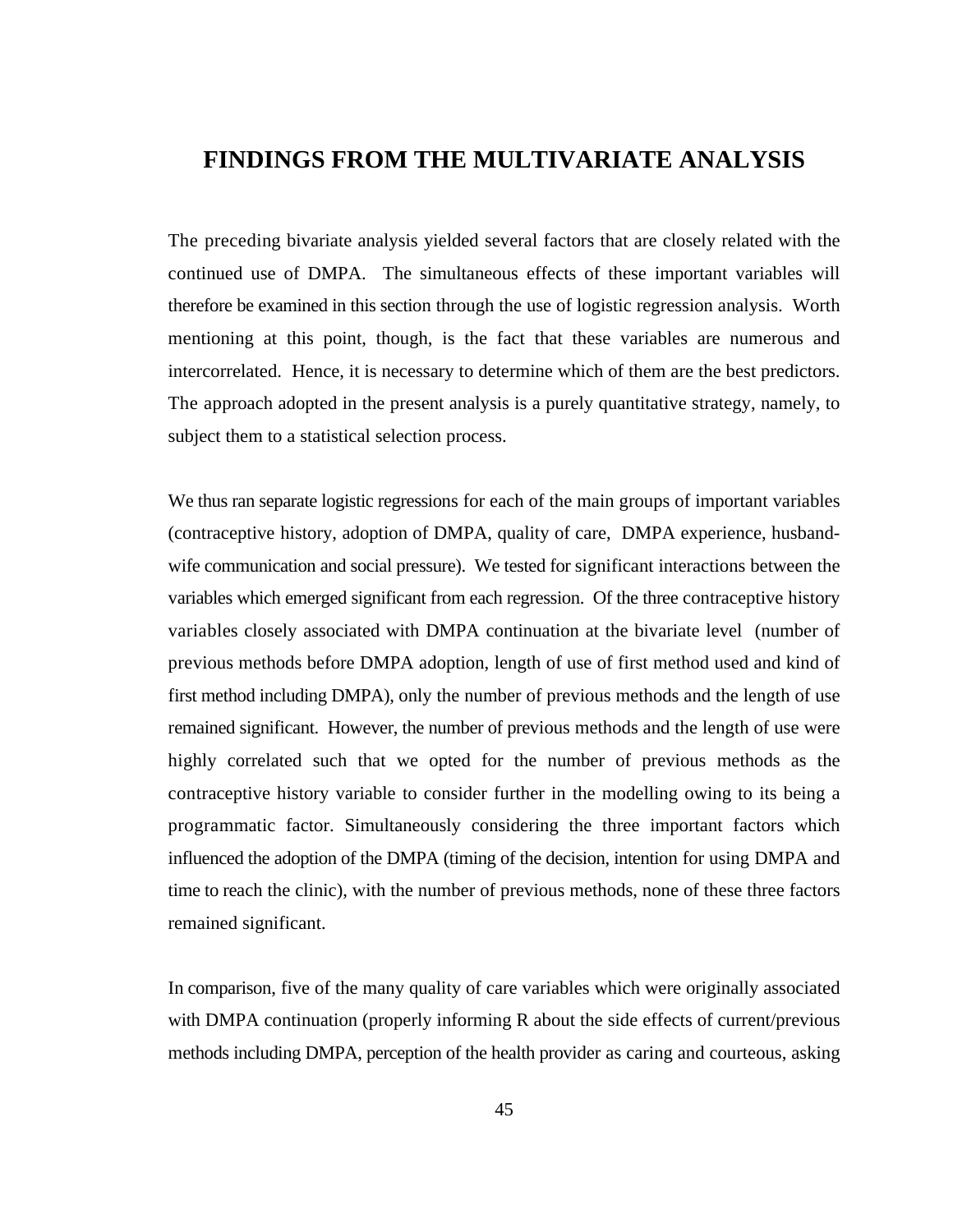R if she was breastfeeding a baby less than six weeks old, R being told about appetite loss, and R being advised to handle nausea, dizziness, headaches and weakness) were retained as strong determinants. Of the variables associated with R's management of DMPA side effects or her rating of DMPA in comparison to other methods, only action done on side effects experienced turned out to be significant within the multivariate context. Among all the previously significant factors associated with support (or lack of support) for DMPA use from significant others (husband, relatives/family members, friends and neighbors) it was only the husband's feelings with regard to the respondent's acceptance of DMPA that emerged significant. Finally, of the important factors related to husband-wife communication about family size and FP practice yielded by the bivariate analysis, only husband's interest in having more children in the future and discussion about FP before marriage persisted to be significant in the first-stage logistic regression.

These tedious modelling procedures reduced the number of significant factors to the point where they could now be examined simultaneously for strength of associations. We then considered simultaneously the ten factors emerging as significant in the preceding regressions. Interestingly enough, all ten variables remained significant. The model as a whole was also highly significant (chi-square=160.5 with 11 d.f.,  $p<0.001$ ). The final logit results -- coefficients, standard errors and odds ratios are shown in Table 18.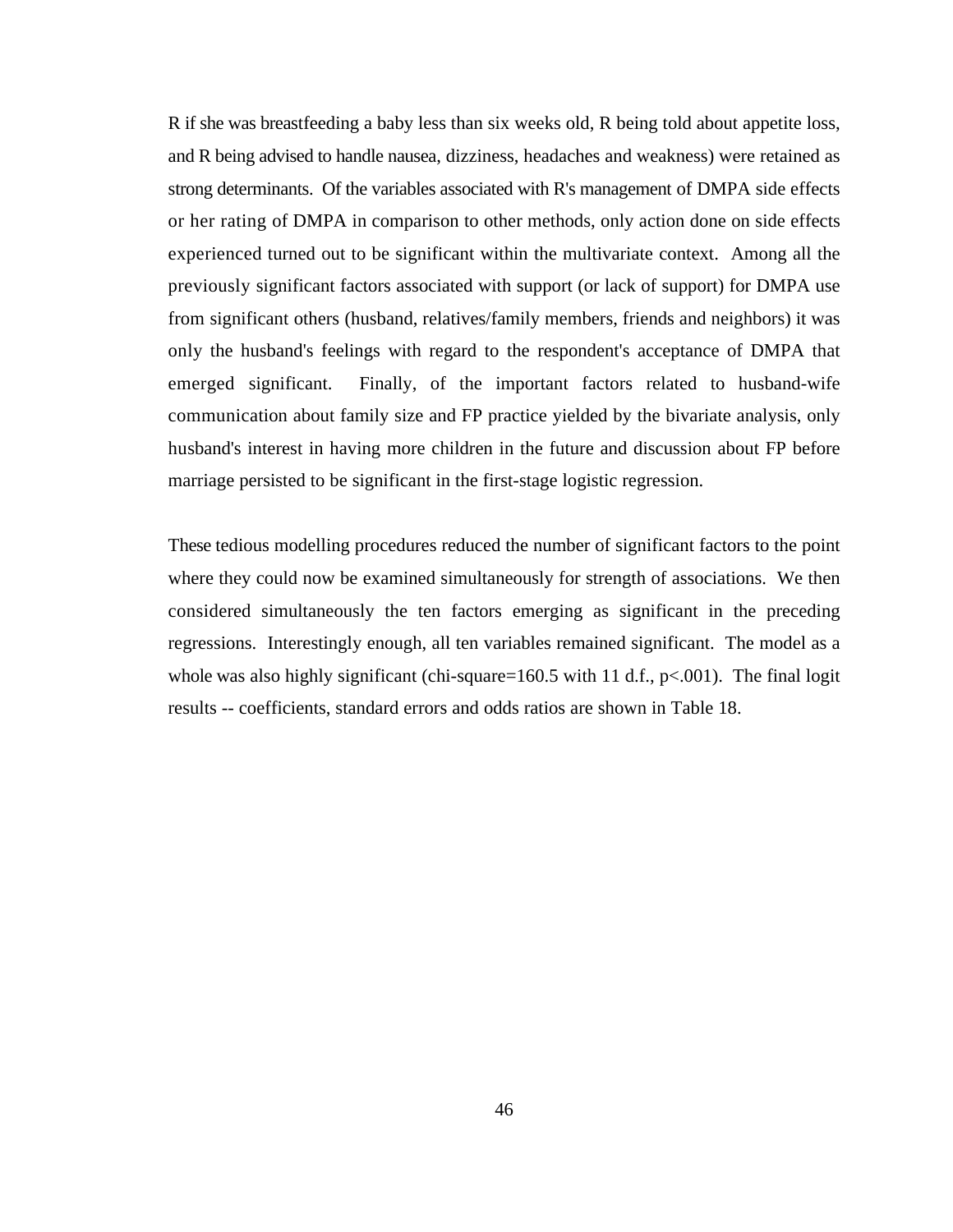### **Table 18 Logit Coefficients and Odds Ratios of Best Model to Predict the Probability of Continuing DMPA**

|           | Factor                                                                                                                              | $\mathbf N$       | Coefficien<br>t      | Standard<br>Error | <b>Odds Ratio</b>    |
|-----------|-------------------------------------------------------------------------------------------------------------------------------------|-------------------|----------------------|-------------------|----------------------|
| A.        | Number of previous methods<br>before DMPA<br>- none<br>- one<br>- more than one                                                     | 217<br>395<br>200 | 0.51<br>0.45<br>0.00 | 0.22<br>0.20      | 1.67<br>1.57<br>1.00 |
| <b>B.</b> | R informed about possible side<br>effects of current/previous<br>methods<br>- yes<br>$- no$                                         | 624<br>188        | 1.18<br>0.00         | 0.23<br>188       | 3.25<br>1.00         |
| C.        | Felt that patients are treated in a<br>caring and courteous way in the<br>health facility<br>- yes<br>$- no$                        | 718<br>94         | 2.37<br>0.00         | 0.50              | 10.70<br>1.00        |
| D.        | R asked if breastfeeding a baby<br>less than 6 weeks old<br>- yes<br>$- no$                                                         | 514<br>298        | 0.35<br>0.00         | 0.16              | 1.42<br>1.00         |
| Е.        | R told about appetite loss<br>- yes<br>$- no$                                                                                       | 12<br>800         | $-1.49$<br>0.00      | 0.71              | 0.23<br>1.00         |
| F.        | R advised on how to handle<br>nausea, dizziness, headaches,<br>weakness<br>- yes<br>- no, not applicable                            | 299<br>513        | 0.44<br>0.00         | 0.17              | 1.55<br>1.00         |
| G.        | Action done on side effects<br>experienced<br>- followed provider's advice,<br>returned to clinic, others<br>- none, not applicable | 213<br>599        | $-0.42$<br>0.00      | 0.18              | 0.66<br>1.00         |
| Η.        | Husband's feelings with regard to<br>R receiving DMPA<br>- supportive<br>- not supportive                                           | 639<br>173        | 0.90<br>0.00         | 0.20              | 2.46<br>1.00         |
| I.        | H interested in having more<br>children in the future<br>- yes<br>$- no$                                                            | 465<br>347        | 0.45<br>0.00         | 0.16              | 1.57<br>1.00         |
| J.        | Ever talked about FP before<br>marriage?<br>- yes<br>$- no$                                                                         | 349<br>463        | $-0.52$<br>0.00      | 0.16              | 0.59<br>1.00         |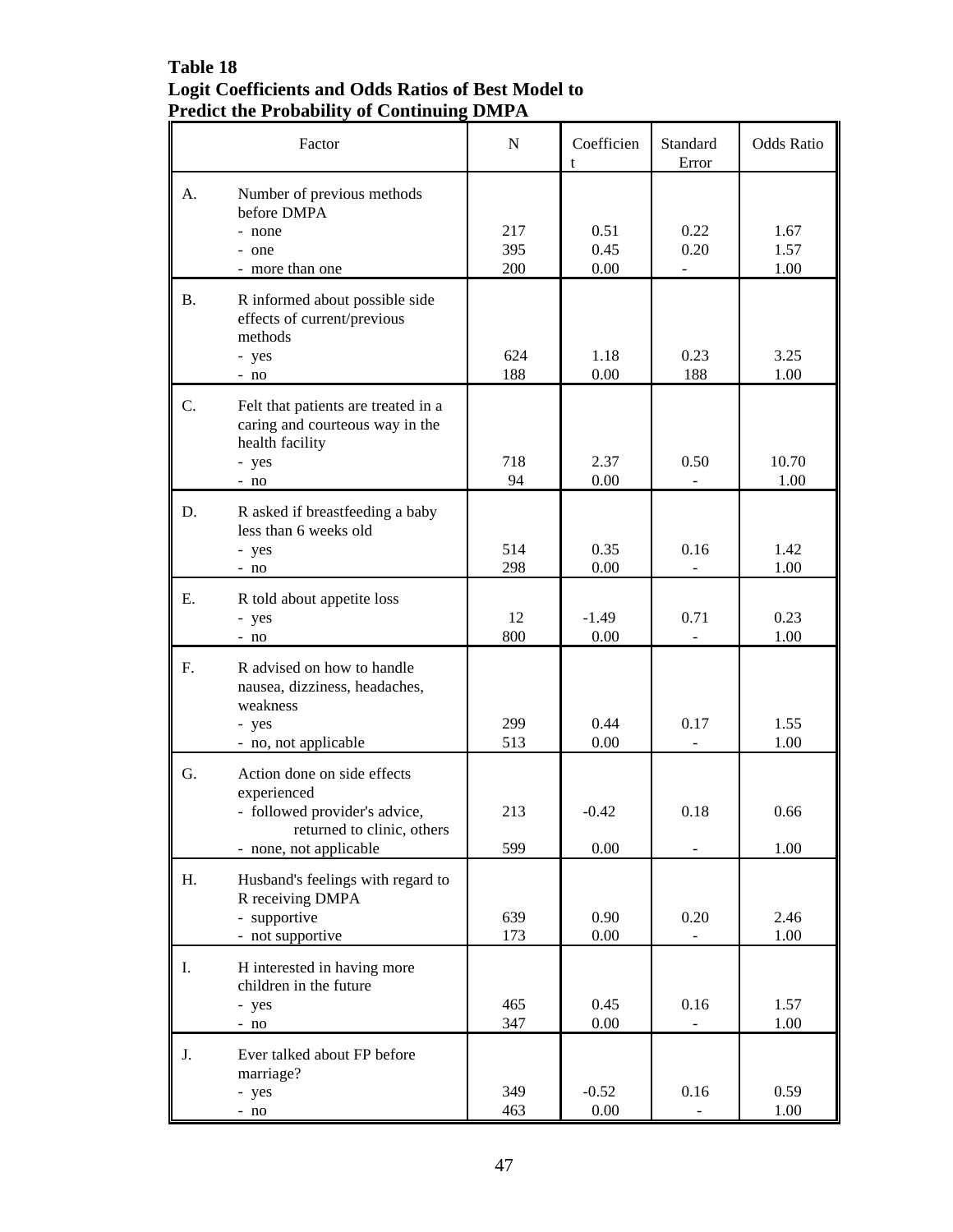As stated earlier, the number of methods used before DMPA represents the lone significant contraceptive history variable entered into the final model. Holding constant the effects of the other important variables, acceptors with no previous experience of FP are about 1.67 times as likely to continue DMPA use compared to those who have had more than one previous method before DMPA. Those who have experienced one method before DMPA also had continuation rates which were 1.57 times higher in comparison to those with experience of more than one method.

The best fitting model revealed five significant quality of care variables. All other things being equal, if the DMPA acceptor was informed about the possible side effects of current FP methods, (including DMPA or other previous methods) she would be 3.25 times more likely to continue her DMPA use, In the same way, if the respondent feels that patients were treated in a caring and courteous manner in the health facility, she will be 10.7 times more likely to continue DMPA. For respondents who were asked if they were breastfeeding a baby less than six weeks old before the provider gave DMPA, the probability of DMPA continuation is 1.42 as great as for those who were not asked this question. While telling acceptors about appetite loss reduced the probability of DMPA continuation by 77 percent, advising them on how to handle nausea, dizziness, headaches and weakness increased the continuation rate by 55 percent.

As was discovered in the bivariate analysis, the multivariate logistic model indicates that acceptors who followed the provider's advice or who returned to the clinic were less likely (34 percent) to continue DMPA use compared to those who either did nothing about DMPA side effects or who did not experience any DMPA side effects at all. Controlling for the confounding effects of the other important factors, the proportion of continuing DMPA acceptors whose husbands are supportive of their DMPA use is about 2.46 times that of DMPA acceptors whose husbands are not supportive.

Two significant factors from the group of variables indicate husband-wife communication about family size and FP practice. Those whose husbands were interested in having more children in the future are 1.57 times more likely to continue DMPA use than those whose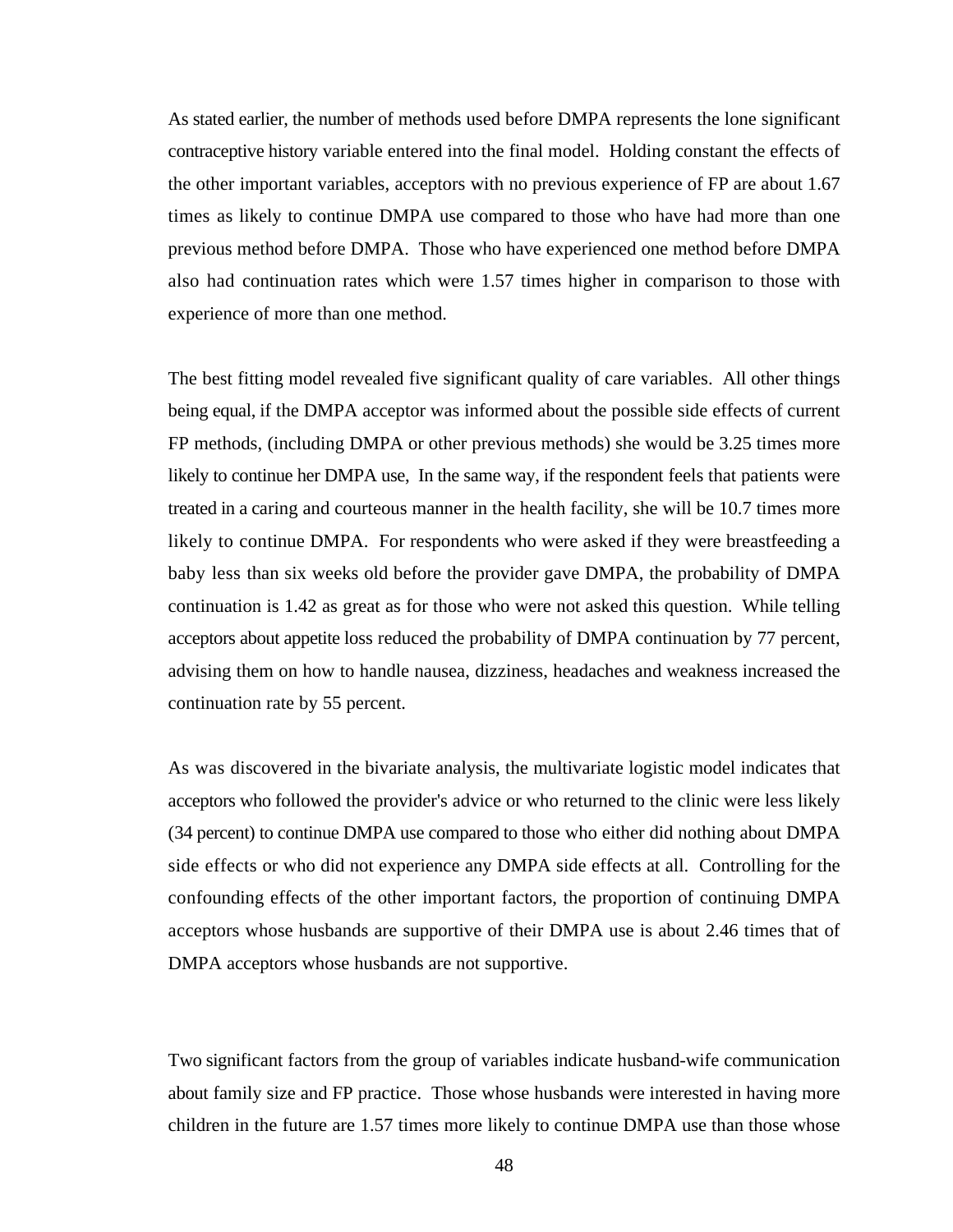husbands were not interested in having more children in the future. This seems to indicate that DMPA is being used more for spacing purposes than to limit or terminate childbearing.

Husband-wife discussion about FP before marriage tends to reduce DMPA continuation by 41 percent. As noted in the bivariate analysis section, this finding suggests that it was those who postponed talking about this subject until after marriage or after they had attained a fairly large family size, who were most likely to remain DMPA continuing-users.

The above findings are for a final logistic regression model which was built by initially considering all factors which were significantly associated with DMPA continuation status at the bivariate level. A possible criticism which might be raised against this approach is that it has failed to incorporate any of the standard social and economic factors which are usually considered as major determinants of fertility and family planning. This occurred in the present case, of course, because none of these variables were found to significantly differentiate, at the bivariate level, between continuing users and drop-outs.

Nonetheless, the theoretical importance of many of the socioeconomic variables led us to incorporate four of these factors into the analysis. We thus re-ran the final model after including the following factors: age of the mother, mother's religion (Catholic vs. non-Catholic), mother's education and mother's labor force status (whether or not the respondent was currently "doing anything to earn income").

The results of this exercise served only to confirm the findings presented in Table 18. None of the four socioeconomic variables was found to be a significant correlate (even at .10) of continued DMPA use (figures not shown). All other variables in the model retained their status as significant determinants of the dependent variable, all at .05 and with no changes in the direction of the original relationships.

We may therefore summarize this section of the report by referring again to the major conclusions implicit in Table 18. Briefly, continued use of DMPA seems to be facilitated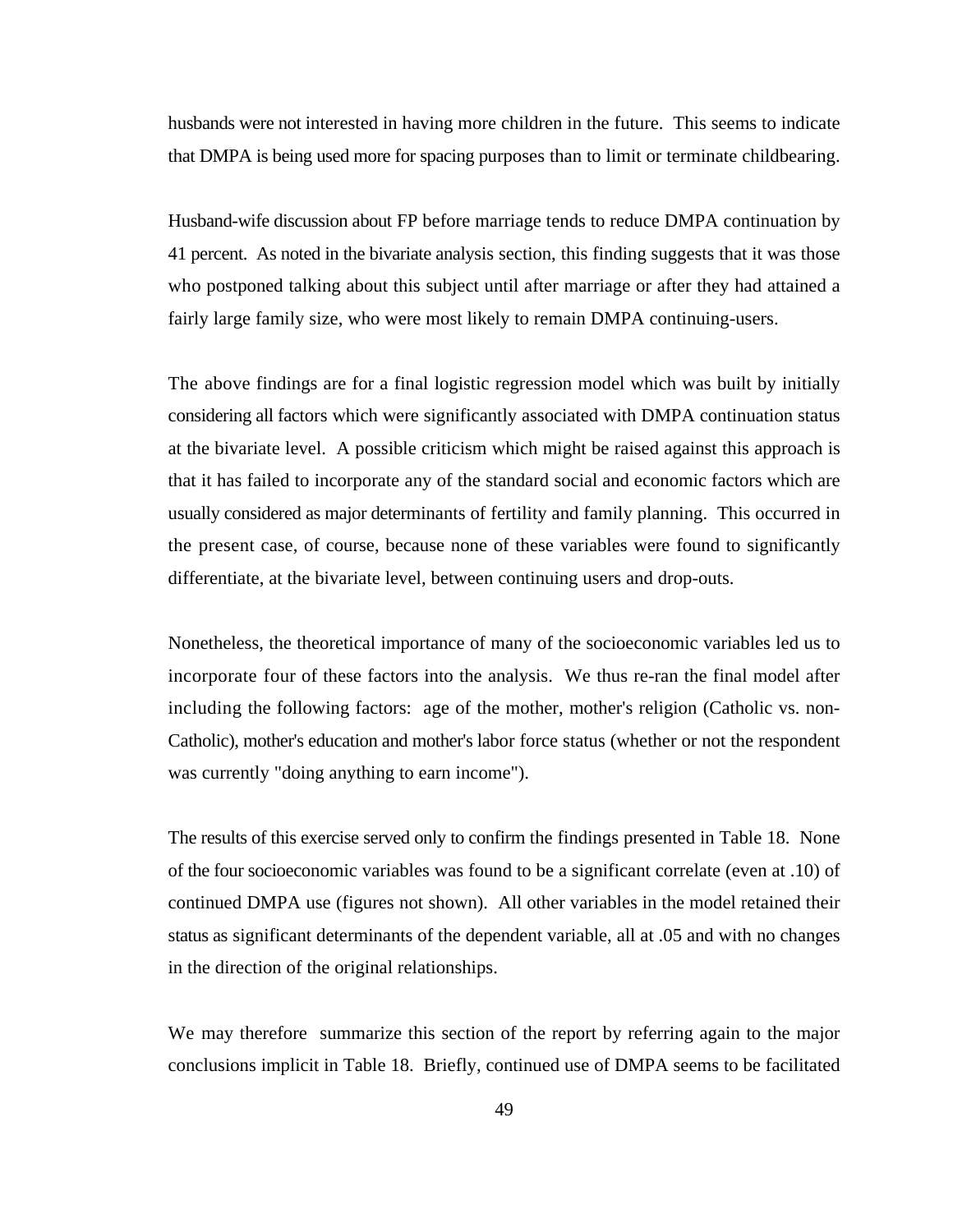by several factors including a rather limited previous use of FP, the provision of proper information about side effects, the perception that providers are willing to treat their clients in a caring/courteous way, the provider's willingness to ask the full round of DMPA prescreening questions, counselling and guidance on most side effects, husband's support for the use of DMPA and husband's desire for more children. On the other hand, telling acceptors about appetite loss, going back to the clinic to seek help on side effects, and husband-wife discussion about FP before marriage seem to inhibit in some way the continued use of DMPA.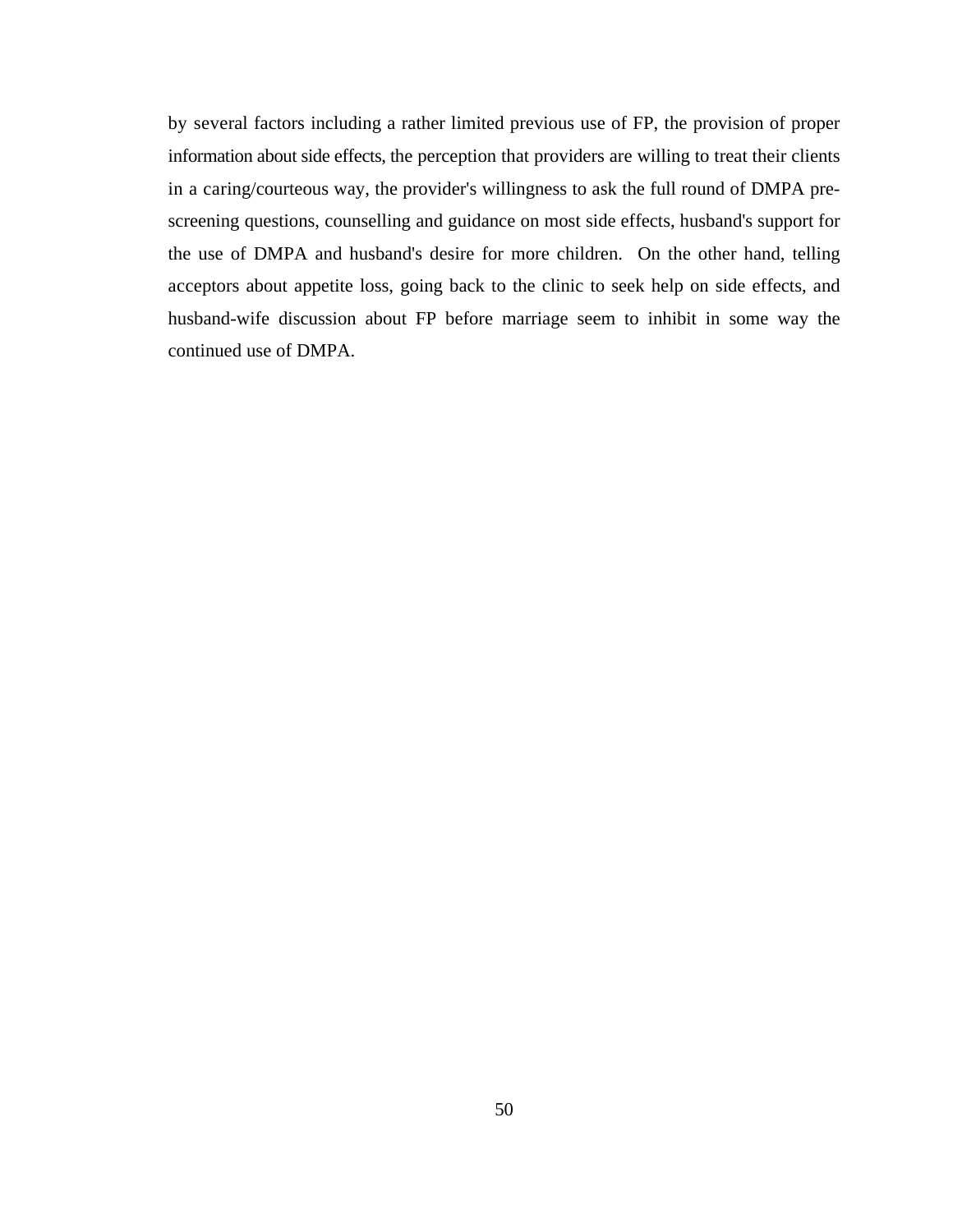# **SUMMARY, CONCLUSIONS, AND IMPLICATIONS**

In 1994, the Population Council, Manila undertook an OR project entitled the DMPA Monitoring and Follow-up Studies. This report focuses on the survey component of this project with the main aim of examining comprehensively the influence on continued DMPA use of socioeconomic, demographic and reproductive history variables, as well as of factors surrounding the R's decision to use DMPA, quality of care factors, and the influence of significant others (husband, other family members, relatives and friends).

#### **Method of Analysis and Data Source**

Bivariate and multivariate analyses have been presented, as based on a sample of 812 women drawn to represent the DMPA acceptors in nine LGUs where the first phase of the DMPA Reintroduction Program was implemented in 1994. These sample DMPA acceptors were surveyed twice--in February and then again in June-July 1995--to document their experience with and perceptions of DMPA since their first injection. The analyses concentrated on the eight major areas: (1) socioeconomic and demographic characteristics; (2) reproductive history; (3) contraceptive history; (4) adoption of DMPA; (5) quality of care related to DMPA; (6) R's experience with DMPA; (7) husband-wife communication regarding family size and FP practice; and (8) attitudes towards DMPA held by relatives and friends.

# **Socioeconomic and Demographic Characteristics, Marital and Reproductive Histories**

There were no significant associations involving DMPA continuation rates and any of the socioeconomic, demographic, marital history or reproductive history variables. On the average, most DMPA acceptors and their husbands were born in rural areas, were Roman Catholics and had at least a high school education. While a majority were not currently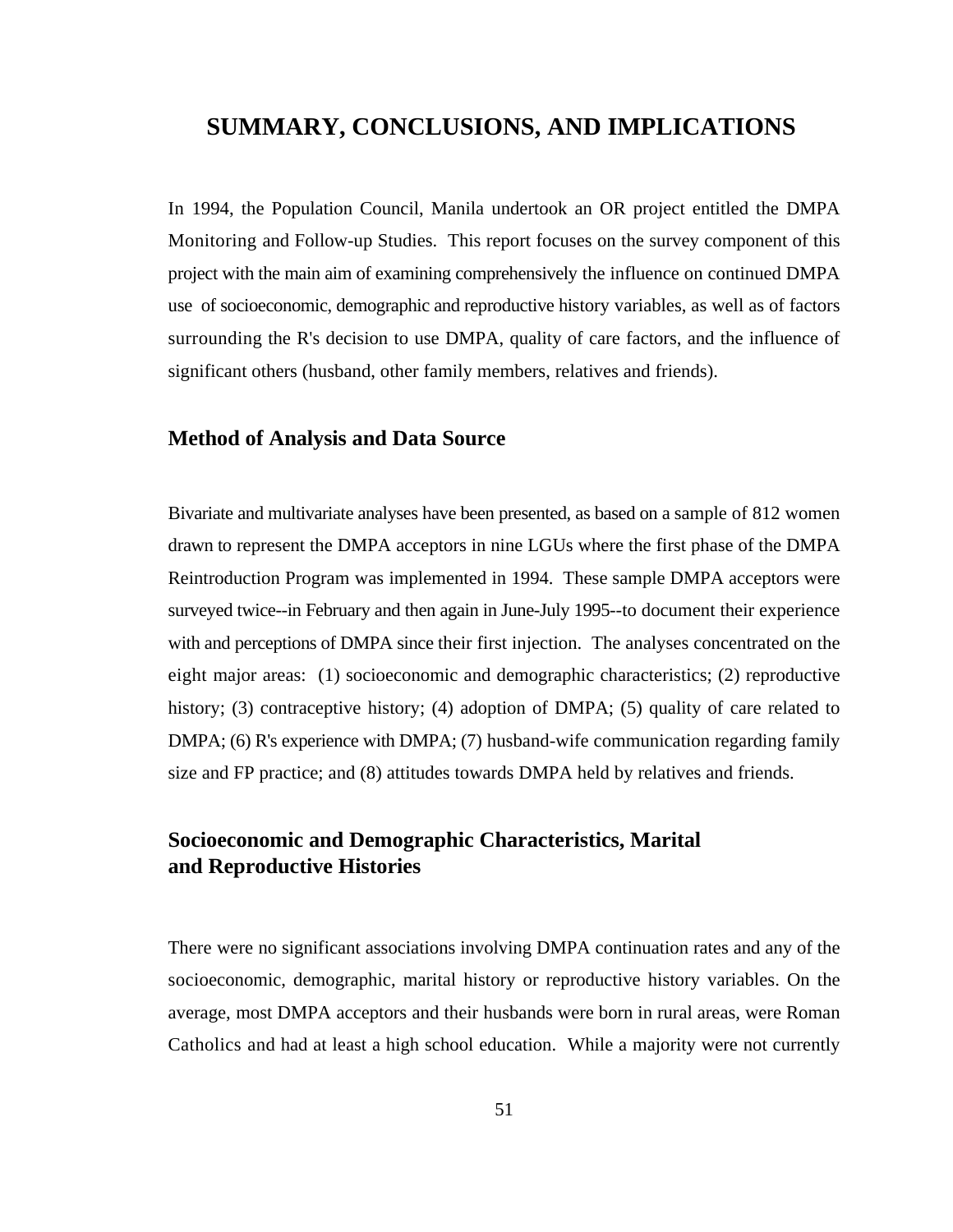working, those who were employed were earning a median income of P1000 per month with most of them self-employed. Almost all the husbands were currently working and earning median of P2,500 per month from a blue collar or farming type of occupation. The average DMPA acceptor was 29 years old and already married by age 20, while her husband was presently 32 years old. The average number of living children and of pregnancies was three. A fourth of the respondents had experienced at least one abortion, whether spontaneous or induced.

While the above-mentioned variables appeared to have no relationship with DMPA continuation, it could nonetheless prove helpful for program managers to know the basic characteristics of women who have accepted DMPA for the first time. Moreover, the finding that about 10 percent accepted DMPA despite their having given birth to only one child indicates that the stipulation of providing DMPA to women with at least two children has not been uniformly complied with. This stipulation needs to be clarified to both providers and clients.

Furthermore, about three percent of drop-outs were found to be currently pregnant as of the first follow-up study. This figure may include women who were pregnant at the time they received DMPA. Should this in fact be true it demonstrates the need for stricter procedures in pre-screening so as to insure that no pregnancy is present prior to dispensing DMPA. (Indeed, about a third of the respondents to this survey claimed that their DMPA provider had never asked them if they were pregnant or experiencing an overdue menstrual period.)

### **Contraceptive History**

A large number of contraceptive history variables were considered, including (1) the number of previous methods used before DMPA; (2) type of first FP method; (3) pregnancy interval in which a FP method was first used; (4) duration of first FP method used; (5) reason for discontinuing first FP method; (6) type of most recent/last FP method used before DMPA; (7) duration of most recent/last FP method used; and (8) reason for discontinuing most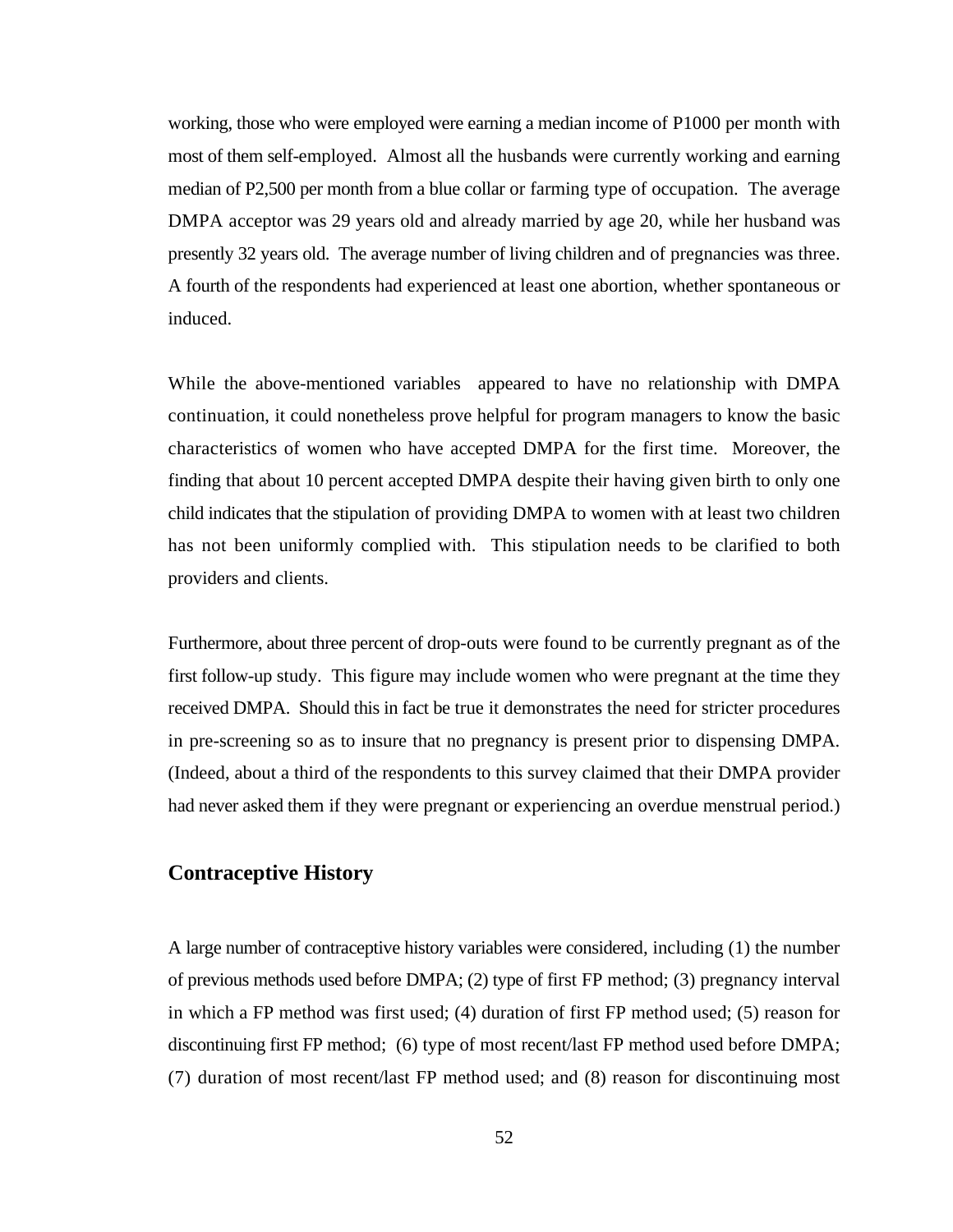recent/last FP method. Among these factors only the first, second and fourth emerged significant at the bivariate level of analysis.

However, when these three variables were taken simultaneously with other important variables, only the number of previous methods used before DMPA and the duration of first method used remained important. (Insofar as these two variables were significantly associated with each other, the number of previous methods used before DMPA was considered to represent the contraceptive history variable.) Holding constant the effects of other factors, the proportion of continuing acceptors with no previous experience of FP prior to receving DMPA is higher than those with more than one method. Stated differently, those who tended to discontinue DMPA were those who had a shorter duration of first method because of their tendency to shift to other methods. One program implication of these findings is the need for service providers to offer high quality care to their clients in order to lessen the probability that she will shift to another method. Having once taken this step for the first FP method ever used, she may be psychologically prone to immediately repeat the whole discontinuation experience again once she has started to use DMPA.

### **Adoption of DMPA**

The fourteen intervening factors which were hypothesized as having influenced R's decision to use DMPA were: (1) the number of sources of DMPA information; (2) R's most influential source of DMPA information; (3) positive or negative aspects of DMPA learned by R; (4) whether information was given about DMPA only or about DMPA with other methods; (5) other contraceptive methods for which information was given; (6) whether R was given IEC materials on FP; (7) ways of promoting DMPA over other methods by the service provider; (8) whether R was given extra encouragement to choose DMPA over other methods; (9) timing of the decision to adopt DMPA; (10) husband's knowledge about R's use of DMPA; (11) reasons for choosing DMPA over other methods; (12) intention for using DMPA; (13) accessibility to the health facility; and (14) time spent in reaching the health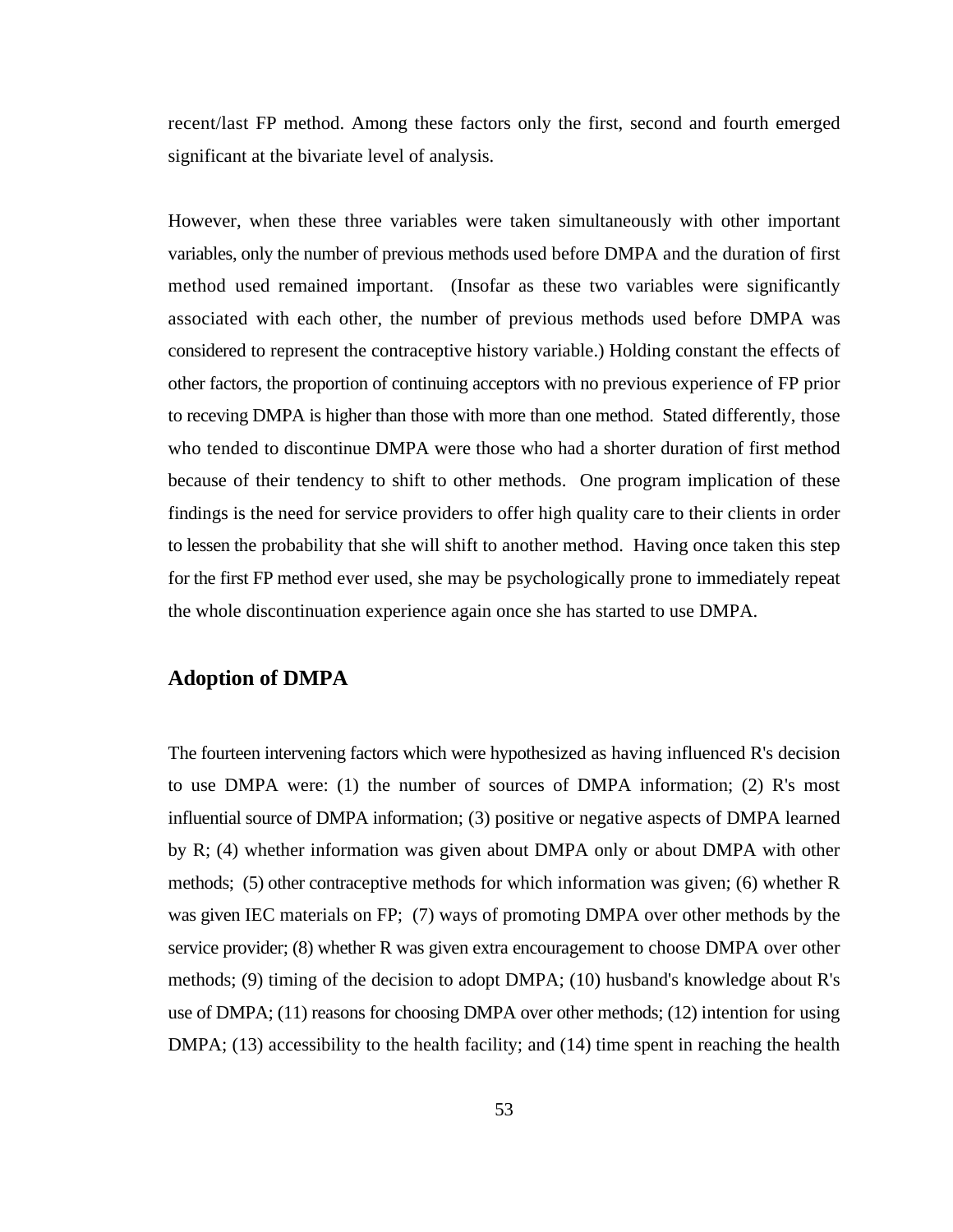facility.

Only three of these variables turned out to be significant at the bivariate level. These were, first, the timing of the decision to adopt DMPA (whether immediately, within two weeks, or after more than two weeks); secondly, the intention for using DMPA (whether to delay pregnancy or to stop childbearing altogether); and third, the time required to reach the health facility. When these three factors were simultaneously considered, only the latter one was found to be significant. Further still, even this factor (time to reach the clinic) was reduced towards statistical insignificance once all the variables in the final logit model (e.g. contraceptive history, quality of care, husband and social pressure variables) were controlled for statistically. Overall, then, these factors were not as important as the other groups of variables in predicting continued use of DMPA. Hence, they may be regarded as being of low priority in the implementation of the DMPA program.

#### **Quality of Care Related to DMPA Use**

The variables examined which pertain to quality of care fall under four sub-groups: (1) provision of DMPA for the first time; (2) R's rating of the health provider; (3) screening questions asked before giving DMPA; and (4) counselling and guidance on DMPA side effects.

Specific indicators included within the first sub-group were: (a) type of provider administering the first DMPA injection; (b) prior acquaintance between the DMPA provider and client; (c) timing of the first DMPA injection; (d) whether or not R was told about possible side effects from the DMPA injection; (e) expenses incurred for the DMPA injection; and (f) whether or not R was told the time to return for a check-up. Only two of these were initially able to significantly differentiate CUs from DOs. These were, first, the provision of information on side effects prior to giving DMPA and, secondly, telling clients to return for a check-up. When these were subsequently examined within the multivariate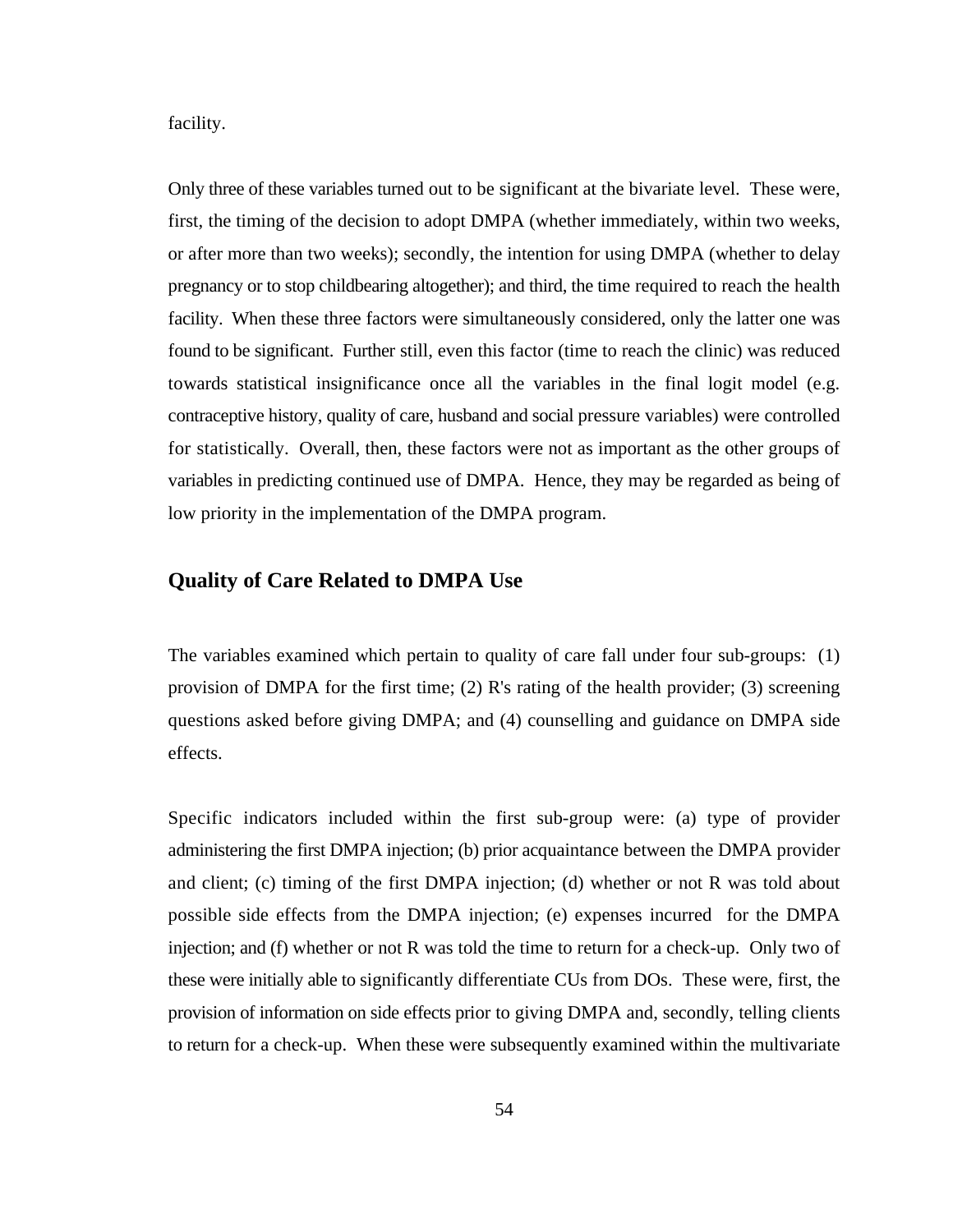context, only the provision of information on side effects remained to be significantly associated. This emphasizes again the importance of providing balanced information in convincing DMPA acceptors to continue using the method even after a side effect has been manifested. Insofar as other OR Studies on FP drop-outs in the Philippines have reached an essentially similar conclusion (e.g. Palma-Sealza, 1993), we believe that this guideline should be given particular importance by program managers.

Also worth stressing at this point is the apparent omission by service providers in providing DMPA in accordance with the prescribed schedule: i.e., during the first seven days after the beginning of menstruation; within the first 28 days after a delivery if the woman is not breastfeeding or within two weeks after an abortion. About 39 percent of CUs and 45 percent of DOs were not given their DMPA in accordance with this schedule, thus indicating that the quality of care being given in public sector health facilities is as yet in need of improvement.

The second subgroup of quality of care factors deals with the respondent's rating of the health provider. These included (a) the friendliness and approachableness of the provider; (b) competence of the provider; (c) R's perception as to whether or not patients are treated in a caring and courteous manner in the health facility; (d) client follow-up since receiving DMPA; (e) client follow-up during the two months preceding the survey; and (f) whether the client had been informed about FP during her most recent visit. All except the last two indicators were significant in the bivariate analysis. However, when each of the interpersonal relationships variables was separately subjected to the multivariate modeling procedures, only R's perception on the extent to which patients are treated in a caring and courteous way consistently retained its significance. This may therefore be the best measure to represent interpersonal relationships in the present study. That is, all other things being equal, if the respondent feels that patients are treated in a caring and courteous manner, the more likely she will be to continue her DMPA use. The importance of fostering close interpersonal relationships between the provider and client is therefore clearly suggested by this finding.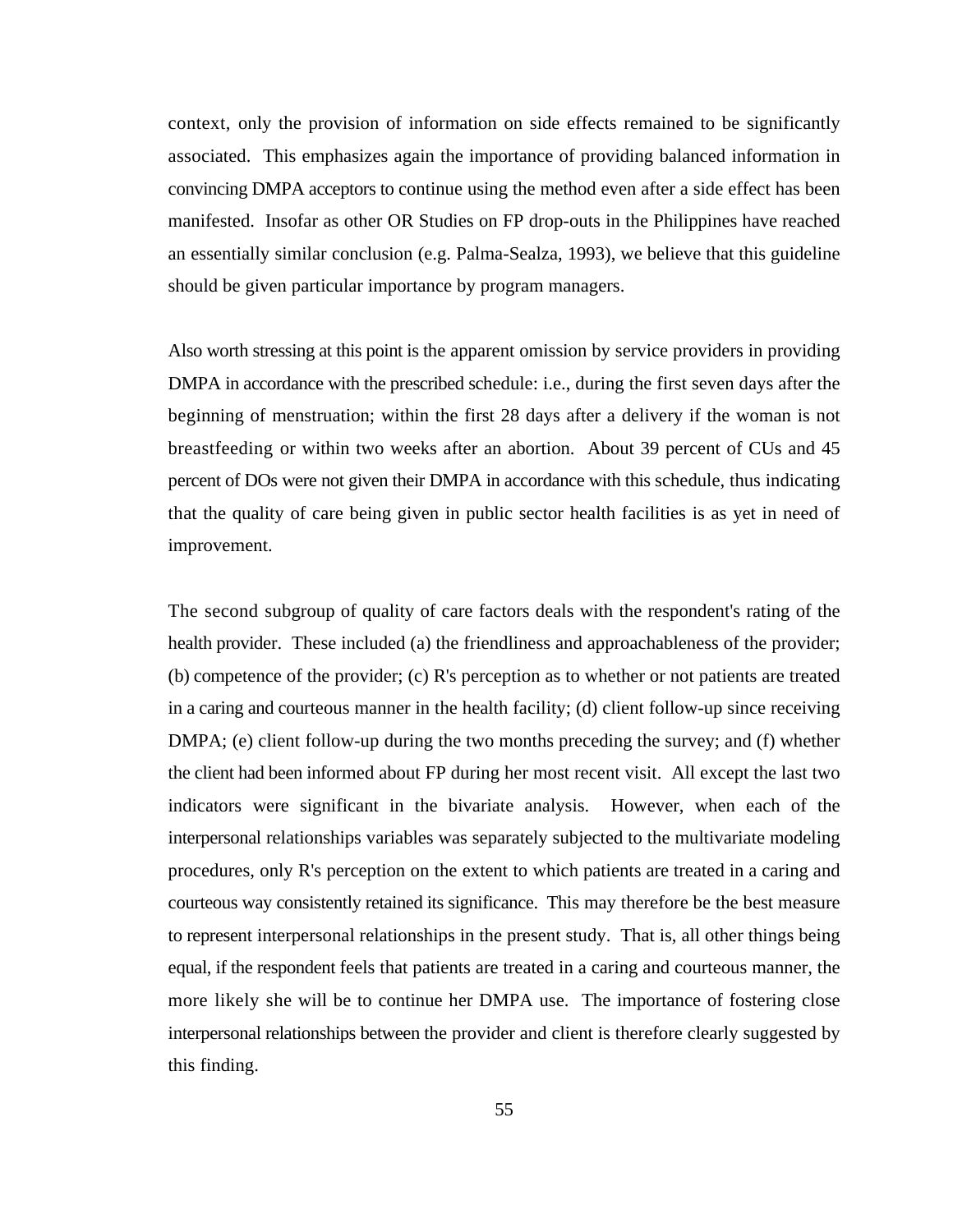A variety of screening questions pertaining to the client's medical and reproductive history constituted the third sub-group of quality of care factors. Bivariate analysis revealed all but two of these (asking about the client's history of blood clotting/heart problems and about her contraceptive history) were significantly associated with the dependent variable in this case. However, only the question on whether R was breastfeeding a baby less than six weeks old retained its significance during the multivariate analyses. In general, it appears that asking the full-range of screening questions prior to giving DMPA can be an effective strategy for bringing down DMPA discontinuation rates.

The last sub-group of quality of care variables related to counselling and quidance on DMPA side effects. These included several specific side effects of DMPA including (a) weight gain; (b) appetite loss; (c) nausea, dizziness, headaches, weakness; (d) heavy bleeding; (e) nonbleeding or less than usual bleeding/amenorrhea; and (f) spotting. We have already seen that the provision of information about side effects (in general) associated with DMPA can bear a significant association with continuation status. In this case, though, the statistical analysis of the role played by specifically informing clients about each of these side effects and guiding them on the manner in which each of these can be handled did not reveal striking insights. On the one hand, those who had been counselled on how to handle nausea, dizziness, headaches and weakness were significantly less likely to discontinue DMPA use. This was offset, however, by the unexpected finding that those who had been told that they might experience appetite loss were actually more likely to become drop-outs, even when all other key factors were controlled in the logit analysis.

### **Respondents' Experience with DMPA**

The first of four factors dealing with the respondent's experience with DMPA dealt with the question of physical side effects. Somewhat surprisingly, no significant variations between the CUs and DOs were observed in this case except on weight gain and appetite loss and for the the action taken in response to the side effects which were experienced. A significantly higher proportion of CUs (48 percent) than of DOs (39 percent) experienced weight gain,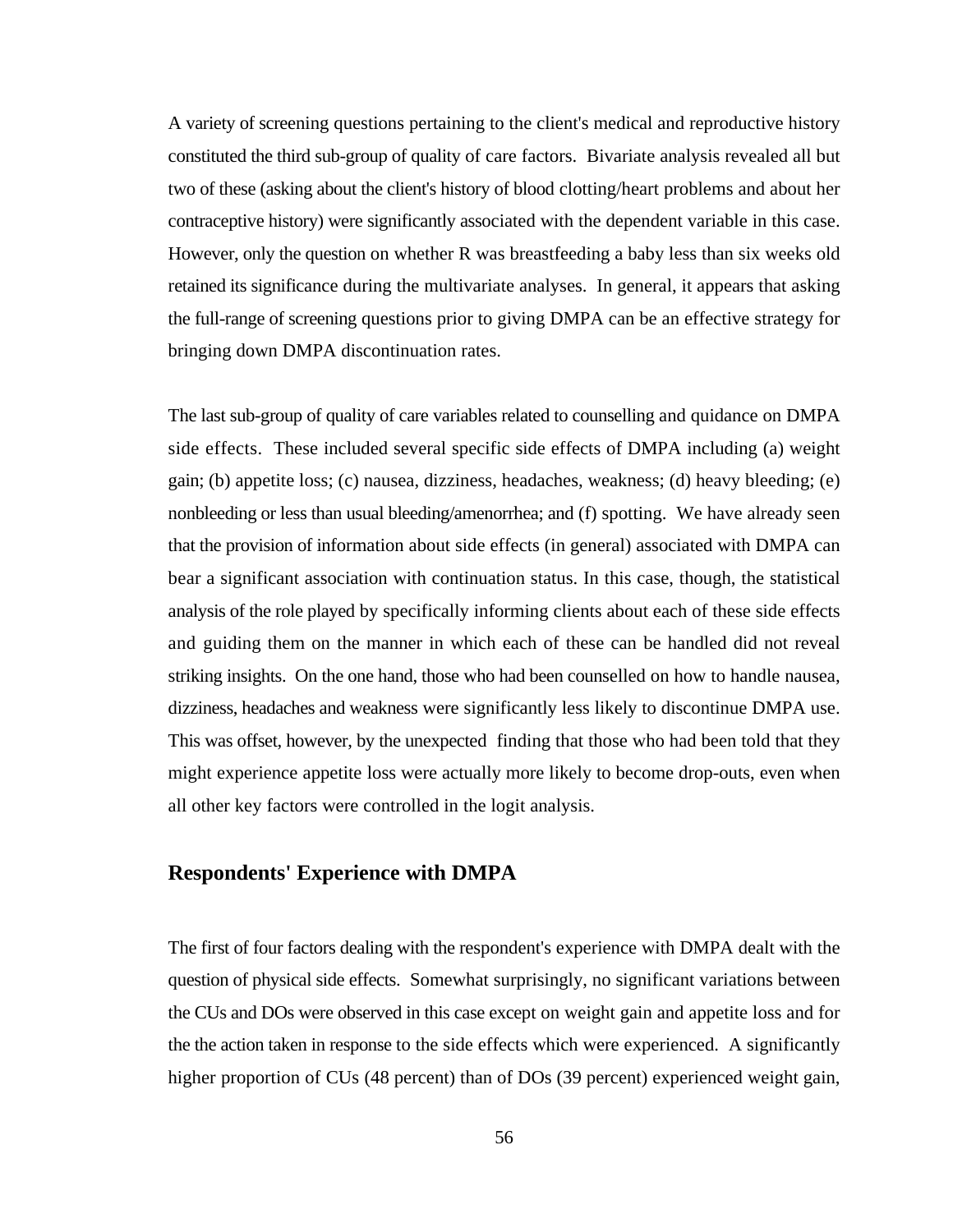a side effect which at least does not involve discomfort or fear about some resulting illness. In contrast, more DOs than CUs (8 percent vs. 4 percent) reported appetite loss. While a significantly higher proportion of DOs did something about their side effects, either by following the provider's advice or by returning to the clinic, the advice given on these occasions (e.g. that the symptoms were "normal" and "nothing to worry about") appeared to not be very helpful in preventing method discontinuation. This latter finding is important since it persisted, even after multivariate staistical controls had been put in place. What this implies is the need to pay more attention to those returning acceptors and to better meet their needs, whatever these might be. Better explanations and more helpful advice in handling specific side effects are especially needed at this point. Indeed, counselling on side effects management should be a high-priority area for program upgrading.

The next factor to be investigated dealt with emotional changes. The most frequent response in this case concerned the tendency for DMPA users to easily become angry. In general, though, the presence or absence of this factor did not seem to influence the probability that DMPA use would be long sustained.

Several questions asked the respondents to compare DMPA with other methods. Specific comparisons involved the length of time R intended to use DMPA, her willingness to recommend DMPA to relatives and friends and her reasons for recommending DMPA. All of these variables were significant in the bivariate analysis but not in the multivariate context.

Husband's support of his wife's decision to adopt DMPA was a highly significantly predictor of DMPA continuation rates at both the bivariate and multivariate levels of analysis. Hence, innovative ways should be developed to help husbands take a positive attitude towards family planning. For example, it may be helpful to develop IEC materials for husbands since they are less likely to visit the health facility and to have frequent contact with the health provider. It might help as well to recruit more men to serve as FP outreach workers, a strategy that has met with some success in other contexts (e.g. Foreit et al, 1992).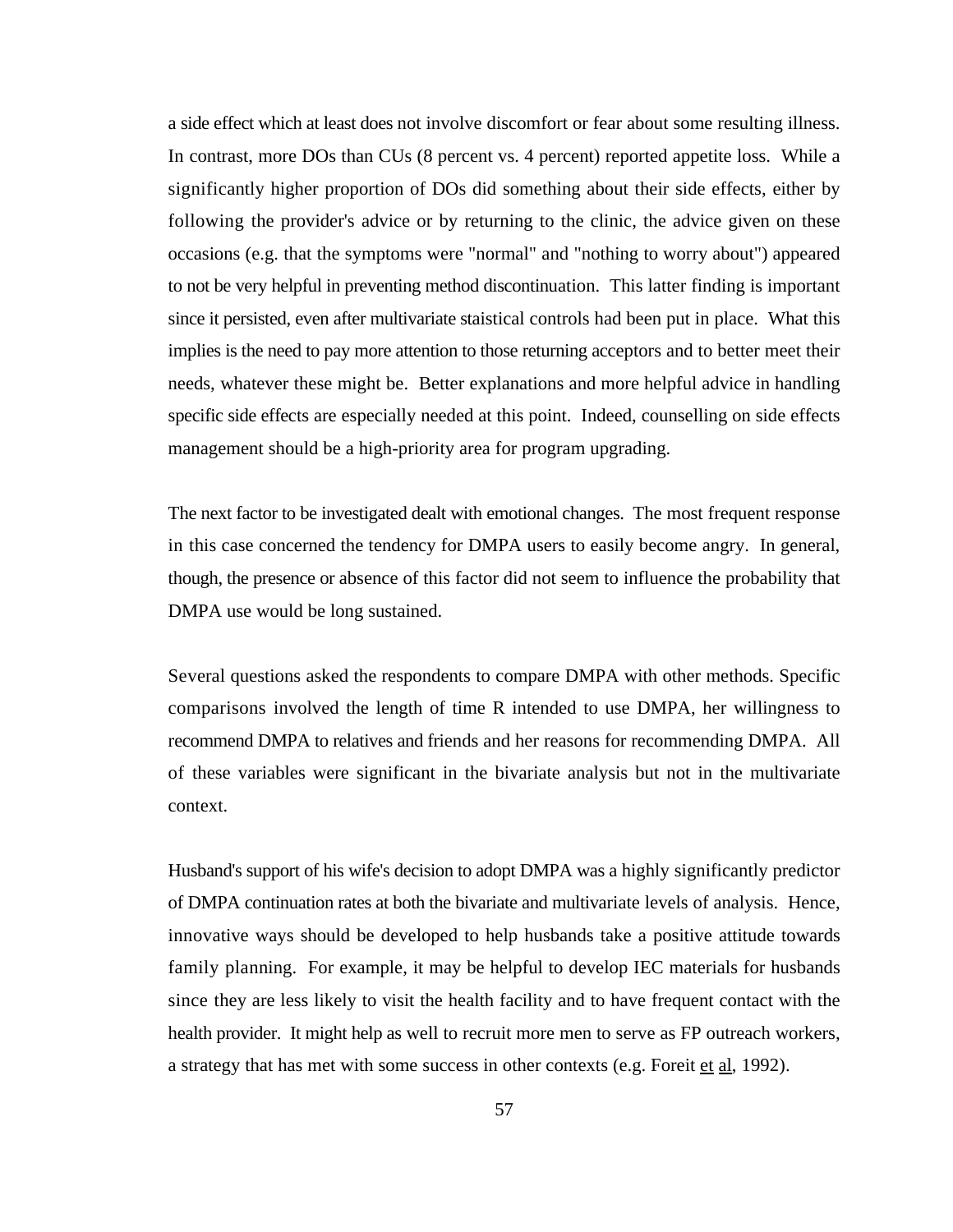#### **Husband-Wife Communication about Family Size and FP Practice**

The husband's desire for more children, discussion about family planning in general both before and after marriage and talking about using a family planning method after marriage were all found to be significantly associated with DMPA use within the bivariate context. However, husband's desire for more children and discussion about family planning before marriage were able to retain their significance once the other important variables were simultaneously considered. For some reason, discontinuation rates are lower for women with husbands who wish to have at least one more child in the future. Also somewhat surprising is the finding that continuation rates are inversely correlated with the experience of having talked about FP before marriage.

#### **Opinion on DMPA Held by Relatives and Peers**

The opposition of either close relatives (mothers, sisters or female relatives) or neighbors and friends to DMPA was found to be closely associated with the decision to discontinue DMPA use when considered at the bivariate level. However, when the other important variables were taken simultaneously these factors were no longer significantly correlated.

### **Conclusion**

On the whole, out of the many variables examined, limited or no previous FP use before adopting DMPA, the presence of a supportive husband and husband's desire for more children, warm interpersonal relations between providers and clients, the provision of appropriate information about side effects and resort to proper pre-screening questions prior to dispensing DMPA all stood out as important facilitating factors in the decision to continue using DMPA. By paying greater attention to male outreach activities and to quality of care in FP provision, program managers should be able to increase the adoption and continued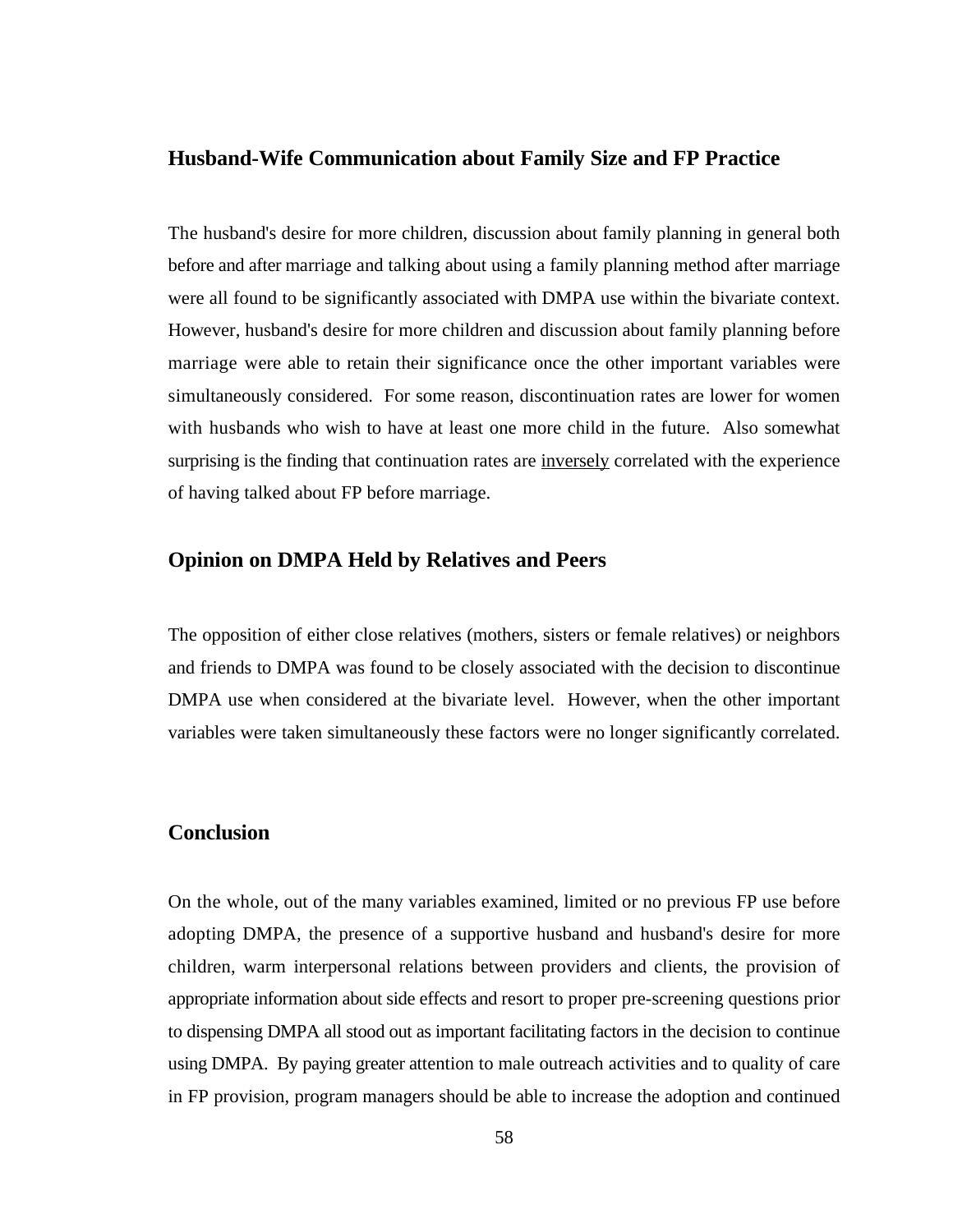use of this important new addition to the Philippine Family Planning Program.